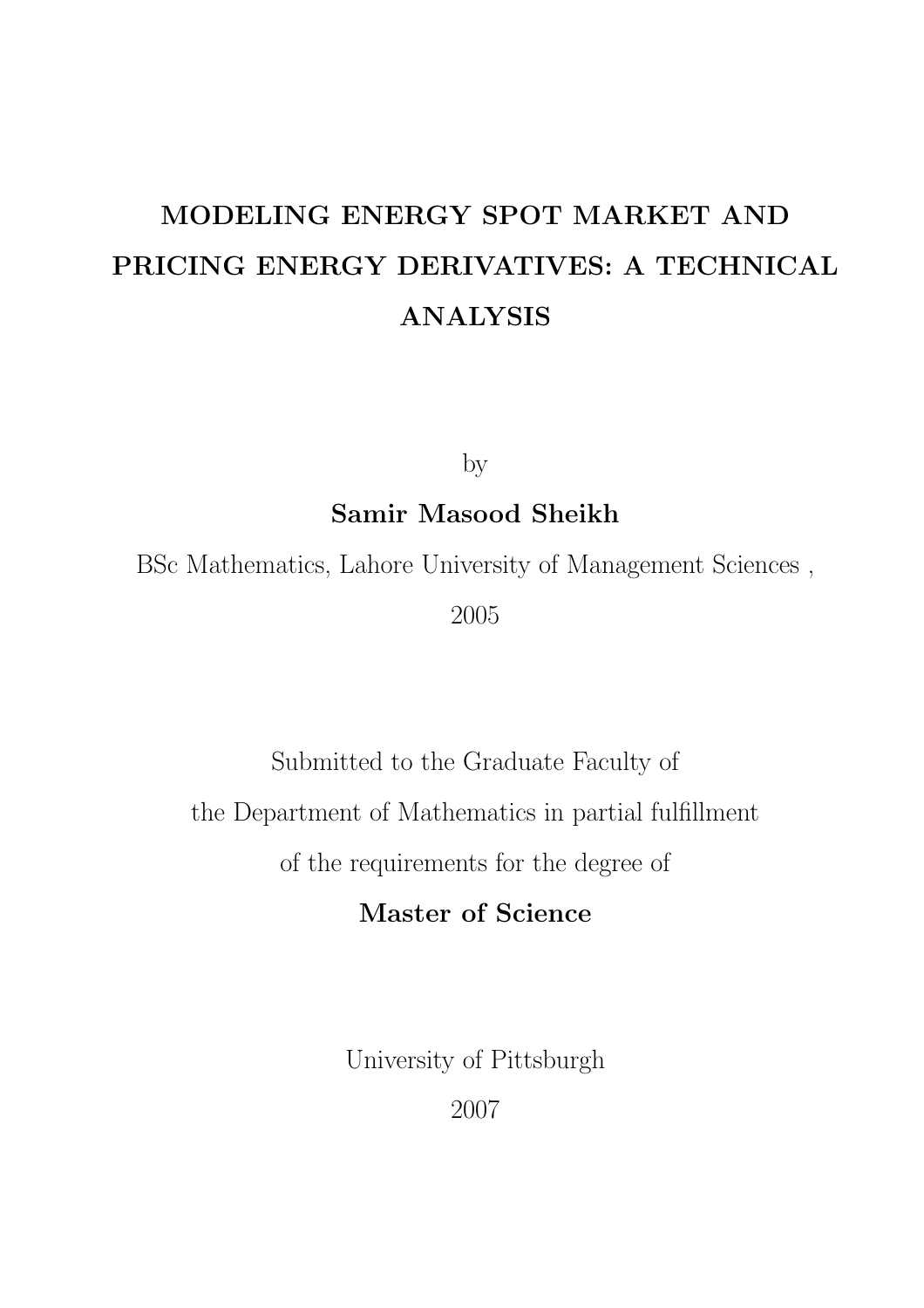## UNIVERSITY OF PITTSBURGH MATHEMATICS DEPARTMENT

This thesis was presented

by

Samir Masood Sheikh

It was defended on

April 23rd, 2007

and approved by

Dr. John Chadam, Professor

Dr. Xinfu Chen, Professor.

Dr. William Layton, Professor.

Thesis Advisor: Dr. John Chadam, Professor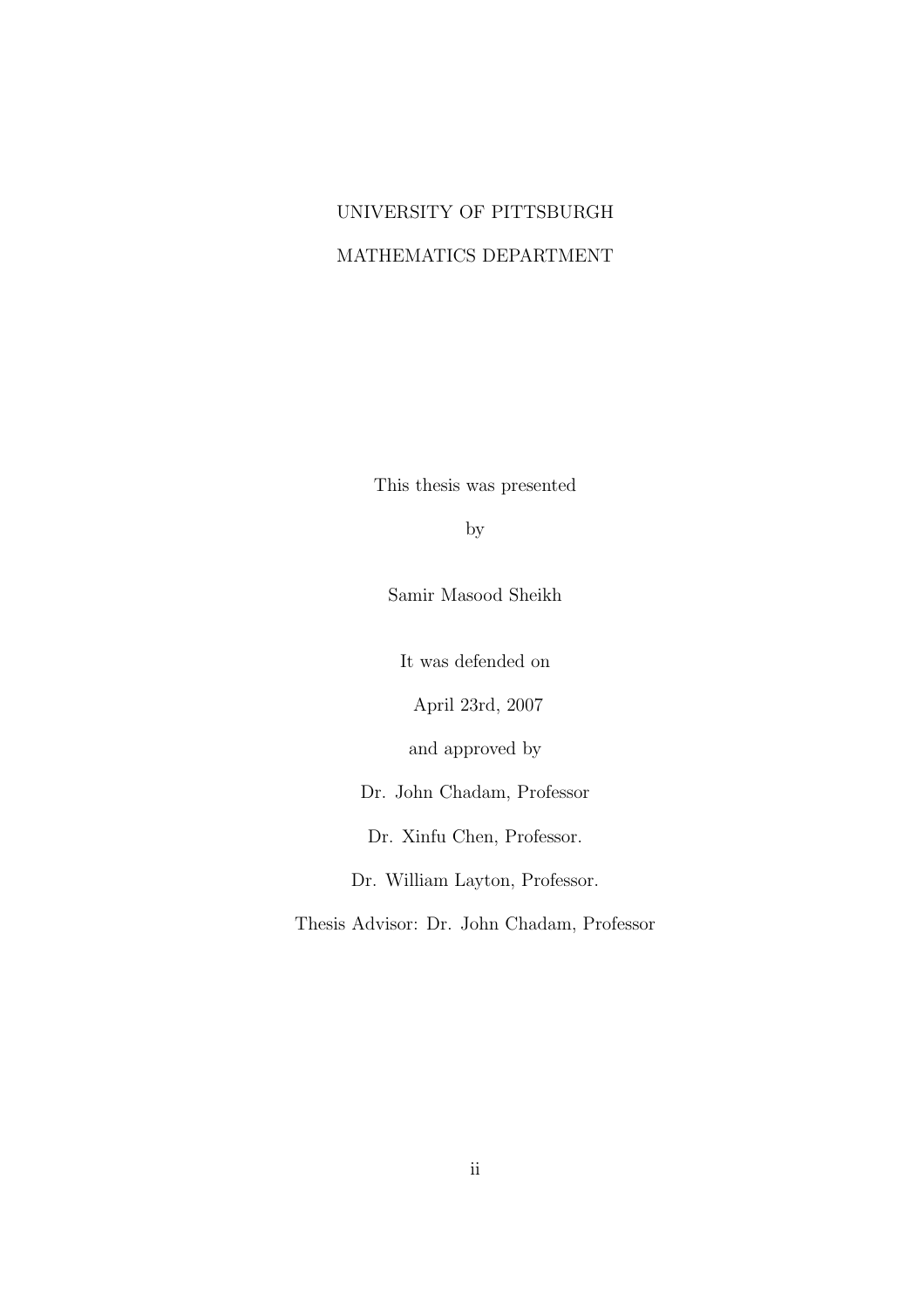## MODELING ENERGY SPOT MARKET AND PRICING ENERGY DERIVATIVES: A TECHNICAL ANALYSIS

Samir Masood Sheikh, M.S.

University of Pittsburgh, 2007

A data driven approach is utilized to model the energy spot prices using mean reverting diffusion processes with jumps. Initially, the Ornstein Uhlenbeck model is considered to calibrate the parameters using the data without incorporating jumps. After the calibration, a technical analysis of the jump magnitudes is carried out and accordingly a jump term, whose magnitudes are log-normally distributed with the rate of occurrence following a Poisson process, is incorporated into the model. Alternatively, some non-parametric statistics is also employed to analyze the jump process. Finally, an explicit closed-form equation for the price of a forward on energy spot prices is derived and prices are calculated numerically for different times to expiry.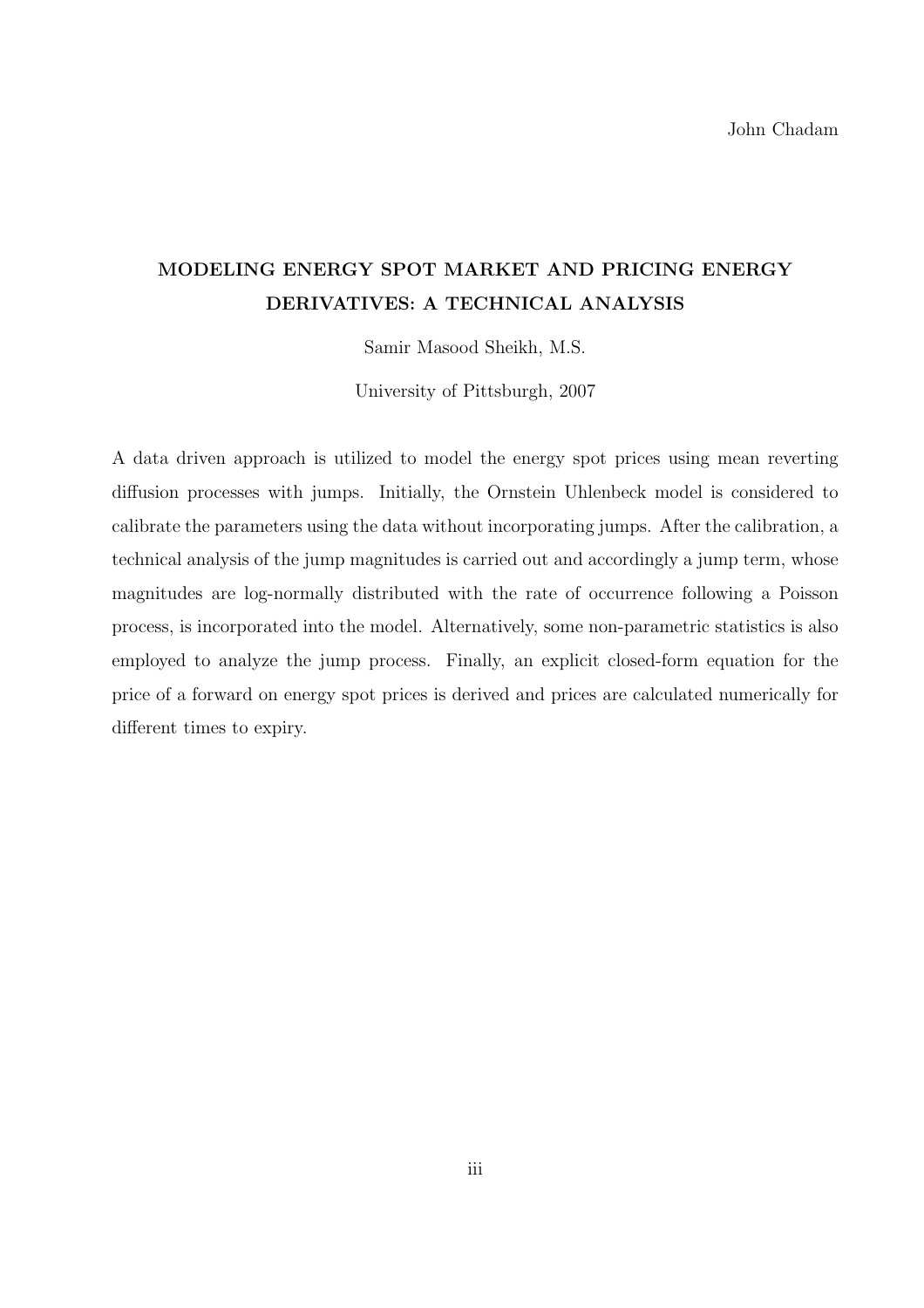## TABLE OF CONTENTS

|     |                                                        | viii           |
|-----|--------------------------------------------------------|----------------|
| 1.0 |                                                        | $\mathbf{1}$   |
| 2.0 |                                                        | 3              |
|     |                                                        | 3              |
|     |                                                        | $\overline{4}$ |
|     |                                                        | 6              |
|     | 2.2 PARAMETER ESTIMATION                               | 8              |
|     |                                                        | 8              |
|     | 2.2.2 Maximum Likelihood Estimation (MLE)              | 14             |
|     |                                                        | 16             |
|     |                                                        | 19             |
|     |                                                        | 22             |
|     | 2.4                                                    | 23             |
|     | <b>MODELING JUMPS</b><br>2.5                           | 26             |
|     | 2.5.0.1 Observed Characteristics of Jumps              | 27             |
|     |                                                        | 27             |
|     |                                                        | 28             |
|     |                                                        | 30             |
|     |                                                        | 31             |
| 3.0 |                                                        | 33             |
|     | CLOSED-FORM REPRESENTATION OF THE FORWARD PRICE<br>3.1 | 33             |
|     | 3.2 SIMULATIONS FOR FORWARD PRICES                     | 39             |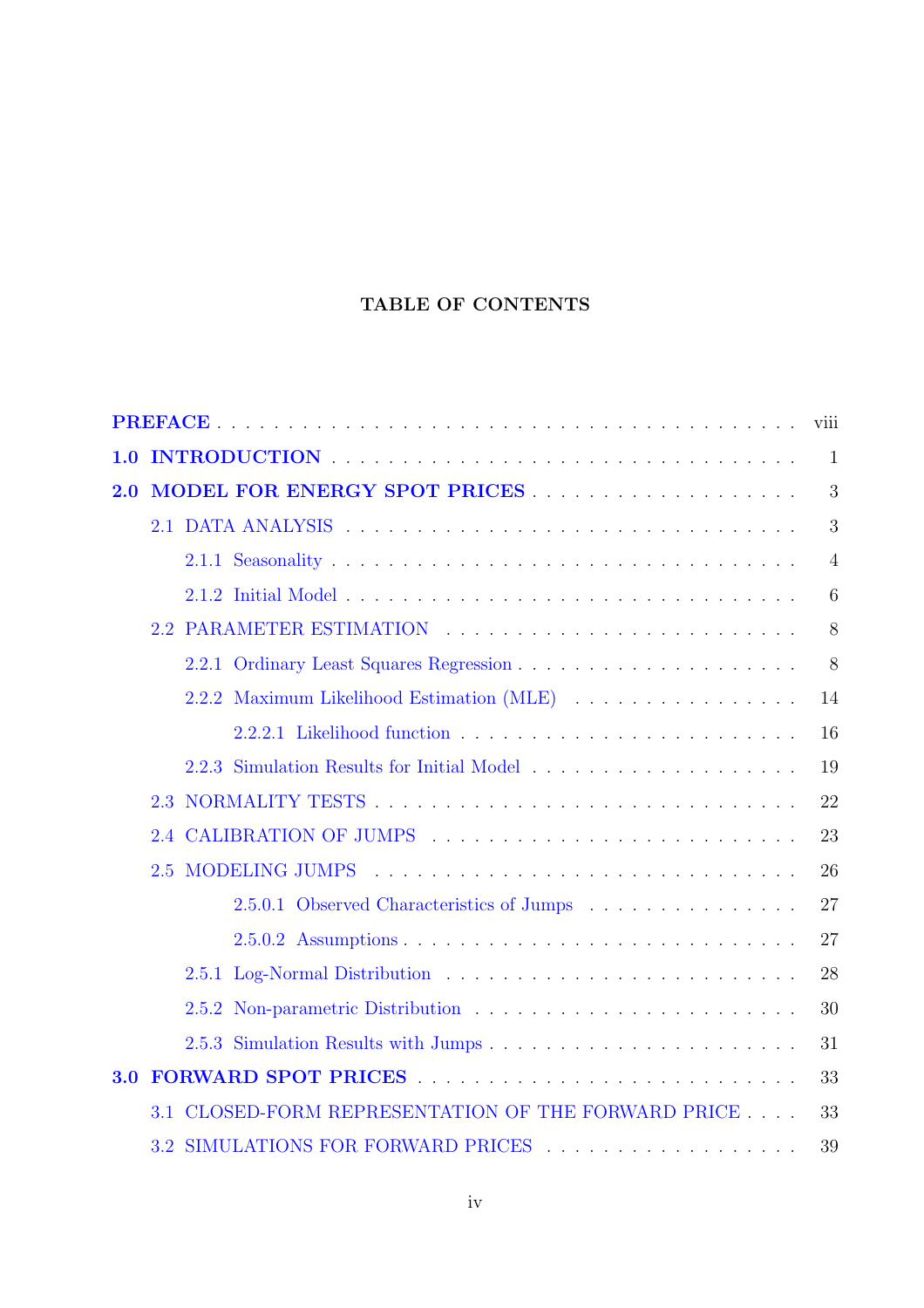| BIBLIOGRAPHY The contract of the contract of the contract of the contract of the contract of the contract of the contract of the contract of the contract of the contract of the contract of the contract of the contract of t |  |  |  |  |  |  |  |  |  |  |  |  |  |  |  |  |  |  |  |  |  |  |  |  |  |  |  |  |  |  |  |  |  |  |  |  |  |
|--------------------------------------------------------------------------------------------------------------------------------------------------------------------------------------------------------------------------------|--|--|--|--|--|--|--|--|--|--|--|--|--|--|--|--|--|--|--|--|--|--|--|--|--|--|--|--|--|--|--|--|--|--|--|--|--|
|--------------------------------------------------------------------------------------------------------------------------------------------------------------------------------------------------------------------------------|--|--|--|--|--|--|--|--|--|--|--|--|--|--|--|--|--|--|--|--|--|--|--|--|--|--|--|--|--|--|--|--|--|--|--|--|--|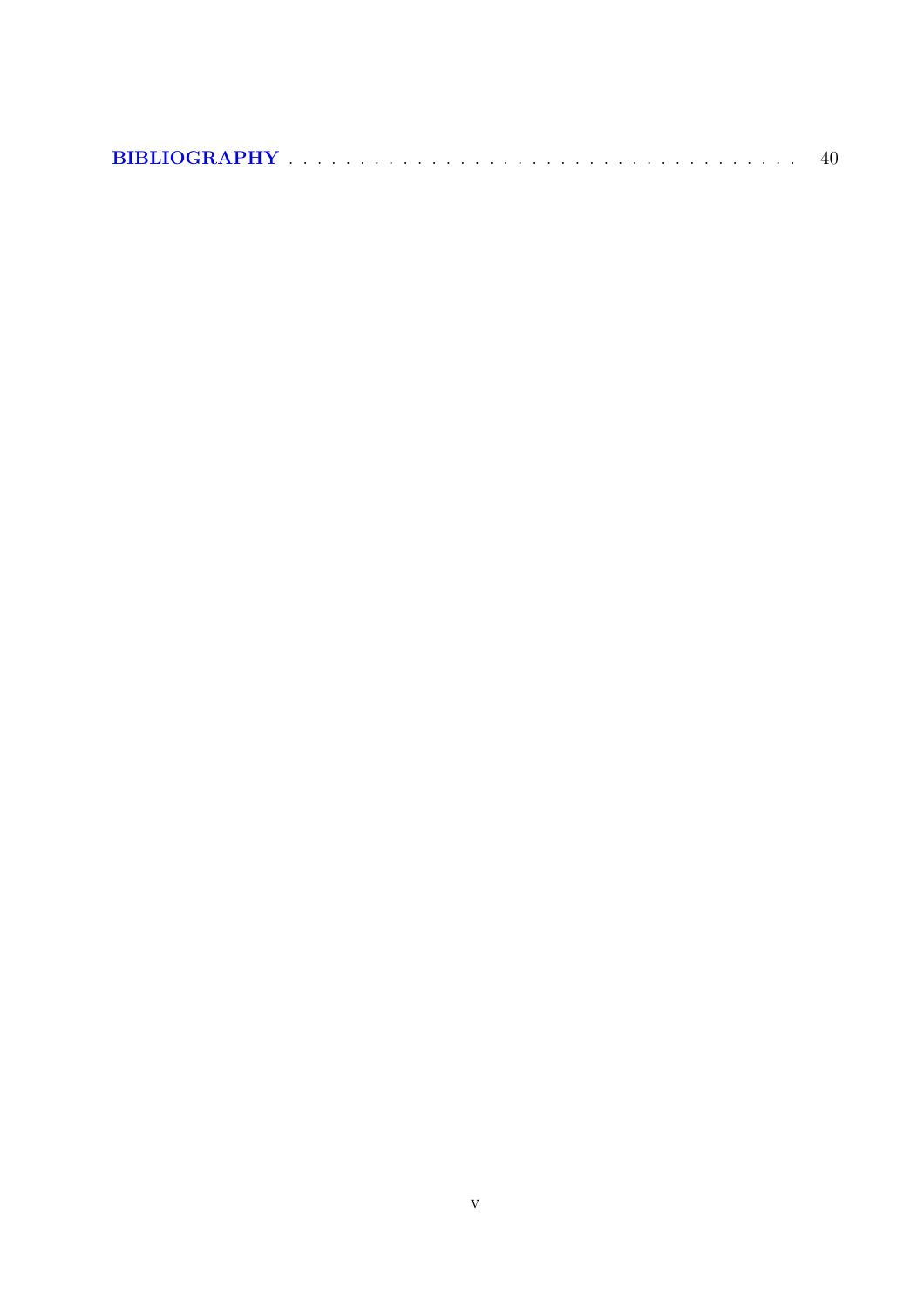## LIST OF TABLES

| 3.1 Current Forward Prices with different Expiries 39 |  |
|-------------------------------------------------------|--|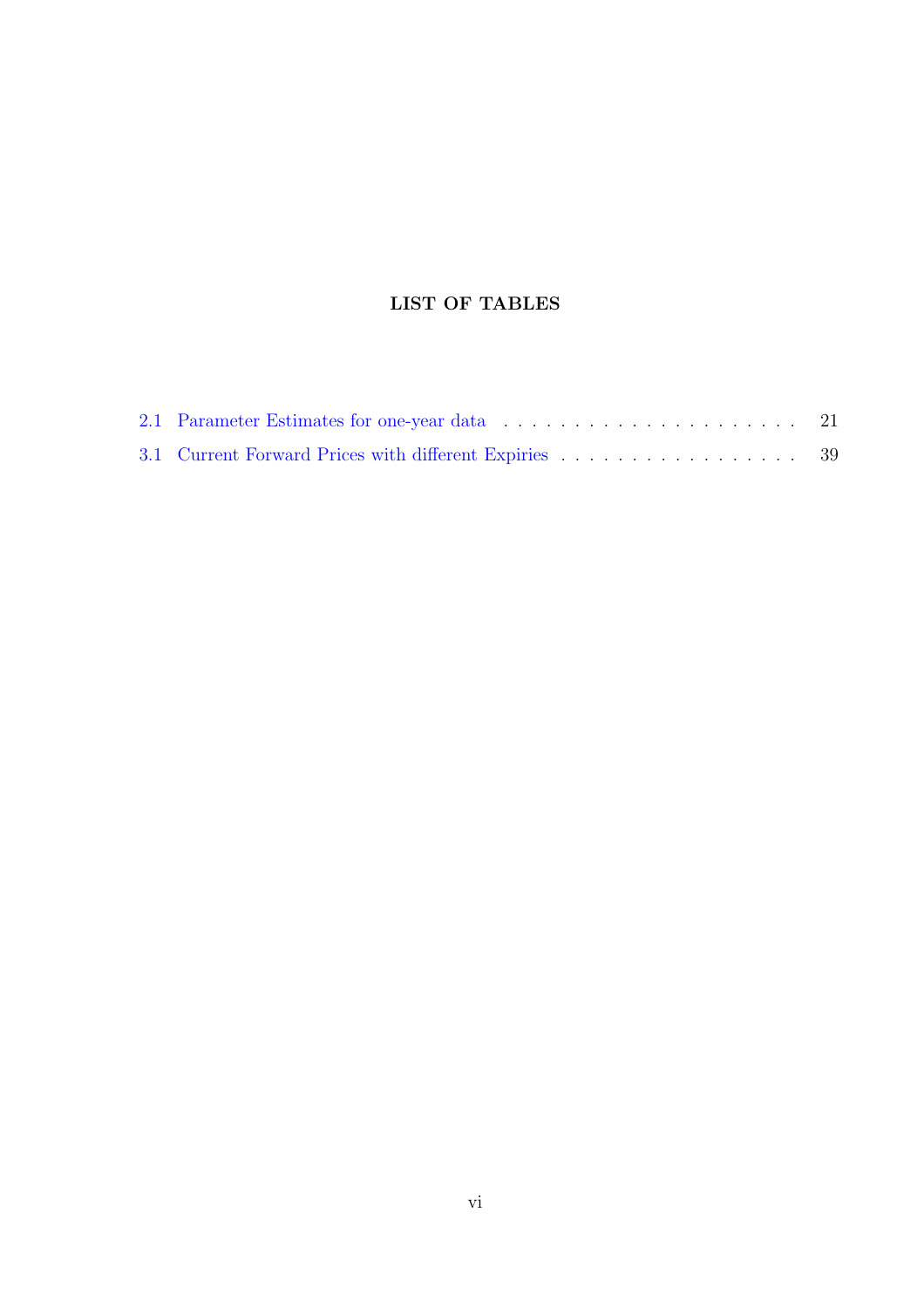## LIST OF FIGURES

|     | 2.1 Daily On-Peak Energy Spot Prices, June 2000-June 2001                               | $\overline{4}$  |
|-----|-----------------------------------------------------------------------------------------|-----------------|
| 2.2 | Autocorrelation test for Returns from $06/20/2000$ to $06/20/2001$                      | $5\phantom{.0}$ |
| 2.3 | Autocorrelation test for Deseasonalized Returns from $06/20/2000$ to $06/20/2001$       | 6               |
| 2.4 | Simulated Energy Spot Prices versus Real Prices, June 2000-June 2001                    | 21              |
| 2.5 | Probability Plot for returns of electricity prices from $06/20/2000$ to $06/20/2001$ 22 |                 |
| 2.6 | Scatterplot of Difference in Log Prices vs Log Prices                                   | 24              |
| 2.7 | Absolute Change in Log Price with Upper and Lower Bounds                                | 25              |
| 2.8 | Normal Probability test for returns of electricity prices from $06/20/2000$ to          |                 |
|     |                                                                                         | 26              |
| 2.9 |                                                                                         | 27              |
|     |                                                                                         | 29              |
|     | 2.11 Simulation of Energy Spot Prices with Log-normally distributed Jumps               | 32              |
|     | 2.12 Simulation of electricity spot prices with a non-parametric of Jumps               | 32              |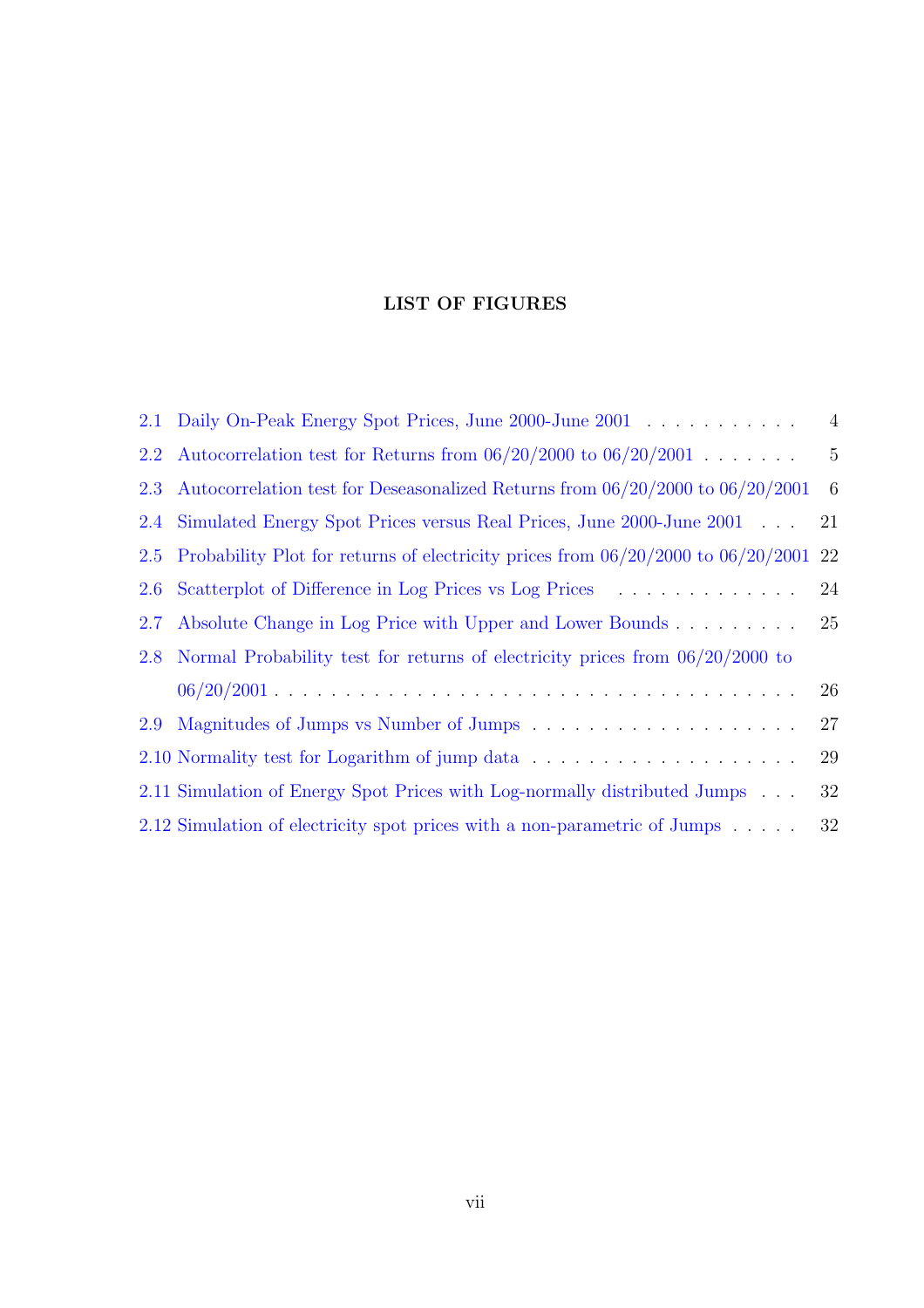#### PREFACE

<span id="page-7-0"></span>I would like to thank my thesis advisor, Dr John Chadam for his generous help and cooperation throughout my research work. I feel very lucky to work under his supervision and learn through his experience and knowledge in the field of Mathematical Finance. I feel greatly indebted for his remarkable guidance and I feel dignified to admit that without his help, this would not have been possible.

Here, I would also like to thank my peers Qi Mi, Jai Ern and Poning for their considerate feedback and help in some detailed arithmetic calculations and numerical simulations for verification of results.

Lastly, I want to thank my parents, family, friends and my wife for their encouragement and support throughout my academic career.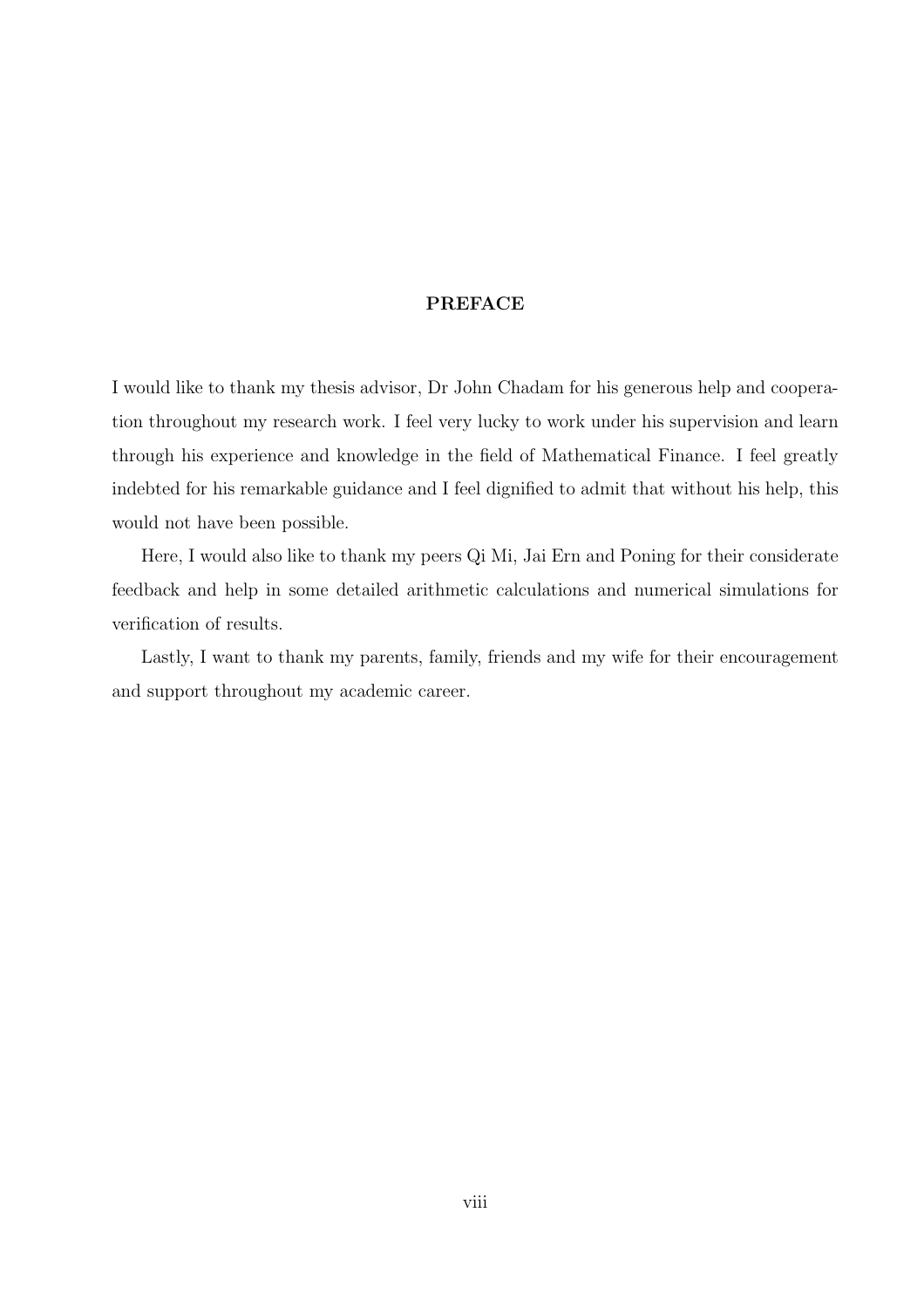#### 1.0 INTRODUCTION

<span id="page-8-0"></span>Over the years, there has been a profound difference observed between commodity markets and financial markets. Unlike the financial markets, for example the stock market, electricity markets exhibit some intrinsic characteristics that owe their origin to physical and economical constraints such as dynamics of supply and demand, volume constraints on transfer and storage and the local nature of the market. Consequently, the classical approach of assuming log-normal distribution of the asset is not applicable in modeling electricity spot prices and neither do the standard methods for option pricing<sup>1</sup> can be applied directly [1].

The key aspect in a competitive market like electricity, is 'deregulation'. In the year 1996, electricity prices were deregulated resulting in a large inflow of new r[eta](#page-47-0)il electricity providers, thereby increasing the level of competition existent in the prevailing contemporary electricity production industry at that time. This emergence of new suppliers has continued for the past ten years which accounts for the large volume of the industry today that has led to a significant increase in the spread of fluctuations in the prices creating major concerns for both, the consumers and the producers. Consequently, strong emphasis in the form of research and investment has been observed in structuring the ideal energy derivative<sup>2</sup> securities to "hedge" and isolate the financial risk involved in order to off set the potential of a massive monetary loss, threatening enough to end up in an eventual bankruptcy. As a consequence, formulating accurate models for predicting electricity spot prices has become an emerging challenge.

<sup>&</sup>lt;sup>1</sup>The most widely used methods for pricing contingent claims on financial assets are the Black-Scholes option pricing formula, the Binomial Tree Pricing method and Monte-Carlo Simulations.

<sup>&</sup>lt;sup>2</sup>A derivative is an instrument whose price depends on, or is derived from, the price of another asset, called the 'underlying'.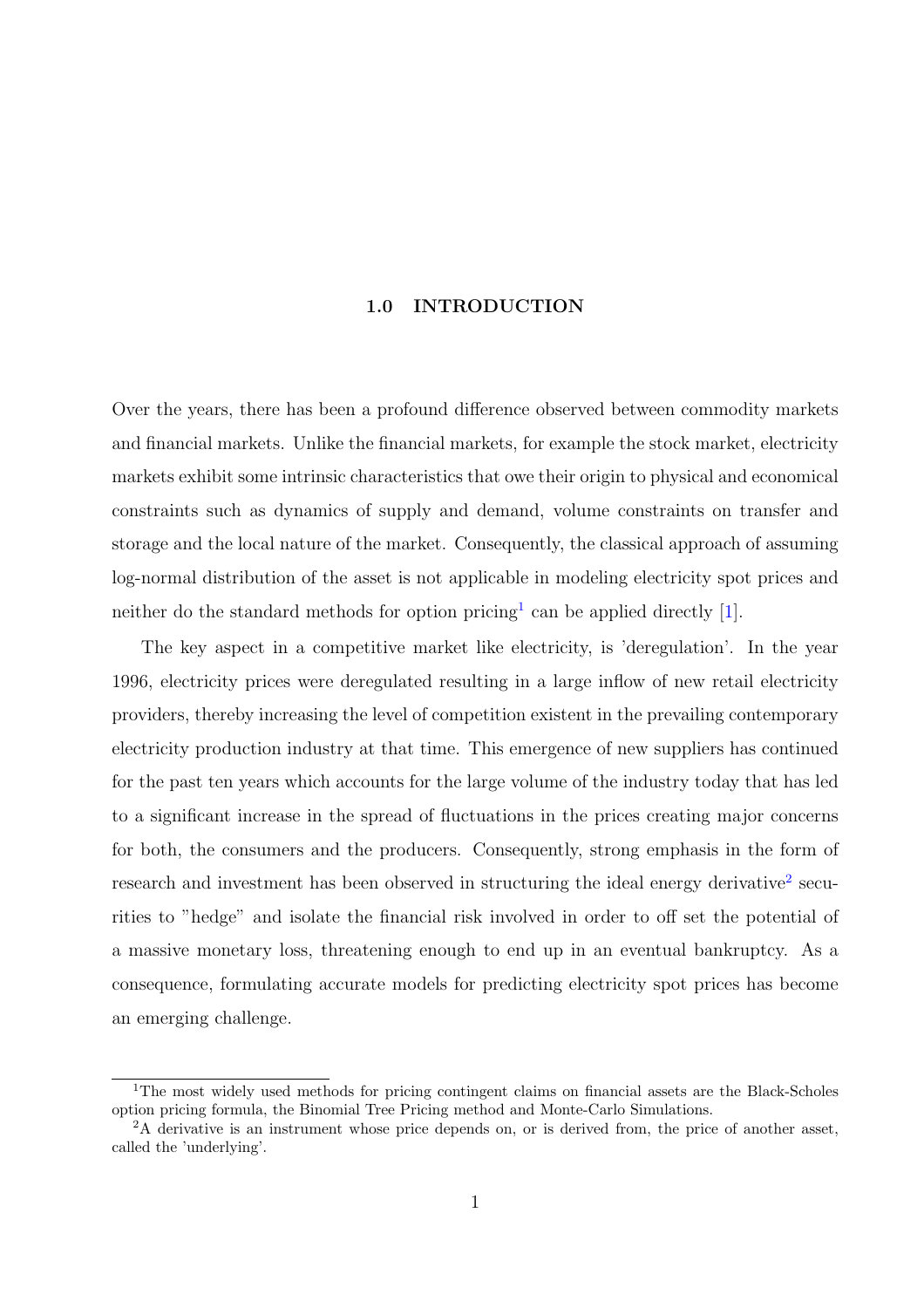There are two distinctive features observed in energy markets and are specially evident in electricity markets: the mean reverting behavior of spot prices and the existence of jumps or spikes. This anomalous behavior, with respect to other financial markets is attributed to the fact that electricity, in particular, is an extremely difficult and as a consequence, a very expensive asset to store. Hence, markets need to be adjusted and kept in balance on a second-by-second basis. Moreover, as indicated earlier, electricity prices are heavily dependent on physical and economic factors. Due to these prominent differences in the nature of the two markets, various approaches have been employed by researchers over the years to model the electricity prices. These approaches classify into two types of models: spot based models and forward-based models, however, in my thesis I present a spot electricity model for the province of Alberta.<sup>3</sup>.

As a consequence of the nature of the market, different approaches have been employed by researchers to model the electricity spot market. Some academicians, like M Davison , C. Marcus and B. Anderson are strong proponents for "hybrid" models<sup>4</sup>, which include physical factors like demand and supply, where the ratio of demand to supply is calculated and a certain threshhold is predefined using historical data. If the ratio exceeds the threshold, the prices are expected to sky rocket due to excess demand. On the contrary, if the ratio is lower, standard mean reverting diffusion processes are used [2]. A significantly different approach is adopted by A. Lavassani, A. Sadeghi and A. Ware in  $[1]$ , where they present single-factor, two-factor and multi-factor models. However, it is [be](#page-47-0)lieved that this approach, although theoretically strong, has little practical implications. In [my](#page-47-0) thesis work, I adopt a data driven: technical approach, to model the electricity spot market with theoretical validity.

<sup>&</sup>lt;sup>3</sup>The data was collected from the Industrial Problem Solving Workshop (IPSW) I attended in Vancouver, Canada in June 2006

<sup>&</sup>lt;sup>4</sup>Also known as regime switching models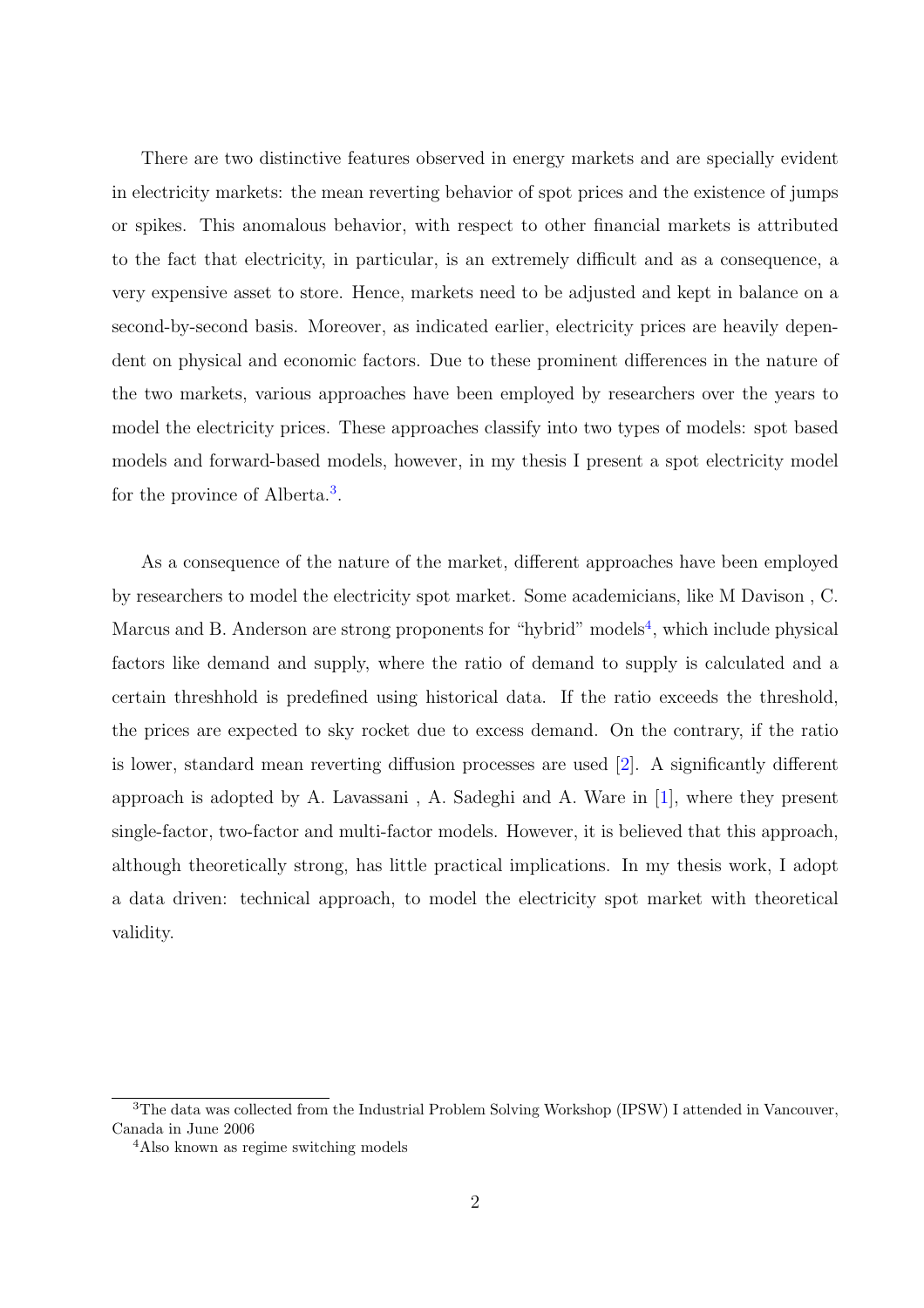#### 2.0 MODEL FOR ENERGY SPOT PRICES

<span id="page-10-0"></span>In this chapter, at first an intial model for electricity spot prices is formulated after careful inspection into the data set. Secondly, the parameters for the model are estimated using statistical methods, namely, Regression and Maximum Likelihood Estimation . Finally, a technical analysis is carried out to calibrate the spikes observed in the data.

#### 2.1 DATA ANALYSIS

The fundamental approach for determining a suitable model for any data set is to "observe" the data graphically. The main purpose of this procedure is to deduce any periodicity, increasing/decreasing trends and other special features hidden inside the data, which would help in finding the right "ingredients" for constructing a model. In case of electricity markets, as discussed earlier, it is believed that there is a strong evidence for mean reversion with occasional spikes in spot prices, which in general are much more pronounced than in stock markets. However, unlike the stock prices, energy prices tend to revert back a significant amount the next immediate trading day. This special characteristic is commonly observed in energy markets unlike any other consumption asset. This behavior is attributed to the fact that energy is an expensive asset for storage purposes. Therefore, whenever there is an excess demand, resulting in a jump in the price, there are always enough suppliers who are willing to sell causing the prices to fall immediately. This reverting behavior can be observed by simple inspection of the data in both markets. For an initial survey I took on year's on-peak  $<sup>1</sup>$  data, where each day's data value was calculated to be the averaged hourly</sup>

<sup>&</sup>lt;sup>1</sup>The on-peak price data refers to electricity prices during the trading hours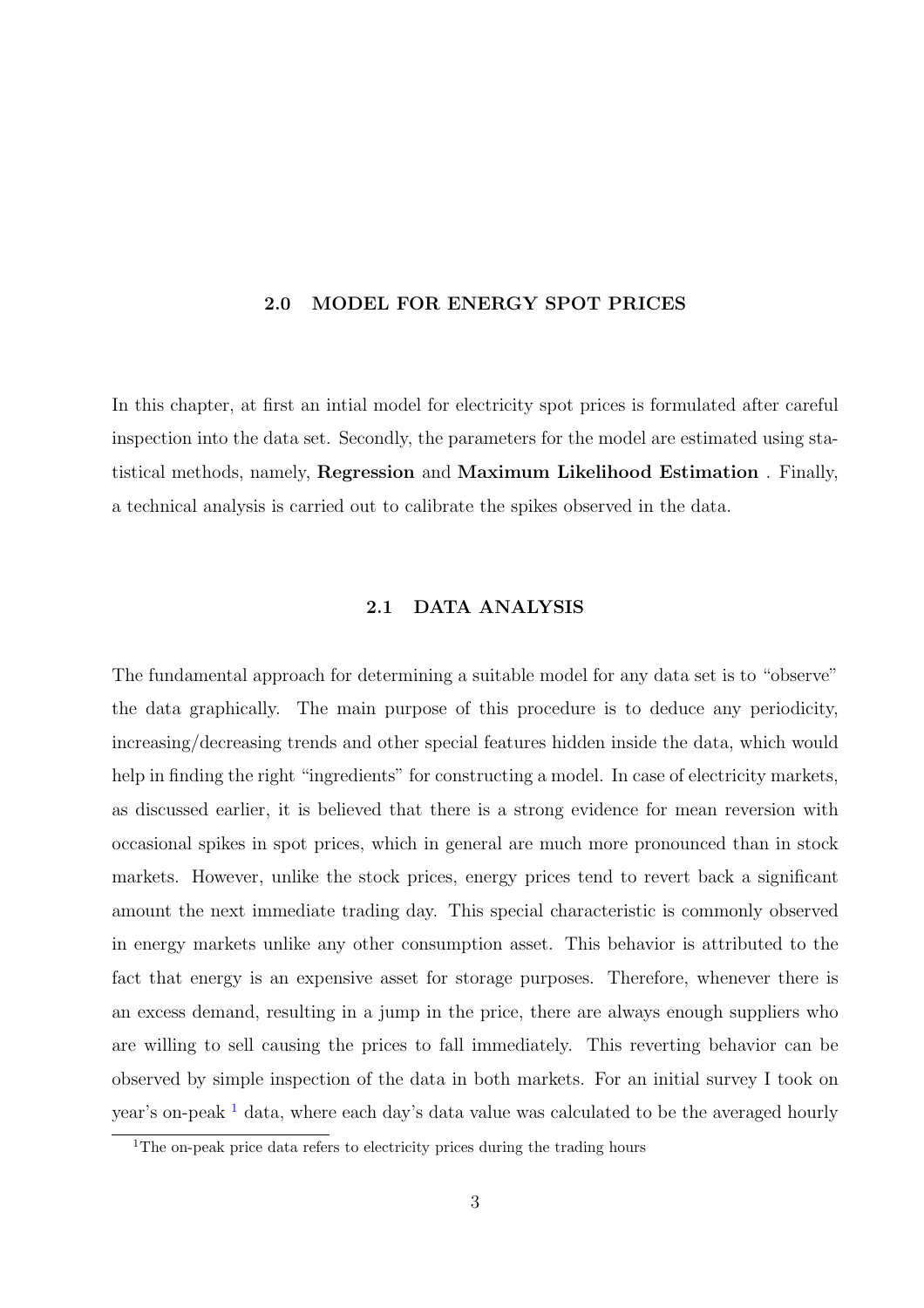<span id="page-11-0"></span>energy price for the whole day for the peak hours (See Fig 2.1 below). The justification for choosing this data set is provided in section 2.2.3.





As we observe now, the nature of the price can be seen as a combination of deterministic trend together with random shocks.In other words, the prices tend to oscillate or revert around a mean level, with some extraordinary periods of volatility. These extraordinary periods of high volatility are reflected in the characteristic spikes observed in the market.

#### 2.1.1 Seasonality

At this point it is imperative to discuss seasonality which is a commonly observed characteristic in energy markets. In order to assess whether there is actually an underlying pattern prevailing in the returns<sup>2</sup> an autocorrelation test can be easily carried out for verification.

<sup>2</sup>Here, the return is defined in the classical sense as,  $r_t = \ln \frac{P_t}{P_{t-1}}$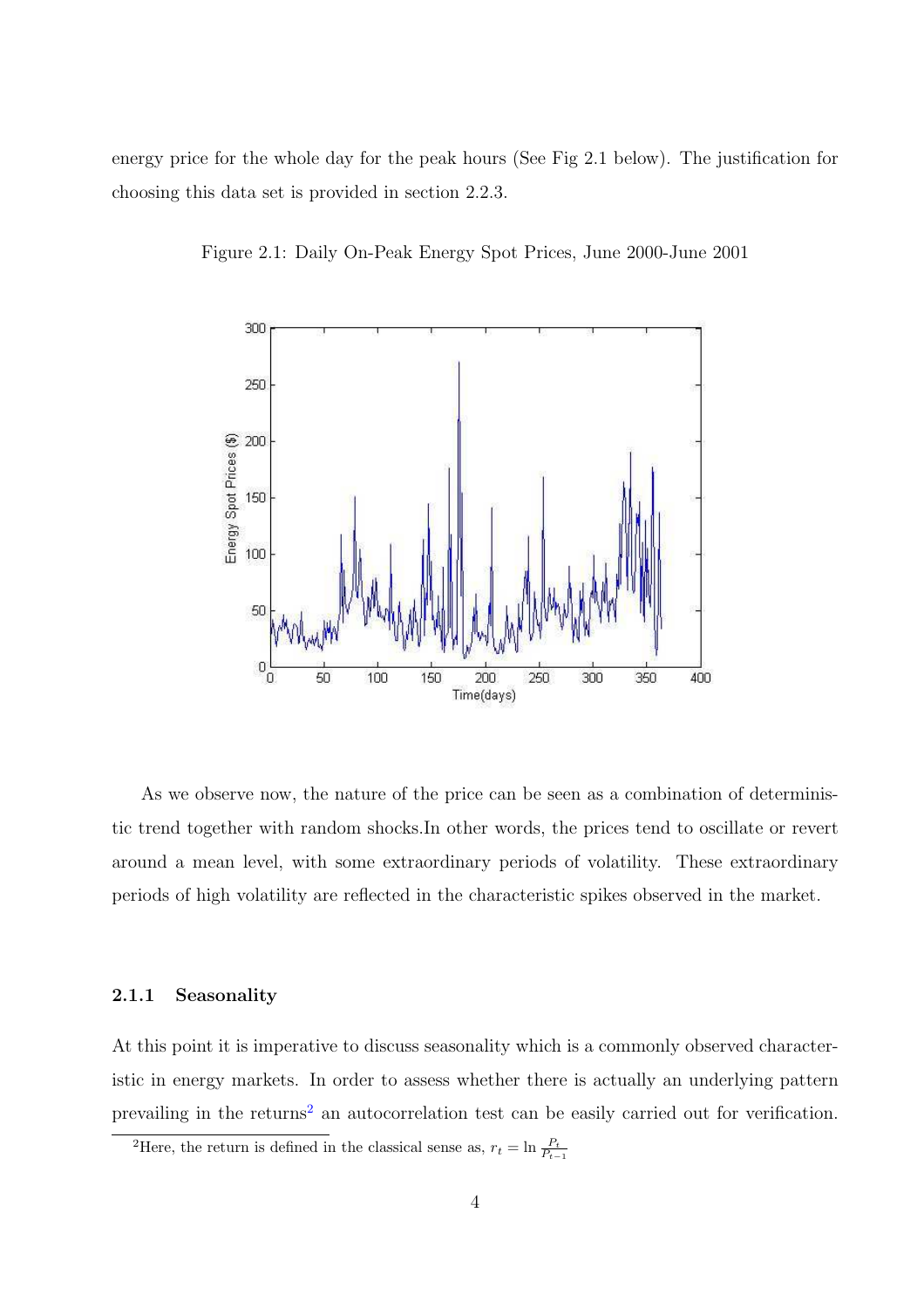<span id="page-12-0"></span>As explained in [3], the evidence of high autocorrelation manifests an underlying seasonality. On the contrary, if the returns are independent, as assumed by the Black-Scholes model, the correlation c[oe](#page-47-0)fficients would be very close to zero indicating insufficient evidence for an underlying seasonality. So, I compare the intensity of autocorrelation between the results before and after deseasonalization.



Figure 2.2: Autocorrelation test for Returns from 06/20/2000 to 06/20/2001

There are many ways to deseasonalise the data. Here, I would follow an approach where the mean of every month is subtracted from the corresponding months returns for the whole year. In particular,

$$
DR_t = r_t - \bar{r_d}
$$

where  $DR_t$  is the defined deseasonalised return at time t,  $r_t$  the return at time t and  $\bar{r_d}$  is the corresponding mean of each month.

From the figures we observe that the autocorrelations before and after deseasonalizing the returns are very similar. In both cases, the coefficients are small indicating that our data does not exhibit any seasonality factor. This certifies that there is no need for including any seasonality function into our model.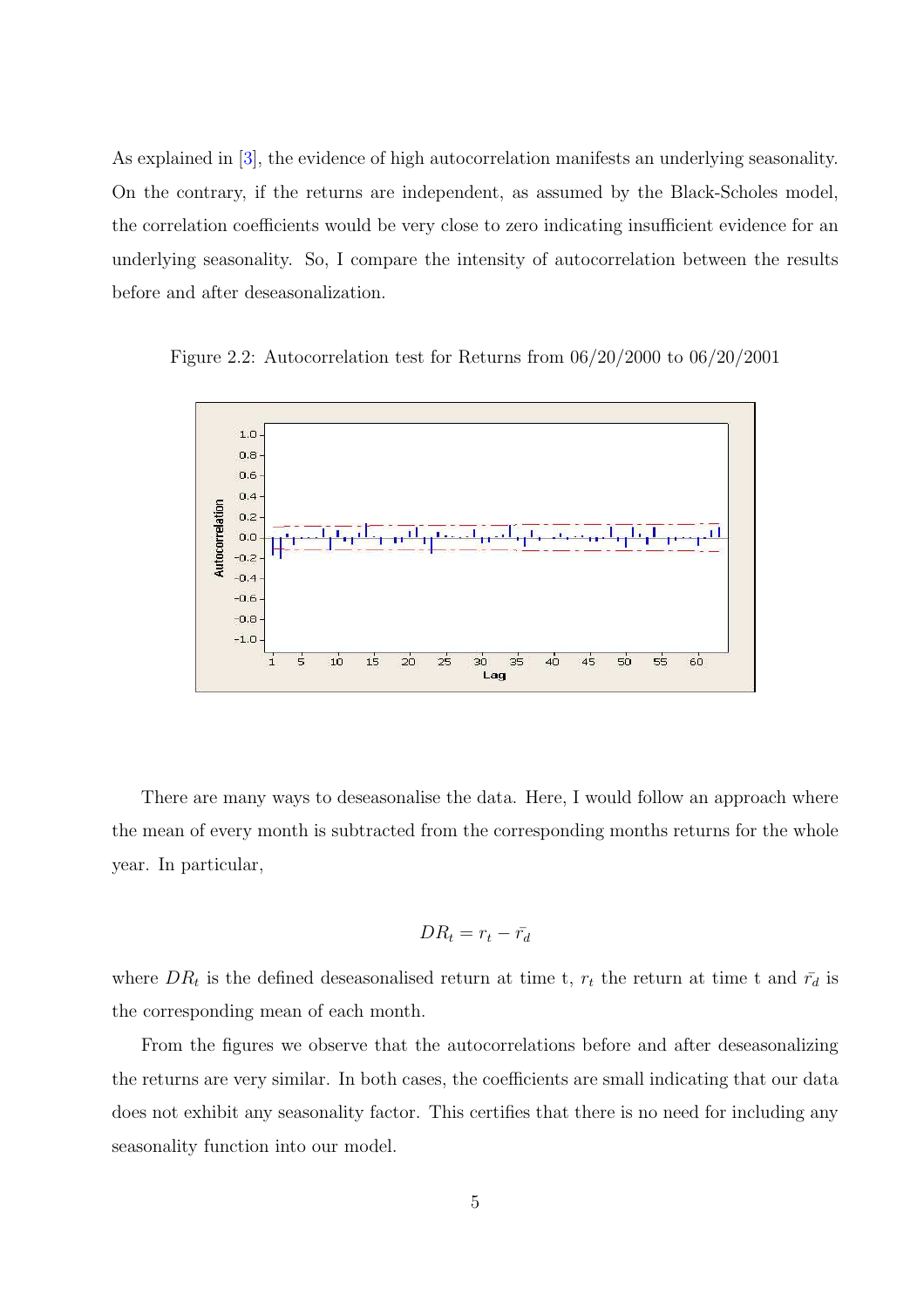<span id="page-13-0"></span>Figure 2.3: Autocorrelation test for Deseasonalized Returns from 06/20/2000 to 06/20/2001



#### 2.1.2 Initial Model

At first, the simplest model is considered which includes the mean reverting term with Guassian noise, without catering for the jumps, though they are evident in the data set. Then using some standard parameter estimation techniques, namely, Ordinary Least Squares Regression (OLSR) and Maximum Likelihood Estimation(MLE), I will carry out a comparison analysis, by running numerous simulations, as to which method gives a relatively accurate parameter estimation to model the data. One thing to notice is that the parameter estimates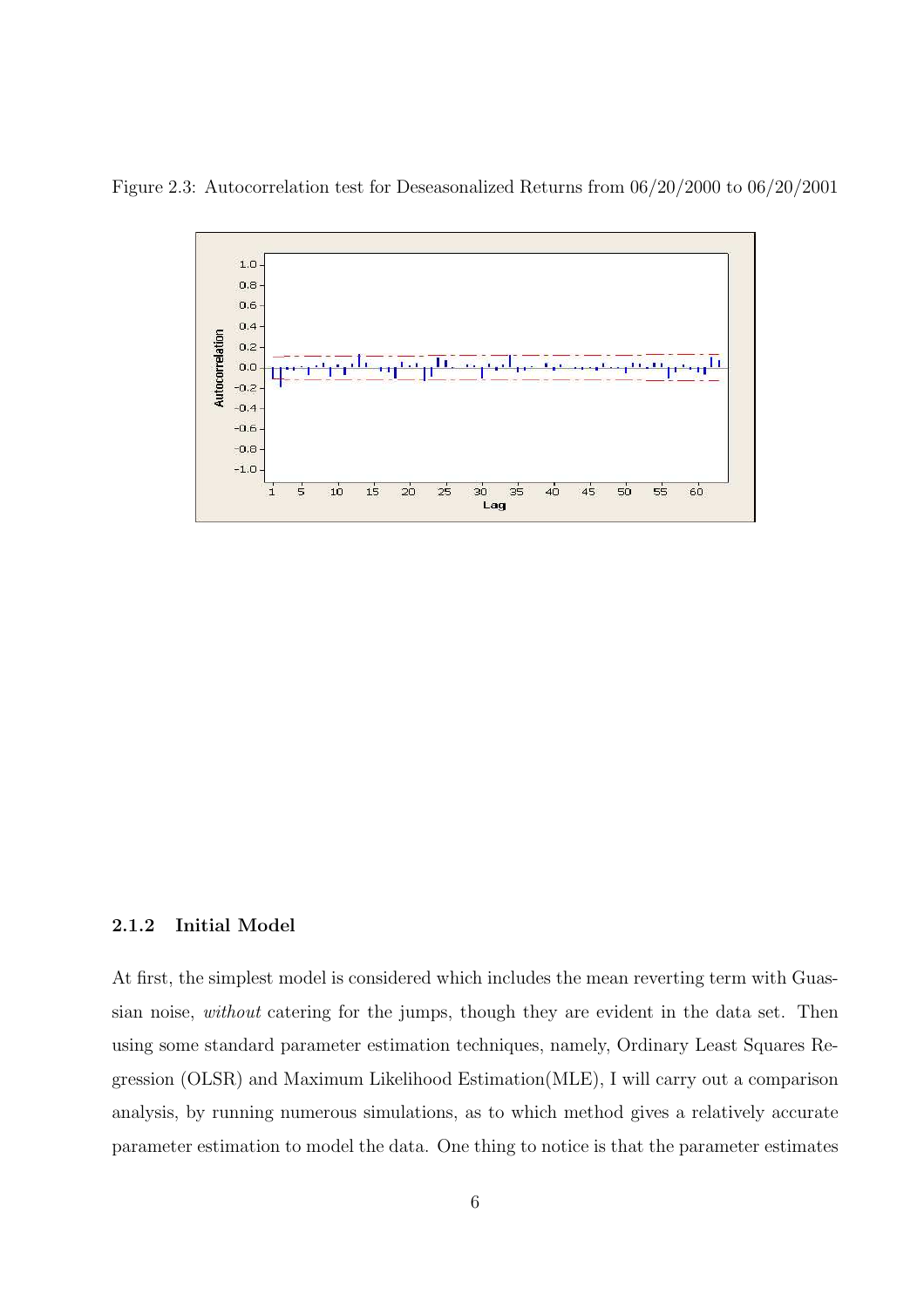from both methods should be "reasonably" close.

$$
dP(t) = \alpha(\mu - lnP(t))P(t)dt + \sigma P(t)dW(t)
$$
\n(2.1)

where,

 $\alpha$  = mean reversion rate,  $\mu$  = related to the long term mean level of the logarithm of Electricity spot prices,  $\sigma$  = related to the volatility in electricity spot prices, and  $W =$  Standard Wiener Process

In order to solve this stochastic differential equation(SDE) the following substitution is made with the help of Stochastic Calculus.

$$
z = \ln P
$$

$$
dz = d(\ln P)
$$

Using Ito's Lemma as given in [4], we get

$$
d(\ln P) = \left[\frac{1}{P}[\alpha(\mu - \ln P)P] + 0 - \frac{1}{2P^2}\sigma^2(dP)^2\right]dt + \frac{1}{P}\sigma PdW
$$

$$
dz = \alpha(\mu - \ln P_t) + \sigma dW_t - \frac{\sigma^2}{2}dt
$$

 $\frac{\partial}{\partial \alpha} - z_t \, dt + \sigma dW_t$  (2.2)

Notice that the model equation is very similar to what has been known as the Vasicek Model for interest rates. Therefore, a similar methodology is used to solve this model. Consider,

 $\Rightarrow dz_t = \alpha(\mu -$ 

$$
Y = e^{\alpha t} z
$$

Then, by Ito 's Lemma again,

$$
d(Y) = d(e^{\alpha t}z) = e^{\alpha t}dz_t + \alpha e^{\alpha t}zdt + 0
$$

Using equation (2.2),

$$
d(e^{\alpha t}z) = e^{\alpha t} \left[ \alpha(\mu - \frac{\sigma^2}{2\alpha} - z)dt + \sigma dW_t \right] + \alpha e^{\alpha t} z dt
$$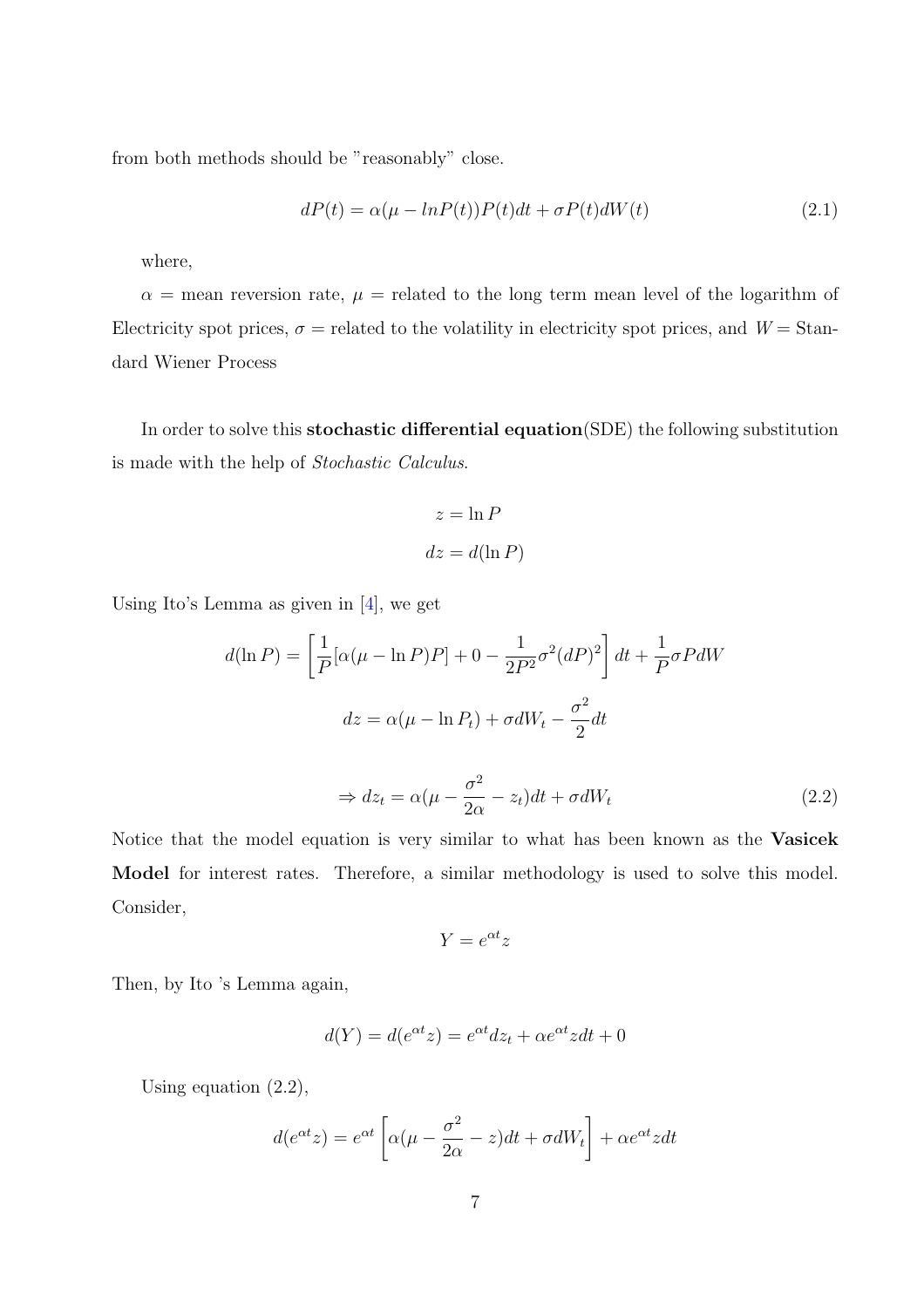$$
d(e^{\alpha t}z) = \alpha(\mu - \frac{\sigma^2}{2\alpha})e^{\alpha t}dt + \sigma e^{\alpha t}dW_t
$$

<span id="page-15-0"></span>Integrating both sides w.r.t to time from  $t_i \rightarrow t_{i+1}$  yields,

$$
e^{\alpha t_{i+1}}z_{i+1} - e^{\alpha t_{i}}z_{i} = \alpha(\mu - \frac{\sigma^{2}}{2\alpha}) \int_{t_{i}}^{t_{i+1}} e^{\alpha s} ds + \sigma \int_{t_{i}}^{t_{i+1}} e^{\alpha s} dW_{s}
$$
  

$$
z_{i+1} = z_{i}e^{-\alpha\Delta t} + (\mu - \frac{\sigma^{2}}{2\alpha})(1 - e^{-\alpha\Delta t}) + \sigma e^{-\alpha t_{i+1}} \int_{t_{i}}^{t_{i+1}} e^{\alpha s} dW_{s}
$$
(2.3)

where  $\Delta = t_{i+1} - t_i$ 

#### 2.2 PARAMETER ESTIMATION

The next step is to use an appropriate method for estimating the parameters  $\alpha$ ,  $\mu$  and  $\sigma$ . As mentioned earlier, to address this issue, the most commonly used methods include the Ordinary Least Squares Regression (OLSR), and Maximum Likelihood Estimation (MLE)methods are utilized. However, it is expected that since the data exhibits large volatility instances, therefore, the affect of an outlier would tend to make the OLSR method less accurate than the MLE. In order to assert this assumption in a more convincing manner, both methods are applied to estimate the parameters and a few simulations are conducted to validate this hypothesis.

#### 2.2.1 Ordinary Least Squares Regression

The discretized equation has been tailor made for an Autoregression. However, the idea behind converting it into an OLSR model is to subtract the  $z_i$  term from both sides of the equation which then gives,

$$
z(t_{i+1}) - z(t_i) = z(t_i)(e^{-\alpha \Delta t} - 1) + (\mu - \frac{\sigma^2}{2\alpha})(1 - e^{-\alpha \Delta t}) + \sigma e^{-\alpha t_{i+1}} \int_{t_i}^{t_{i+1}} e^{\alpha s} dW_s \tag{2.4}
$$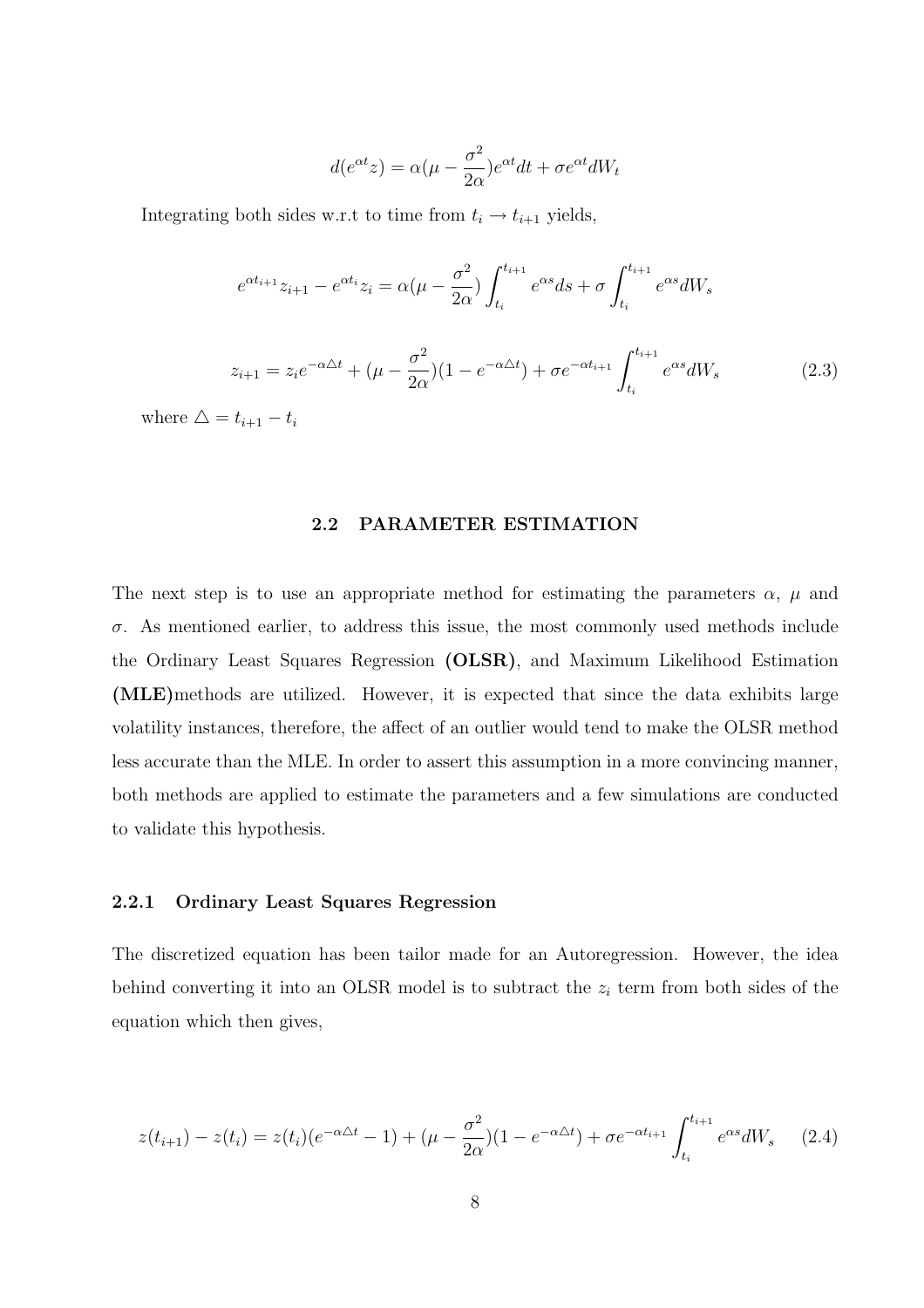As we observe, we can now analyze this equation as an algebraic equation given by,

$$
Y = mX + c + \epsilon \tag{2.5}
$$

where,  $m = (e^{-\alpha \Delta t} - 1), c = (\mu - \frac{\sigma^2}{2\alpha})$  $\frac{\sigma^2}{2\alpha}(1 - e^{-\alpha \Delta t})$  and  $\epsilon = \sigma e^{-\alpha t_{i+1}} \int_{t_i}^{t_{i+1}} e^{\alpha s} dW_s$ . In order to look at the above equation as a system of Linear equations, take

$$
Y = XA + \epsilon
$$

where,

 $Y = z(t_{i+1}) - z(t_i)$ , is an (n-1) dimensional vector containing the difference of the log prices where 'n' is the number of observations.

 $X = [(n-1) \times 2]$  matrix with 1's in the first column and the log prices in the second.  $A = (2 \times 1)$  matrix with the first coefficient as the intercept and the second coefficient as the slope of the regression line.

 $\epsilon$  = Noise or Residual term.

In particular,

$$
Y = \begin{pmatrix} z_1 - z_0 \\ z_2 - z_1 \\ \dots \\ \dots \\ \dots \\ z_n - z_{n-1} \end{pmatrix}, X = \begin{pmatrix} 1 & z_0 \\ 1 & z_1 \\ \dots \\ \dots \\ \dots \\ 1 & z_{n-1} \end{pmatrix}, A = \begin{pmatrix} c \\ m \end{pmatrix}
$$

Firstly, we observe that the slope of the regression line must equal the coefficient of the log prices. In particular, as indicated above,

$$
m = (e^{-\alpha \Delta t} - 1)
$$

Taking natural logarithm of both sides gives,

$$
-\alpha \Delta t = \ln(m+1)
$$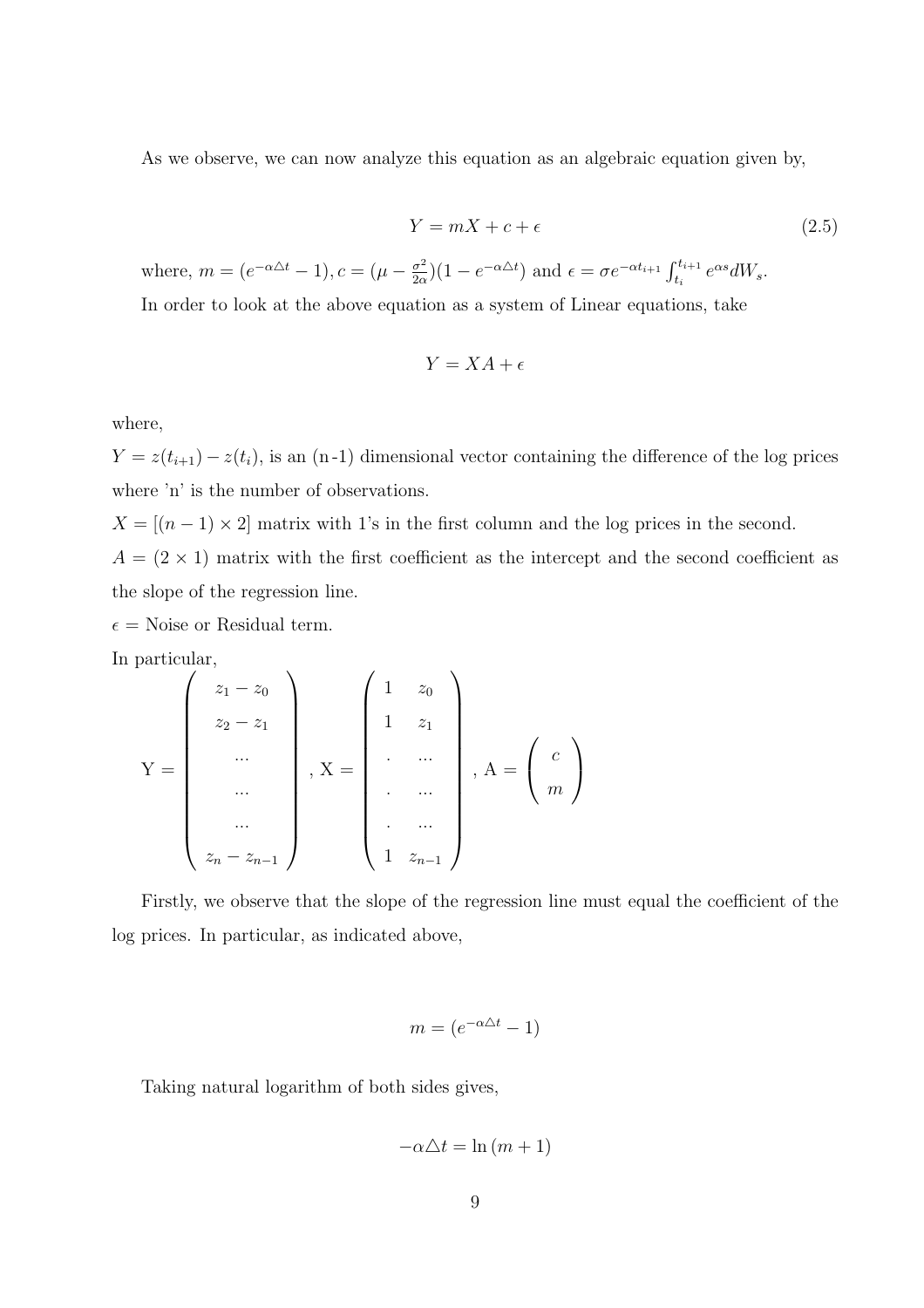$$
\Rightarrow \alpha = \frac{-\ln(m+1)}{\triangle t} \tag{2.6}
$$

Secondly, the deterministic part of equation 2.5 must equal the intercept of the regression line which gives,

$$
c = (\mu - \frac{\sigma^2}{2\alpha})(1 - e^{-\alpha \Delta t})
$$
  

$$
\Rightarrow \mu = \frac{c}{(1 - e^{-\alpha \Delta t})} + \frac{\sigma^2}{2\alpha}
$$
 (2.7)

Finally, we need to formulate an equation for the volatility parameter,  $\sigma$ . Here, we rearrange the equation(2.5) in terms of the residual  $\epsilon$  as follows,

$$
\epsilon = Y - mX - c
$$

The idea now is to minimize the variance of the residual error  $\epsilon$ , which can be achieved by using elementary calculus optimization method, and set it equal to the variance from the model which would be calculated later by taking the second moment of equation(2.3).

$$
Var(\epsilon) = \mathbb{E}(\epsilon^2) - [\mathbb{E}(\epsilon)]^2
$$

Here, I claim that in order to attain minimum variance  $\mathbb{E}(\epsilon) = \mathbb{E}(\mathbf{Y} - m\mathbf{X} - c) = 0$ . The proof for this assumption will be seen shortly as we proceed.

$$
Var(\epsilon) = \mathbb{E}[(Y - mX - c)^{2}]
$$
  
=  $\mathbb{E}[(Y - mX)^{2} - 2c(Y - mX) + c^{2}]$   
=  $\mathbb{E}[Y^{2} - 2mXY + m^{2}X^{2} - 2cY + 2mcX + c^{2}]$ 

Now,by linearity of the expectation operator

$$
Var(\epsilon) = G(m, c) = \mathbb{E}(Y^2) - 2mE(XY) + m^2 \mathbb{E}(X^2) - 2cE(Y) + 2mcE(X) + c^2 \tag{2.8}
$$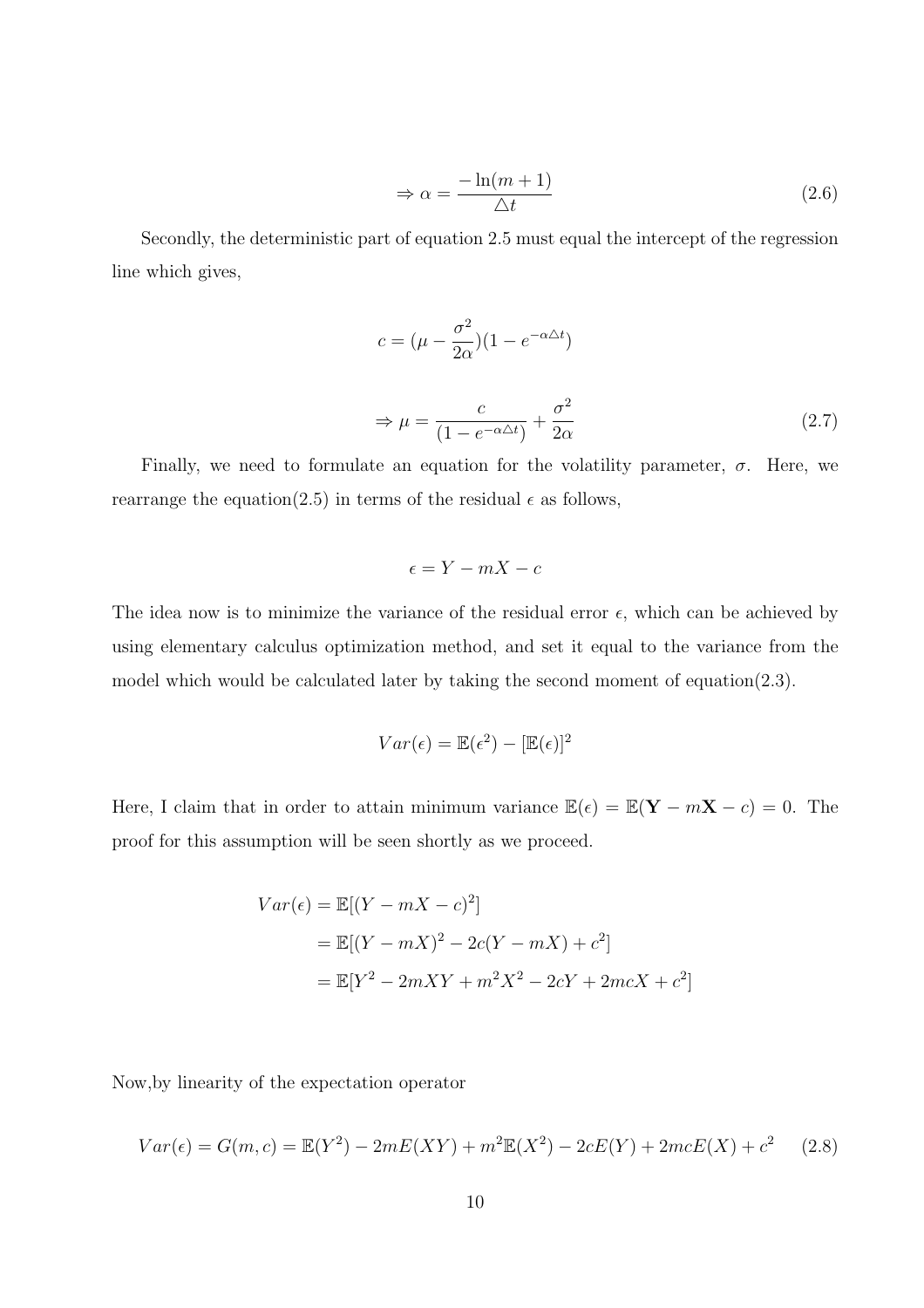Notice that in the above equation the X's and Y's are known entities that come from the data. Hence, the variance is a function of m and c alone. As discussed earlier, with the use of one variable calculus for optimization we get,

$$
\frac{\partial G}{\partial m} = -2\mathbb{E}(XY) + 2mE(X^2) + 2cE(X) = 0
$$
  

$$
\frac{\partial G}{\partial c} = -2\mathbb{E}(Y) + 2mE(X) + 2c = 0
$$

At this point, observe that the second equation gives the proof for the claim which was made earlier. In order to see that closely, a simple rearrangement of the equation yields,

$$
-2\mathbb{E}(Y) + 2mE(X) + 2c = 0
$$

$$
\Rightarrow \mathbb{E}(Y) - mE(X) - c = 0
$$

$$
\Rightarrow \mathbb{E}(Y - mX - c) = \mathbb{E}(\epsilon) = 0
$$

Reverting back to finding the optimal values for  $m$  and  $c$ . From the above, a linear system of two equations is set up as follows.

$$
\mathbb{E}(X^2)m + \mathbb{E}(X)c = \mathbb{E}(XY)
$$

$$
[\mathbb{E}(X)m + 1c = \mathbb{E}(Y)\mathbb{E}(X)] \times \mathbb{E}(X)
$$

The system is now solved simultaneously by multiplying the second equation by the factor  $E(X)$  and subtracting from the first yielding the equation

$$
m[\underbrace{\mathbb{E}(X^2) - (\mathbb{E}(X))^2}_{Variance(X)}] = [\underbrace{\mathbb{E}(XY) - \mathbb{E}(X)\mathbb{E}(Y)}_{Covariance(X, Y)}]
$$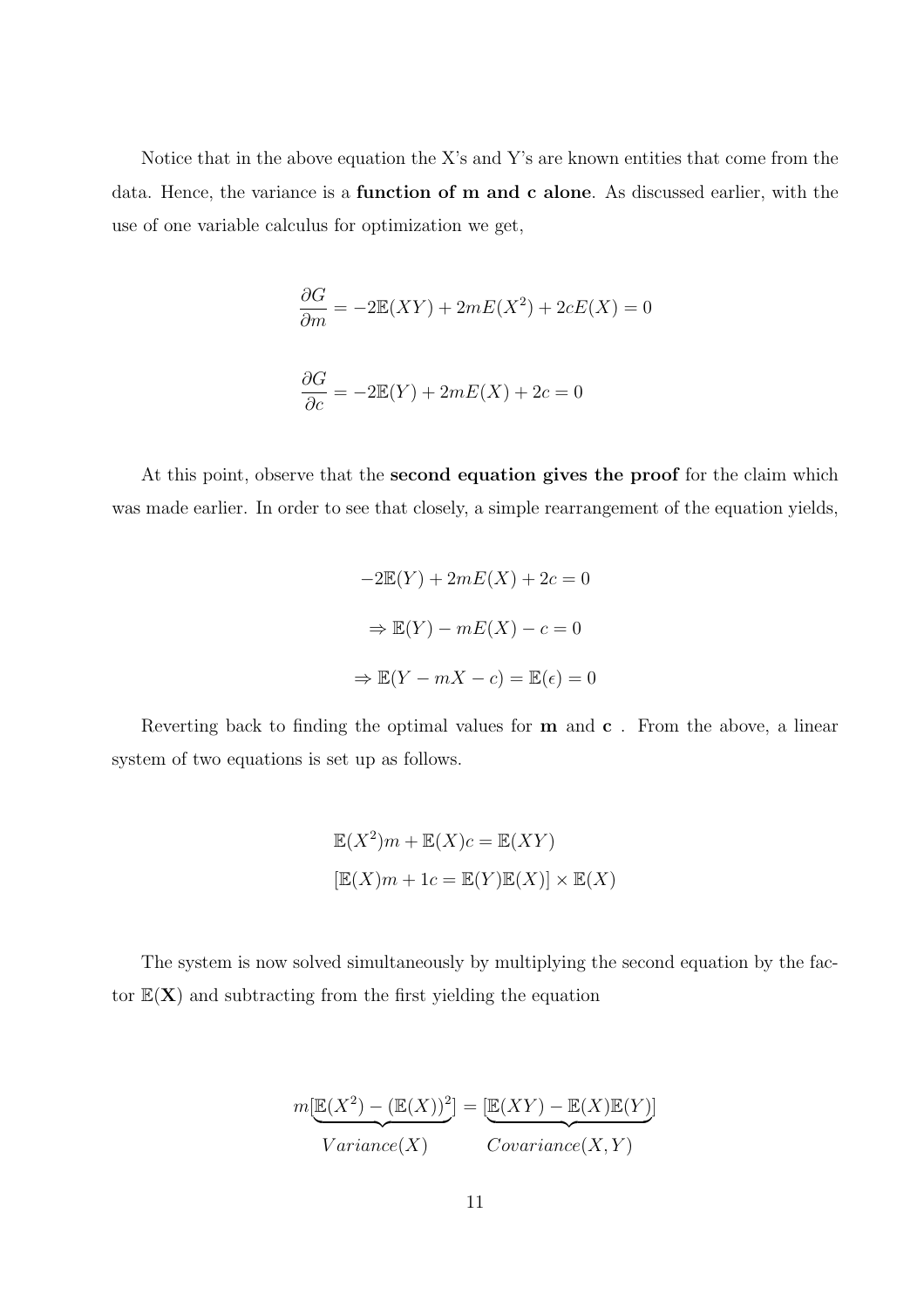$$
\Rightarrow m = \frac{Cov(X, Y)}{\sigma_X^2} \tag{2.9}
$$

$$
\Rightarrow c = \mathbb{E}(Y) - \frac{Cov(X, Y)\mathbb{E}(X)}{\sigma_X^2}
$$
\n(2.10)

Now, substituting these optimal values of 'm' and 'c' into equation (2.8) to get the minimum variance gives,

$$
Var_{min}(\epsilon) = \mathbb{E}(Y^2) - 2\frac{Cov(X,Y)}{\sigma_X^2} \mathbb{E}(XY) + \left(\frac{Cov(X,Y)}{\sigma_X^2}\right)^2 \mathbb{E}(X^2) - 2\mathbb{E}[Y] - \left(\frac{Cov(X,Y)\mathbb{E}(X)}{\sigma_X^2}\right)\mathbb{E}(Y) +
$$
  

$$
2\frac{Cov(X,Y)}{\sigma_X^2} \left[\mathbb{E}(Y) - \frac{Cov(X,Y)\mathbb{E}(X)}{\sigma_X^2}\right] \mathbb{E}(X) + \left[\mathbb{E}(Y) - \left(\frac{Cov(X,Y)\mathbb{E}(X)}{\sigma_X^2}\right)\right]^2
$$
  

$$
= \mathbb{E}(Y^2) - 2[\mathbb{E}(Y)]^2 + [\mathbb{E}(Y)]^2 - 2\frac{Cov(X,Y)}{\sigma_X^2} \mathbb{E}(XY) + \frac{Cov(X,Y)^2}{(\sigma_X^2)^2} \mathbb{E}(X^2) + 2\mathbb{E}(X)\mathbb{E}(Y)\frac{Cov(X,Y)}{\sigma_X^2}
$$
  

$$
+ 2\mathbb{E}(X)\mathbb{E}(Y)\frac{Cov(X,Y)}{\sigma_X^2} - 2\frac{Cov(X,Y)^2}{(\sigma_X^2)^2} [\mathbb{E}(X)]^2 - 2\mathbb{E}(X)\mathbb{E}(Y)\frac{Cov(X,Y)}{\sigma_X^2} + \frac{Cov(X,Y)^2}{(\sigma_X^2)^2} [\mathbb{E}(X)]^2
$$

After combining the terms who have been marked with the same symbols above them, the equation is reduced to,

$$
= \underbrace{[\mathbb{E}(Y^2) - [\mathbb{E}(Y)]^2}_{\sigma_Y^2} - 2 \frac{Cov(X,Y)}{\sigma_X^2} [\mathbb{E}(XY) - \mathbb{E}(Y)\mathbb{E}(X)] + \frac{Cov(X,Y)^2}{(\sigma_X^2)^2} [\mathbb{E}(X^2) - [\mathbb{E}(X)]^2]}_{\sigma_X^2}
$$

$$
\Rightarrow Var_{min}(\epsilon) = \sigma_Y^2 - \frac{[Cov(X, Y)]^2}{\sigma_X^2}
$$
\n(2.11)

As stated earlier, the second moment of the model [See equation(2.3)] is now calculated and set equal to equation(2.11) get the equation for  $\sigma$  as follows.

$$
\epsilon_{model} = \sigma e^{-\alpha t_{i+1}} \int_{t_i}^{t_{i+1}} e^{\alpha s} dW_s
$$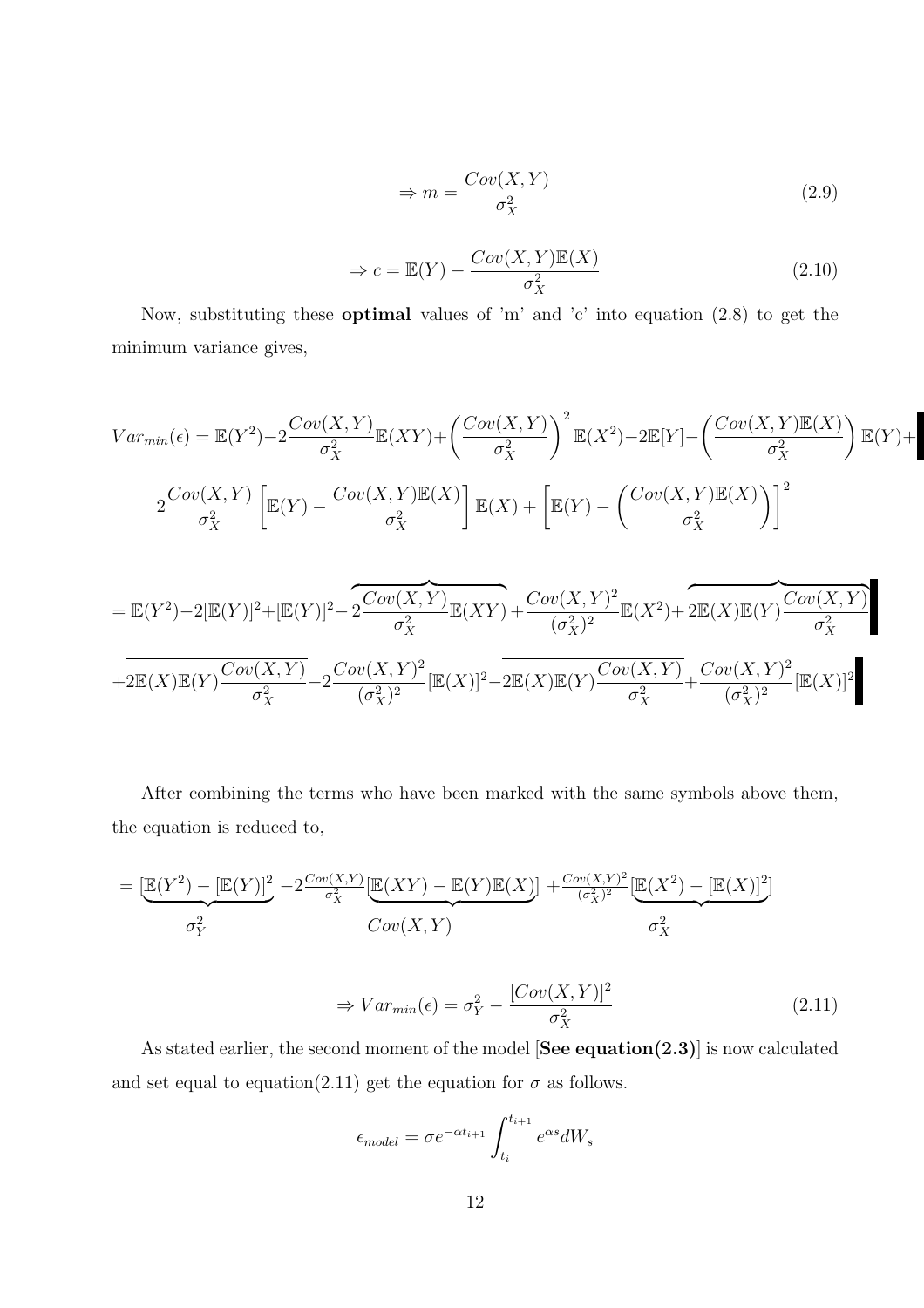$$
Var(\epsilon_{model}) = \mathbb{E}(\epsilon_{model}^2)
$$

$$
\Rightarrow Var(\epsilon_{model}) = \sigma^2 e^{-2\alpha t_{i+1}} \left( \int_{t_i}^{t_{i+1}} e^{\alpha s} dW_s \right)^2 \tag{2.12}
$$

In order to evaluate the integral above, we make use of Ito's isometry theorem,  $[5]$  and  $[6]$ .

**Theorem 1.** If f belongs to  $H_2[0,T]$ , the space of random functions defined for all t in  $[0,T]$ , and  $\int_0^T \mathbb{E}(f(t))^2 dt < \infty$ , then

$$
\mathbb{E}\left[\int_0^T f(t)dW(t)\right] = 0 \tag{2.13}
$$

and, 
$$
\mathbb{E}\left[\left(\int_0^T f(t)dW(t)\right)^2\right] = \int_0^T \mathbb{E}\left[f(t)\right]^2 dt \qquad (2.14)
$$

It is evident that the theorem's conditions hold true in our case since  $\int_0^t \mathbb{E}(e^{\alpha s})^2 ds < \infty$ . In particular, the explicit solution is,

$$
\int_0^t \mathbb{E}(e^{\alpha s})^2 ds = \frac{1}{2\alpha} [e^{2\alpha t} - 1] < \infty
$$

for  $\alpha \neq 0$  and finite  ${\bf t}$  .

Therefore, using Ito's isometry the solution to our integral equation (2.12) is given by,

$$
\sigma^{2} e^{-2\alpha t_{i+1}} \left( \int_{t_{i}}^{t_{i+1}} e^{\alpha s} dW_{s} \right)^{2} = \sigma^{2} e^{-2\alpha t_{i+1}} \int_{t_{i}}^{t_{i+1}} e^{2\alpha s} ds
$$

$$
= \sigma^{2} e^{-2\alpha t_{i+1}} \frac{1}{2\alpha} [e^{2\alpha s}]_{s=t_{i}}^{s=t_{i+1}}
$$

$$
= \sigma^{2} e^{-2\alpha t_{i+1}} \frac{1}{2\alpha} [e^{2\alpha t_{i+1}} - e^{2\alpha t_{i}}]
$$

$$
\Rightarrow Var(\epsilon_{model}) = \frac{\sigma^2}{2\alpha} \left( 1 - e^{-2\alpha \Delta t} \right) \tag{2.15}
$$

Now putting together equations (2.12) and (2.14), the equation for the volatility parameter  $\sigma$  is given by,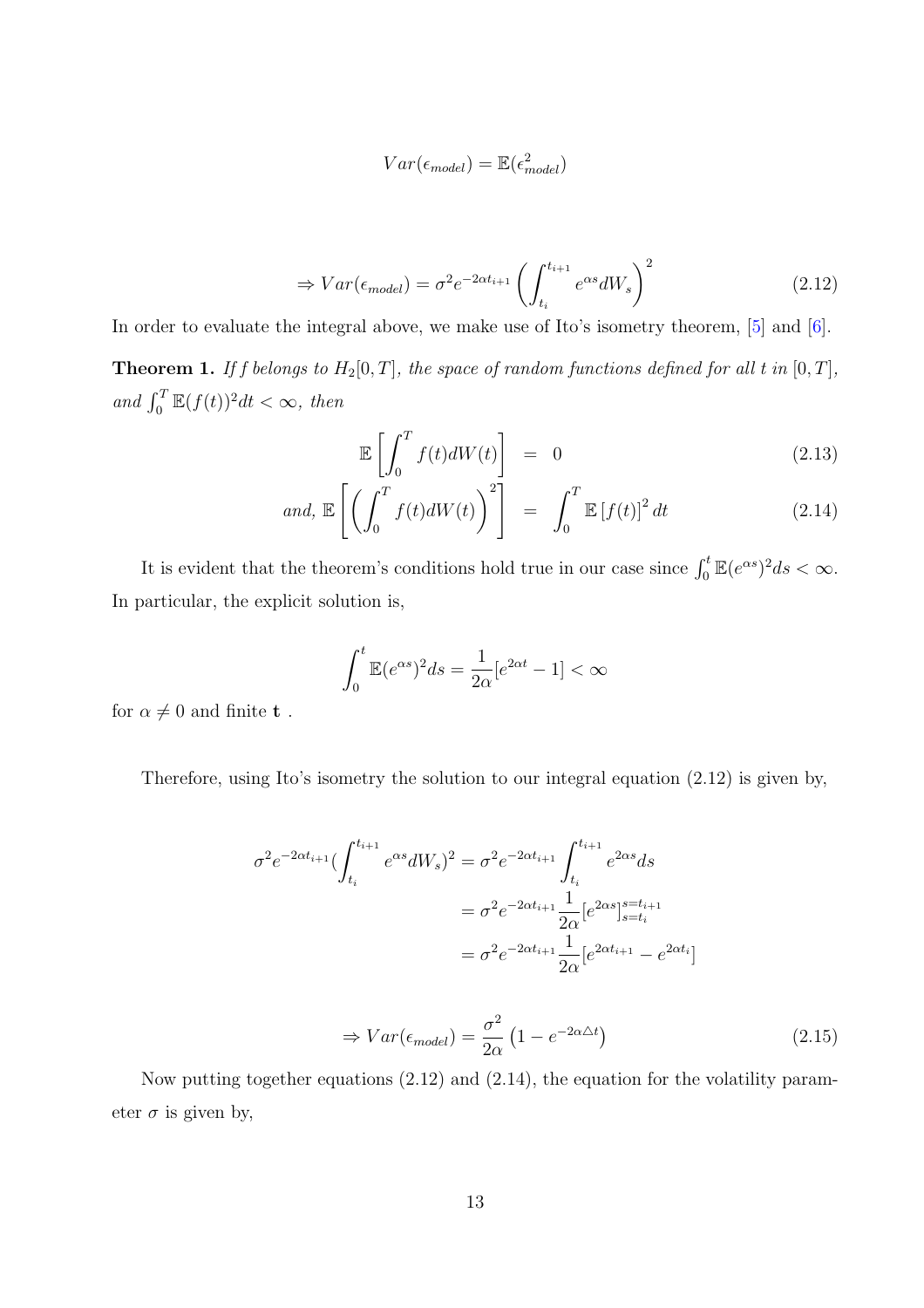$$
\frac{\sigma^2}{2\alpha}[1 - e^{-2\alpha \Delta t}] = \sigma_Y^2 - \frac{[Cov(X, Y)]^2}{\sigma_X^2}
$$

$$
\Rightarrow \sigma^2 = \frac{2\alpha}{(1 - e^{-2\alpha \Delta t})} \left[\sigma_Y^2 - \frac{[Cov(X, Y)]^2}{\sigma_X^2}\right]
$$
(2.16)

<span id="page-21-0"></span>In summary, here are the three equations for the three parameters  $\alpha$ ,  $\mu$  and  $\sigma$  in the order they would be estimated.

$$
\alpha = \frac{-\ln(m+1)}{\triangle t} \tag{2.17}
$$

$$
\sigma^2 = \frac{2\alpha}{(1 - e^{-2\alpha\Delta t})} \left[ \sigma_Y^2 - \frac{[Cov(X, Y)]^2}{\sigma_X^2} \right]
$$
\n(2.18)

$$
\mu = \frac{c}{(1 - e^{-\alpha \Delta t})} + \frac{\sigma^2}{2\alpha} \tag{2.19}
$$

#### 2.2.2 Maximum Likelihood Estimation (MLE)

The Maximum Likelihood Estimation (MLE) is a popular statistical method to estimate and make inferences about the unknown parameters of the underlying probability distribution from a given data set. It is typically believed to yield better estimates than the regression method primarily because of two reasons.

- Significantly Less volatile to outliers in the data set.
- Takes into all moments for parameter estimation.

According to our initial model formulation for the logarithm of electricity spot prices given by equation  $(2.3)$ , we assume that the underlying **conditional**<sup>3</sup> distribution of the

<sup>3</sup>The data untill the previous time step is used in the computation making it a conditional distribution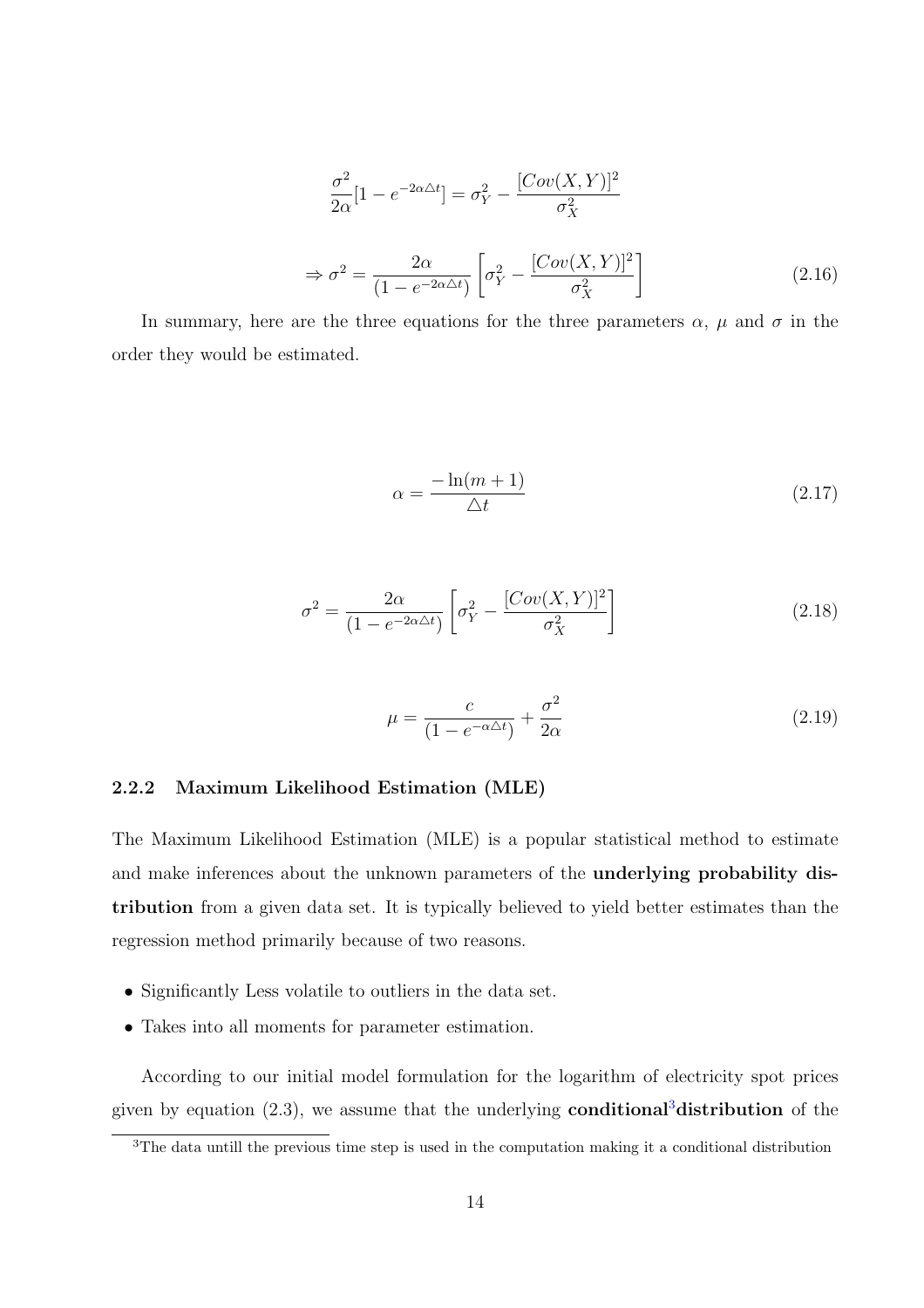log-prices with unknown parameters  $\alpha$ ,  $\mu$  and  $\sigma$ , given by equation (2.3) is **Gaussian** at each time step with mean  $\nu_i$  and variance  $\omega_i^2$  given by,

$$
\nu_{i+1} = \mathbb{E}\left[z_{i+1}\right]|z_i] \tag{2.20}
$$

$$
\omega_{i+1}^2 = \sigma^2 e^{-2\alpha t_i} \left( \int_{t_i}^{t_{i+1}} e^{\alpha \tau} dW_\tau \right)^2 \tag{2.21}
$$

Since each  $z_i$  term is known, the calculation shown below can be easily extended with  $z_0 \rightarrow z_i$ 

$$
\nu_i = \mathbb{E}\left[z_{i+1}|z_i\right] = \mathbb{E}\left[z_i e^{-\alpha t_i} + (\mu - \frac{\sigma^2}{2\alpha})(1 - e^{-\alpha t_i}) + \sigma e^{-\alpha t_i}\int_0^{t_i} e^{\alpha \tau} dW_\tau\right]
$$

By linearity of the expectation operator,

$$
\nu_i = \mathbb{E}[z_0 e^{-\alpha t_i}] + \mathbb{E}[(\mu - \frac{\sigma^2}{2\alpha})(1 - e^{-\alpha t_i})] + \sigma e^{-\alpha t_i} \mathbb{E}\left[\int_0^{t_i} e^{\alpha \tau} dW_\tau\right]
$$

Now, from the properties of the standard Wiener process  $\mathbb{E}[\int_0^{t_i}$  $e^{at_i}e^{\alpha\tau}dW_{\tau}]=0$  and the expectation of the remaining (deterministic) part is just itself. This yields,

$$
\nu_i = z_0 e^{-\alpha t_i} + (\mu - \frac{\sigma^2}{2\alpha})(1 - e^{-\alpha t_i})
$$
\n(2.22)

To determine the variance  $\omega_i^2$  of the underlying probability distribution we calculate the second moment for equation(2.3) as follows using the Ito's isometry (Theorem 1).

$$
\omega_i^2 = \sigma^2 e^{-2\alpha t_i} \left( \int_0^{t_i} e^{\alpha \tau} dW_\tau \right)^2
$$

$$
= \sigma^2 e^{-2\alpha t_i} \left( \int_0^{t_i} e^{2\alpha \tau} d\tau \right)
$$

$$
= \frac{\sigma^2 e^{-2\alpha t_i}}{2\alpha} \left[ e^{2\alpha t_i} - 1 \right]
$$

$$
\Rightarrow \omega_i^2 = \frac{\sigma^2}{2\alpha} [1 - e^{-2\alpha t_i}]
$$
\n(2.23)

To summarize our findings, it is concluded that our data at each time step follows a Gaussian distribution with mean  $\nu_i$  and variance  $\omega_i^2$  given by equations (2.22) and (2.23). In other words, the log-prices  $z_i$ 's ~  $N(\nu_i, \omega_i^2)$  for i=1,2....N, where N is the number of data points.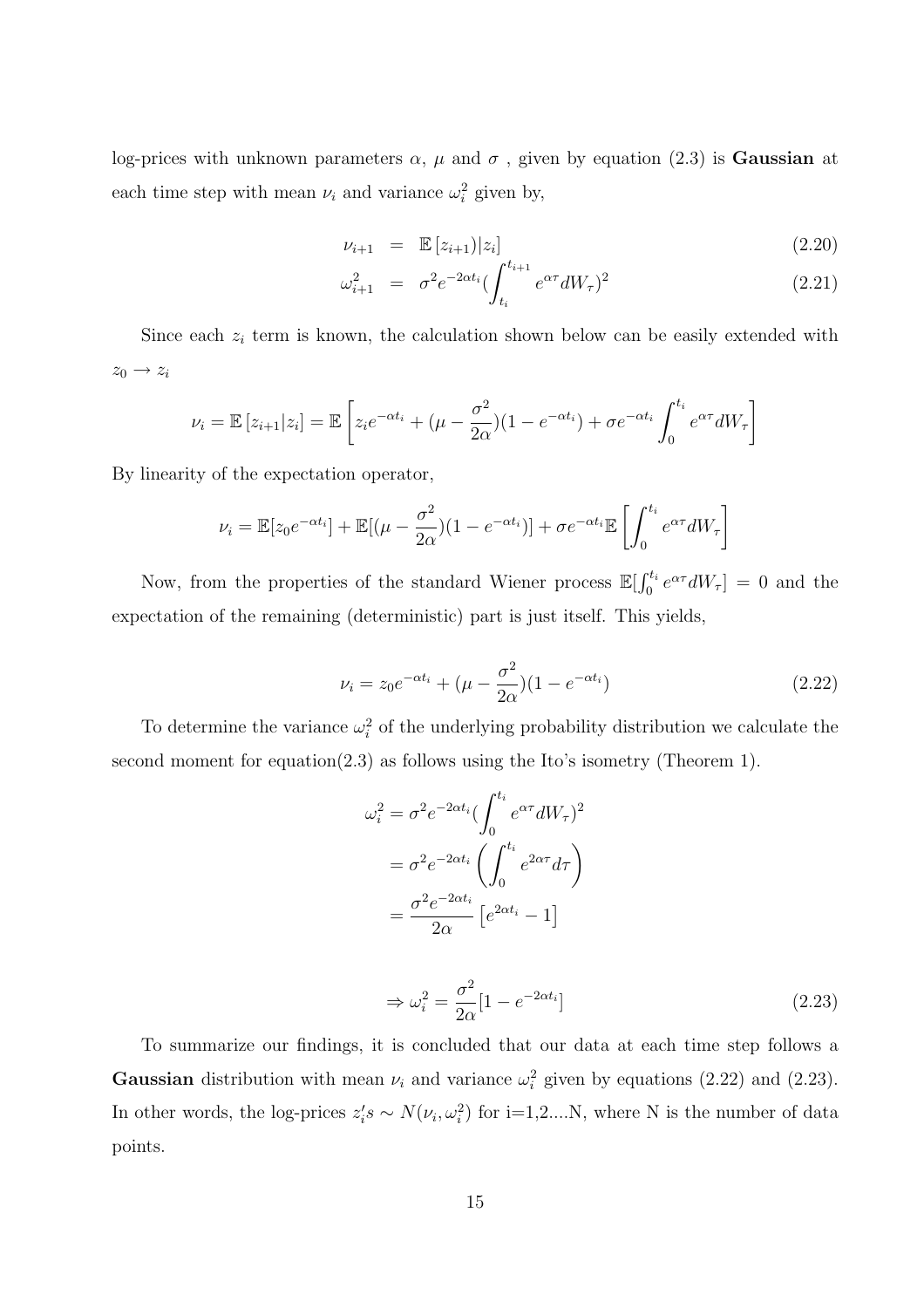<span id="page-23-0"></span>2.2.2.1 Likelihood function After establishing the parameter equations for the underlying probability distribution we can define the Likelihood function  $L(\theta)$ , where,  $\vec{\theta} = [\alpha, \mu, \sigma^2]$ , which basically allows us to determine the unknown parameters based on the information about the underlying probability distribution and the outcome (data). Formally, with the known data points  $z_1, z_2, ... z_N$  having a continous probability distribution (Gaussian), we can compute the probability density function associated with our observed data points as

$$
f_{\theta}(z_1, z_2, ... z_N | \theta) = \prod_{i=1}^N f(z_i | z_{i-1}, \nu_i, \omega_i^2)
$$

As a function of  $\theta$  with all the  $z_i$ 's known, this is the likelihood function,

$$
L(\theta) = \prod_{i=1}^{N} f(z_i | z_{i-1}, \nu_i, \omega_i^2)
$$

or more conveniently as,

$$
L(\alpha, \mu, \sigma^2) = \prod_{i=1}^{N} \left(\frac{1}{\sqrt{2\pi\omega_i^2}}\right) e^{-\frac{(z_i - \nu_i)^2}{2\omega_i^2}}
$$
(2.24)

To avoid a tedious algebraic manipulation we take the logarithm for the likelihood function. Since the logarithm is a continuous strictly increasing function over the range of the likelihood, the values which maximize the likelihood will also maximize its logarithm.

$$
\hat{L}(\alpha, \mu, \sigma^2) = \ln L(\alpha, \mu, \sigma^2) = -\frac{N}{2} \ln 2\pi - \sum_{i=1}^{N} \left[ \frac{\ln \omega_i^2}{2} + \frac{(z_i - \nu_i)^2}{2\omega_i^2} \right]
$$
(2.25)

In order to find the parameter equations which maximize this log-likelihood function we take the partial derivatives with respect to two of the parameters  $\mu$  and  $\sigma^2$  which would convert the multi-variable log-likelihood function into a single variable function in terms of the parameter  $\alpha$ . The motivation behind this manipulation is to avoid indulging into tedious algebraic derivative calculation of the function  $\hat{\mathbf{L}}(\alpha,\mu,\sigma^2)$  with respect to  $\alpha$ . Now, since the first two terms in equation (2.25) are independent of the parameter  $\mu$ , we have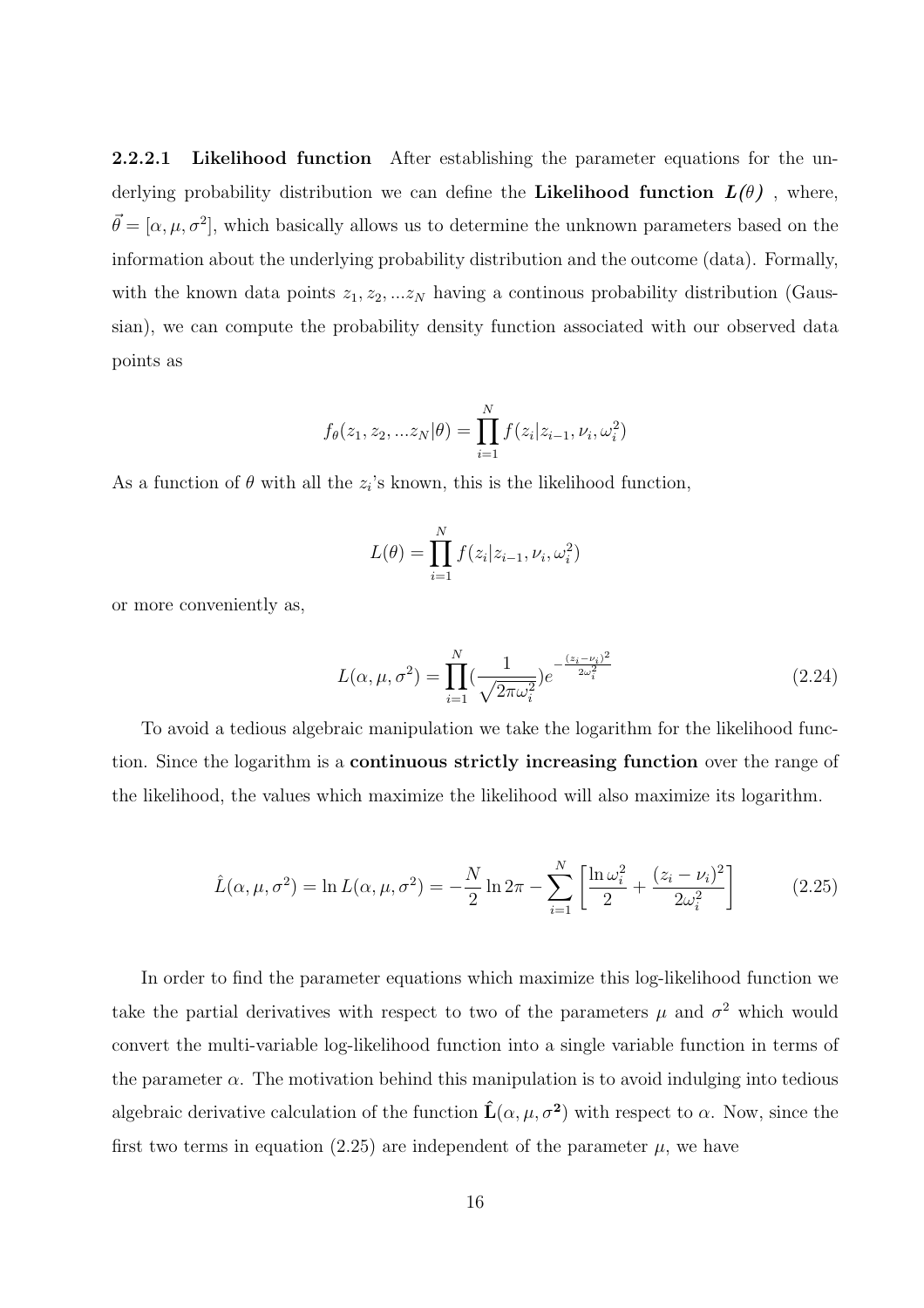$$
0 = \frac{\partial(\ln L)}{\partial \mu} = 0 - 0 - \frac{\partial}{\partial \mu} \left[ \sum_{i=1}^{N} \frac{(z_i - \nu_i)^2}{2\omega_i^2} \right]
$$

$$
0 = -\frac{1}{2} \sum_{i=1}^{N} 2 \frac{(z_i - \nu_i)}{\omega_i^2} \left[ -(1 - e^{-\alpha t_i}) \right]
$$

$$
0 = \sum_{i=1}^{N} \frac{(z_i - \nu_i)}{\omega_i^2} (1 - e^{-\alpha t_i})
$$

$$
\Rightarrow \qquad \sum_{i=1}^{N} \frac{z_i}{\omega_i^2} (1 - e^{-\alpha t_i}) = \sum_{i=1}^{N} \frac{\nu_i}{\omega_i^2} (1 - e^{-\alpha t_i})
$$

Substituting for  $\nu_i$  from equation (2.22) yields,

$$
\sum_{i=1}^{N} \frac{z_i}{\omega_i^2} (1 - e^{-\alpha t_i}) = \sum_{i=1}^{N} \frac{[z_0 e^{-\alpha t_i} + (\mu - \frac{\sigma^2}{2\alpha})(1 - e^{-\alpha t_i})](1 - e^{-\alpha t_i})}{\omega_i^2}
$$

$$
\Rightarrow (\mu - \frac{\sigma^2}{2\alpha}) = \frac{\sum_{i=1}^{N} \frac{(1 - e^{-\alpha t_i})(z_i - z_0 e^{-\alpha t_i})}{\omega_i^2}}{\sum_{i=1}^{N} \frac{(1 - e^{-\alpha t_i})^2}{\omega_i^2}}
$$

Substituting for  $\omega_i^2$  from equation (2.23) gives,

$$
(\mu - \frac{\sigma^2}{2\alpha}) = \frac{\sum_{i=1}^{N} \frac{(1 - e^{-\alpha t_i})(z_i - z_0 e^{-\alpha t_i})}{\frac{\sigma^2}{2\alpha}(1 - e^{-2\alpha t_i})}}{\sum_{i=1}^{N} \frac{(1 - e^{-\alpha t_i})^2}{\frac{\sigma^2}{2\alpha}(1 - e^{-2\alpha t_i})}}
$$

Notice now that the term  $\frac{\sigma^2}{2g}$  $\frac{\sigma^2}{2\alpha}$  is independent of the index *i* and therefore gets eliminated. Moreover,  $(1 - e^{-2\alpha t_i}) = (1 - e^{-\alpha t_i})(1 + e^{-\alpha t_i})$ , which simplifies the above expression to give a function entirely in terms of  $\alpha$  , say  $\hat{\mathbf{h}}(\alpha)$  explicitly given by,

$$
\hat{h}(\alpha) = (\mu - \frac{\sigma^2}{2\alpha}) = \frac{\sum_{i=1}^{N} \frac{(z_i - z_0 e^{-\alpha t_i})}{(1 + e^{-\alpha t_i})}}{\sum_{i=1}^{N} \frac{(1 - e^{-\alpha t_i})}{(1 + e^{-\alpha t_i})}}
$$
(2.26)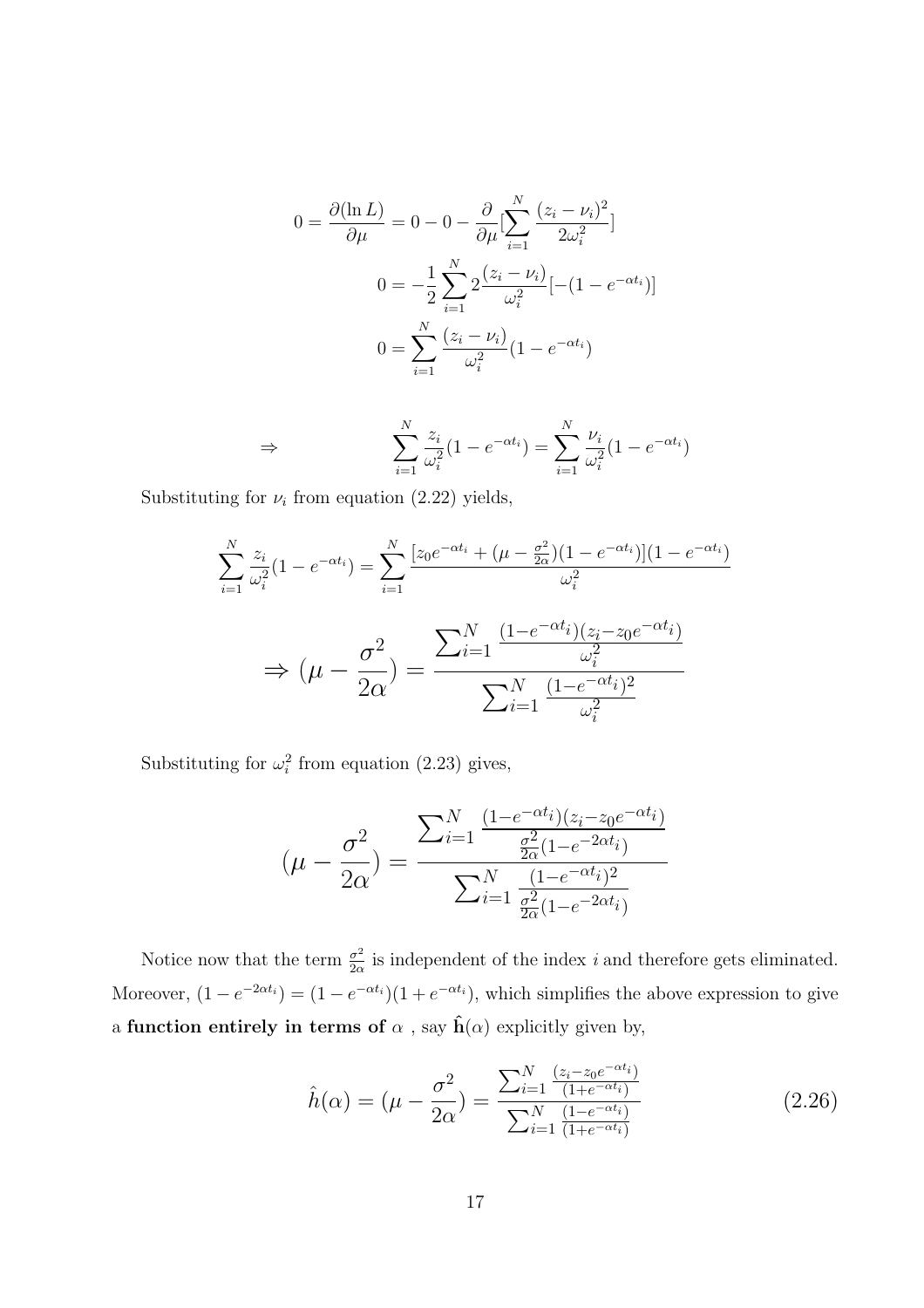Notice here that the function  $\hat{\mathbf{h}}(\alpha)$  equals the term  $(\mu - \frac{\sigma^2}{2\alpha})$  $\frac{\sigma^2}{2\alpha}$ ). The aim here is to avoid calculating the complicated quantity  $\frac{\partial L}{\partial \alpha}$  by converting the multi-variable log-likelihood function given by equation (2.25) into a single variable function of  $\alpha$  so that the problem of finding the optimal parameters  $\alpha_{opt}$ ,  $\mu_{opt}$  and  $\sigma_{opt}$  is converted to a one variable maximization problem. Therefore, a similar algebraic manipulation for  $\frac{\partial L}{\partial \sigma^2}$  is carried out as follows.

$$
0 = \frac{\partial L}{\partial \sigma^2} = -\frac{N}{2\sigma^2} - \frac{1}{2} \left[ \sum_{i=1}^N \frac{2(z_i - v_i) \frac{1}{2\alpha} (1 - e^{-\alpha t_i})}{\omega_i^2} - \sum_{i=1}^N \frac{(z_i - v_i)^2 \frac{1}{2\alpha} (1 - e^{-2\alpha t_i})}{\omega_i^4} \right]
$$

Now, from equation (2.23), we know that

$$
\omega_i^2 2\alpha = \sigma^2 [1 - e^{-2\alpha t_i}]
$$

and equivalently,

$$
\frac{(1 - e^{-2\alpha t_i})}{2\alpha} = \frac{\omega_i^2}{\sigma^2}
$$

Using the above two equivalent forms, we get

$$
0 = -\frac{N}{2\sigma^2} - \frac{1}{\sigma^2} \sum_{i=1}^N \frac{(z_i - \nu_i)(1 - e^{-\alpha t_i})}{(1 - e^{-2\alpha t_i})} + \frac{1}{2\sigma^2} \sum_{i=1}^N \frac{(z_i - \nu_i)^2}{\omega_i^2}
$$
  
\n
$$
0 = -\frac{N}{2} - \sum_{i=1}^N \frac{(z_i - \nu_i)(1 - e^{-\alpha t_i})}{(1 - e^{-2\alpha t_i})} + \frac{1}{2} \sum_{i=1}^N \frac{(z_i - \nu_i)^2}{\frac{\sigma^2}{2\alpha}(1 - e^{-2\alpha t_i})}
$$
  
\n
$$
\frac{1}{2(\frac{\sigma^2}{2\alpha})} \sum_{i=1}^N \frac{(z_i - \nu_i)^2}{(1 - e^{-2\alpha t_i})} = N + \sum_{i=1}^N \frac{(z_i - \nu_i)}{(1 + e^{-\alpha t_i})}
$$
  
\n
$$
\frac{\sigma^2}{2\alpha} = \frac{\sum_{i=1}^N \frac{(z_i - \nu_i)^2}{(1 - e^{-2\alpha t_i})}}{2[N + \sum_{i=1}^N \frac{(z_i - \nu_i)}{(1 + e^{-\alpha t_i})}]}
$$

Observe that equation(2.22) in terms of the function  $\hat{h}(\alpha)$  can be written as another function entirely in terms of  $\alpha$ , say  $\hat{\mathbf{g}}(\alpha)$  for each index *i* as,

$$
\hat{g}_i(\alpha) = \nu_i = z_0 e^{-\alpha t_i} + \hat{h}(\alpha)(1 - e^{-\alpha t_i})
$$
\n(2.27)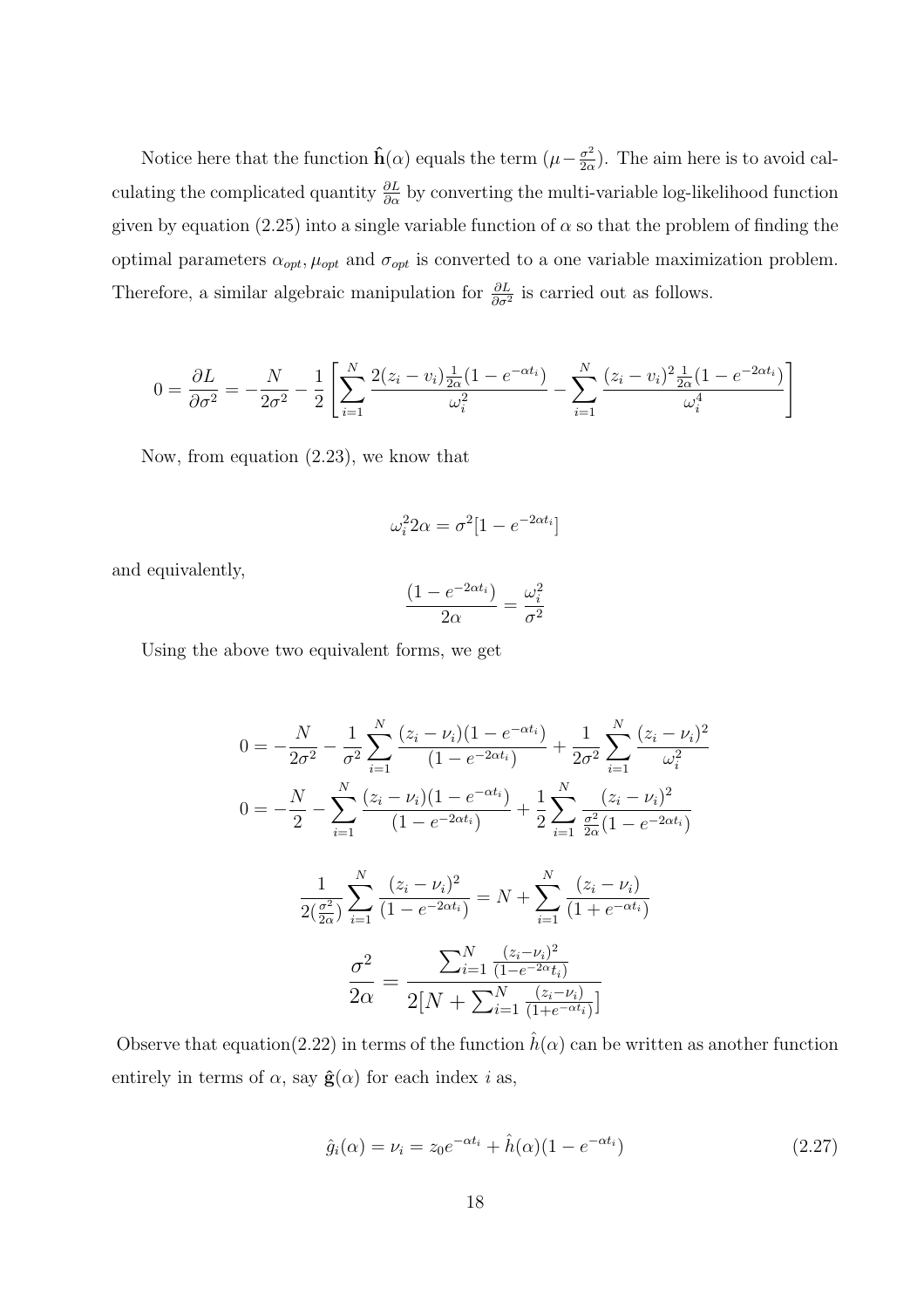<span id="page-26-0"></span>Finally, using the above equation in the preceding algebra yields the function,  $\hat{K}(\alpha)$  we ought to seek given explicitly by,

$$
\hat{K}(\alpha) = \frac{\sigma^2}{2\alpha} = \frac{\sum_{i=1}^{N} \frac{\hat{g}_i(\alpha)^2}{(1 - e^{-2\alpha t_i})}}{2[N + \sum_{i=1}^{N} \frac{\hat{g}_i(\alpha)}{(1 + e^{-\alpha t_i})}]}
$$
(2.28)

At this point, it is important to rewrite equations(2.22) and (2.23) in terms of the new functions defined above and (2.25) in order to see clearly how the multi-variable problem has been converted to single-variable optimization problem.

$$
\omega_i^2 = \hat{K}(\alpha)[1 - e^{-2\alpha t_i}] \tag{2.29}
$$

$$
\nu_i = z_0 e^{-\alpha t_i} + \hat{h}(\alpha)(1 - e^{-\alpha t_i})
$$
\n(2.30)

Plugging the above two equations in equation $(2.25)$ , yields the single variable log-likelihood function given by,

$$
\tilde{L}(\alpha) = -\frac{N}{2} \ln 2\pi - \frac{1}{2} \sum_{i=1}^{N} \ln \left( \hat{K}(\alpha)(1 - e^{-2\alpha t_i}) \right)^2 + \frac{[z_i - (z_0 e^{-\alpha t_i} + \hat{h}(\alpha)(1 - e^{-\alpha t_i}))]^2}{2[\hat{K}(\alpha)(1 - e^{-2\alpha t_i})]^2} (2.31)
$$

#### 2.2.3 Simulation Results for Initial Model

To recall, my current model does not incorporate the jumps. Therefore, in order to proceed further towards calibrating the jumps, first the parameters are estimated using, both, Regression and MLE against an initial data set as discussed earlier, to ensure the validity of our arithmetic. In particular, a filtered data set is considered with one year daily"on pea" electricity prices. This extraction is carried out due to the following reasons.

• My ultimate goal is to price some **forwards contracts** based on the underlying model with different dates of expiry. As most derivative trading is done during the peak hours in all markets, this data set promises to yield pragmatic estimates for the parameters.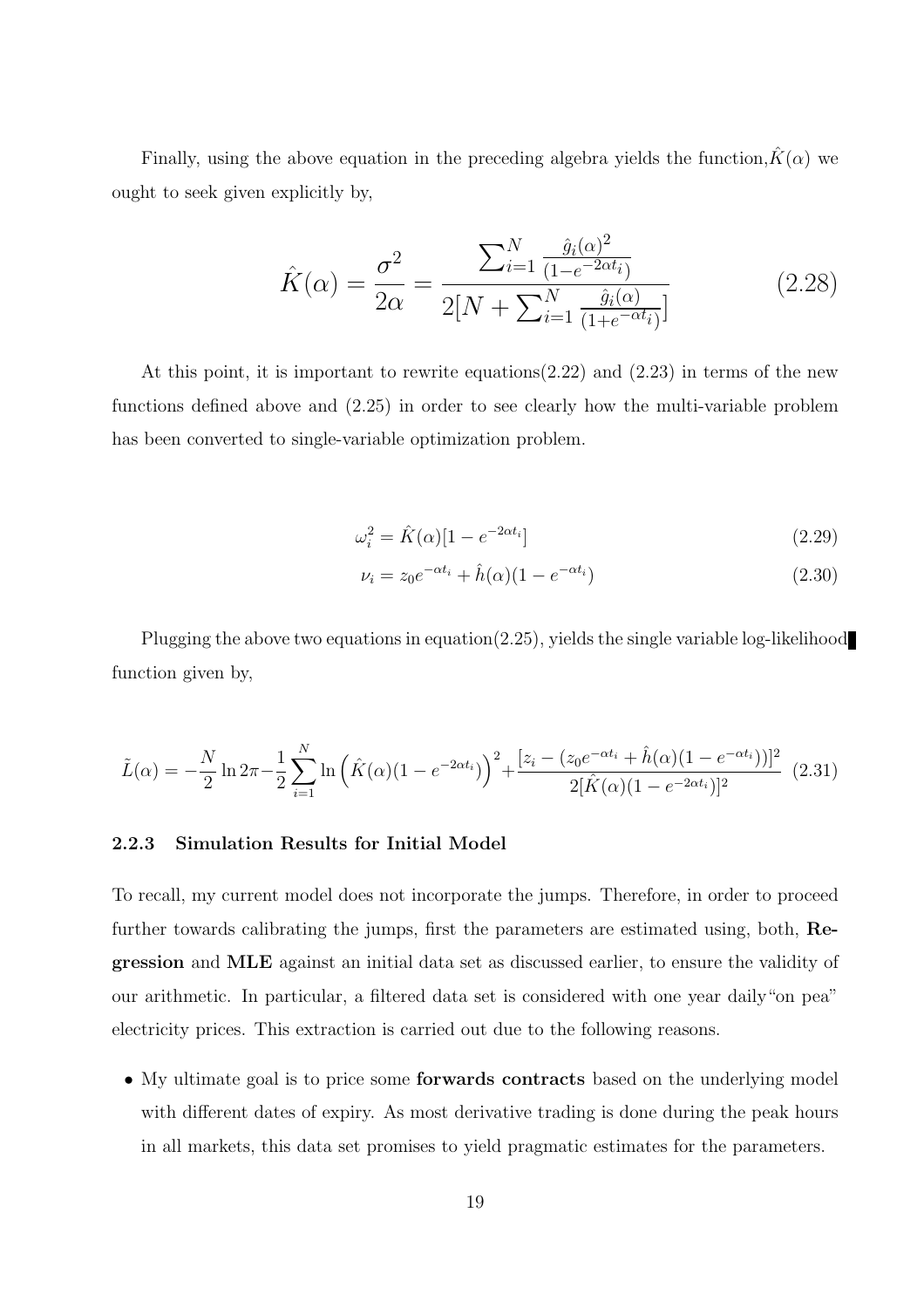• After careful analysis of the data set, it was observed that the"on-peak" spot prices exhibit the major variation in the prices as compared to the off-peak hours when the prices are generally stable.

In order to simulate the prices using the regression model, the following discretized scheme was developed with the corresponding results followed.

$$
dz = \alpha(\mu - \frac{\sigma^2}{2\alpha} - z)dt + \sigma dW
$$

$$
z_{i+1} - z_i = \alpha(\mu - \frac{\sigma^2}{2\alpha} - z_i)dt + \sigma\sqrt{\Delta t}\phi_i
$$

$$
z_{i+1} = \alpha(\mu - \frac{\sigma^2}{2\alpha})dt(1 - \alpha dt)z_i + \sigma\sqrt{\Delta t}\phi_i
$$

After simulating the log-prices as above, the prices were simulated by simply exponentiating the log-prices as,

$$
P_{i+1} = e^{z_{i+1}}
$$

We notice by observing the simulated prices (see Fig  $(2.4)$ ) that the model captures the high frequency and low-volatility variation in the data set reasonably well. However, it is clear that in order to account for the relatively infrequent high volatility (jumps) in the data, a jump process needs to be incorporated into the model. This assertion is formally explained by carrying out the normality tests for the returns<sup>4</sup>. Notice also in the given table below Table (2.1) that the parameter estimates for regression and MLE methods are fairly close which validates the correctness of the arithmetic details shown earlier.

<sup>&</sup>lt;sup>4</sup>Here, I define the "return" as in the classical definition;  $r_t = ln(\frac{P_{t+1}}{P_t})$  $\frac{t_{t+1}}{P_t}$ ). Note that this is also referred as the difference in Log Prices in the paper.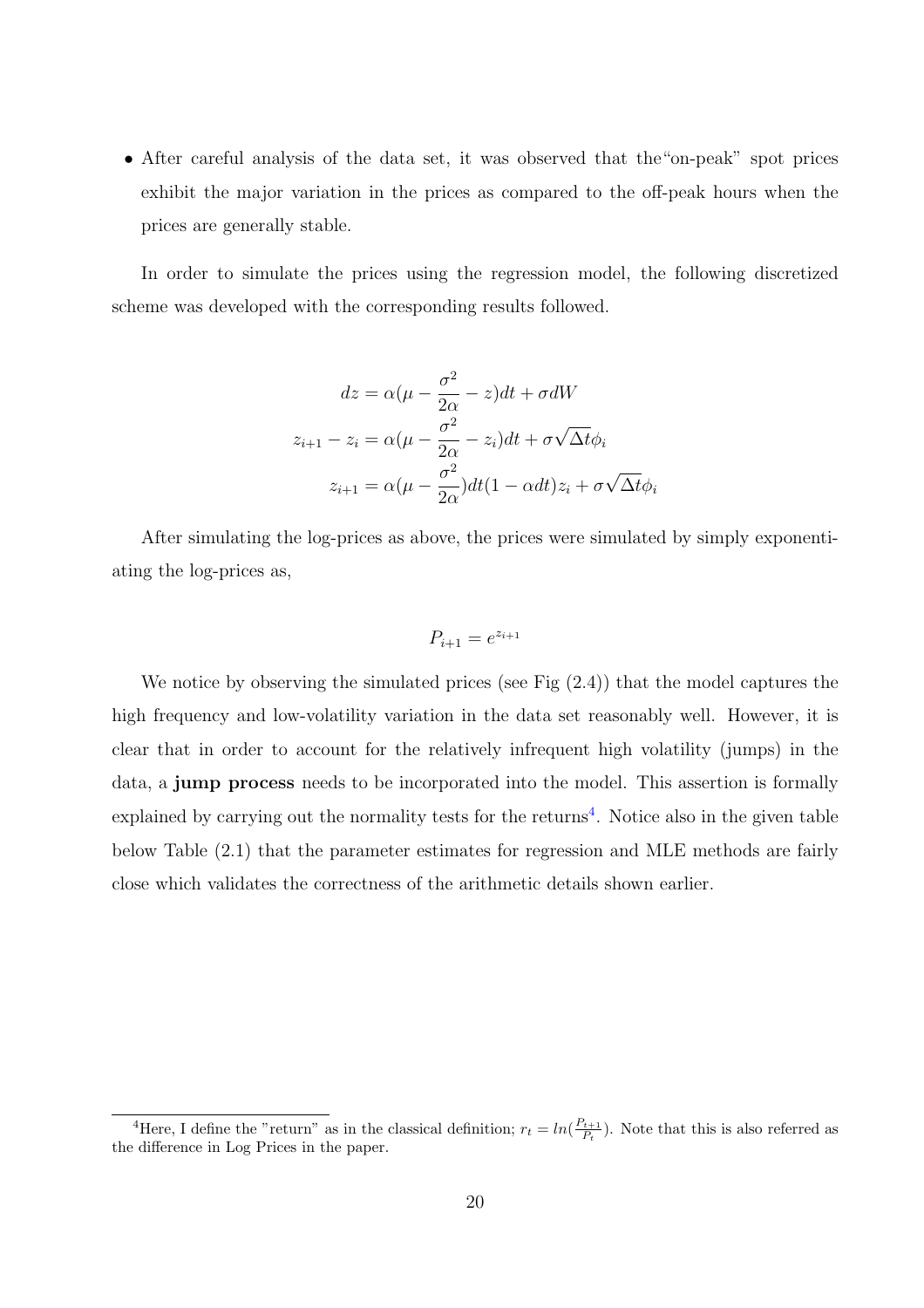<span id="page-28-0"></span>Figure 2.4: Simulated Energy Spot Prices versus Real Prices, June 2000-June 2001



Table 2.1: Parameter Estimates for one-year data

| Parameter | Reg           | MLE   |
|-----------|---------------|-------|
| $\alpha$  | 158.49 158.49 |       |
| $\mu$     | 4.112         | 4.114 |
| $\tau^2$  | 118.42 118.41 |       |
|           |               |       |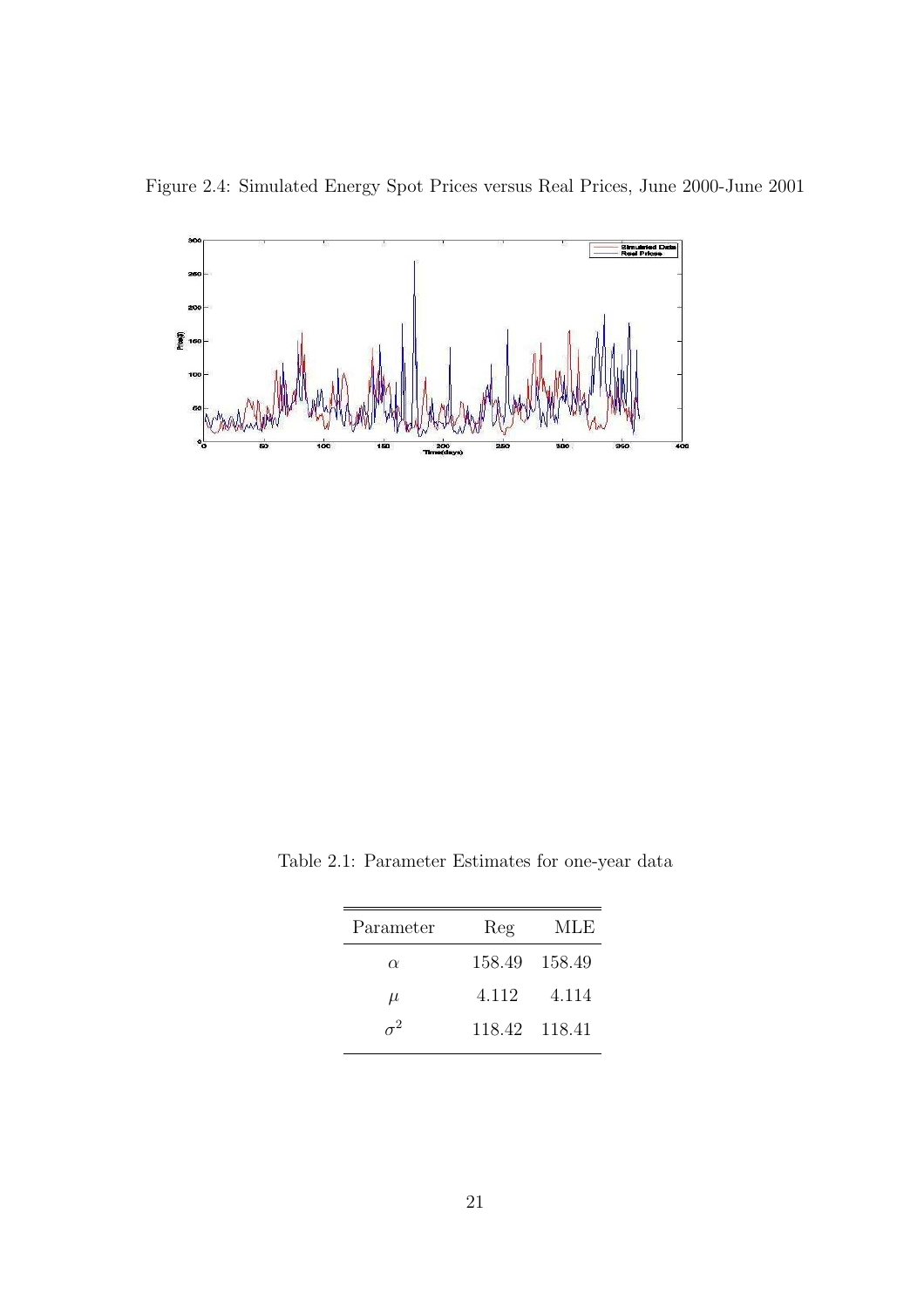#### 2.3 NORMALITY TESTS

<span id="page-29-0"></span>In the preceding simulation there is evidence that our model fails to capture the jumps in the returns. In other words, the rare events of abnormally high spot prices are more frequent than predicted by the Normal distribution. This observation is verified by analyzing the Normal probability plots<sup>5</sup> shown in Fig $(2.5)$ .



Figure 2.5: Probability Plot for returns of electricity prices from 06/20/2000 to 06/20/2001

The p-value given by the Minitab probability plot toolbox is much lower than  $\alpha$ , which is 0.05. This provides evidence for rejecting the null-hypothesis that the data is normally distributed and we can observe this directly from the fat tails. For instance, corresponding to a probability of 0.01 we have returns which are higher than 1.5; instead if the data were perfectly Normally distributed, the red dotted points would lie close to the central line and hence the probability of such a return should be virtually zero. Therefore, it is concluded that we need to add a jump process to our model to account for the fat tails, that is,

<sup>5</sup>The probability plots are obtained using the probability plot tool in Minitab statistical package. The indicated p-value indicates acceptance/rejection of the null hypothesis that the data is normally distributed. If p-value higher than  $\alpha$  we accept the null hypothesis, else we reject.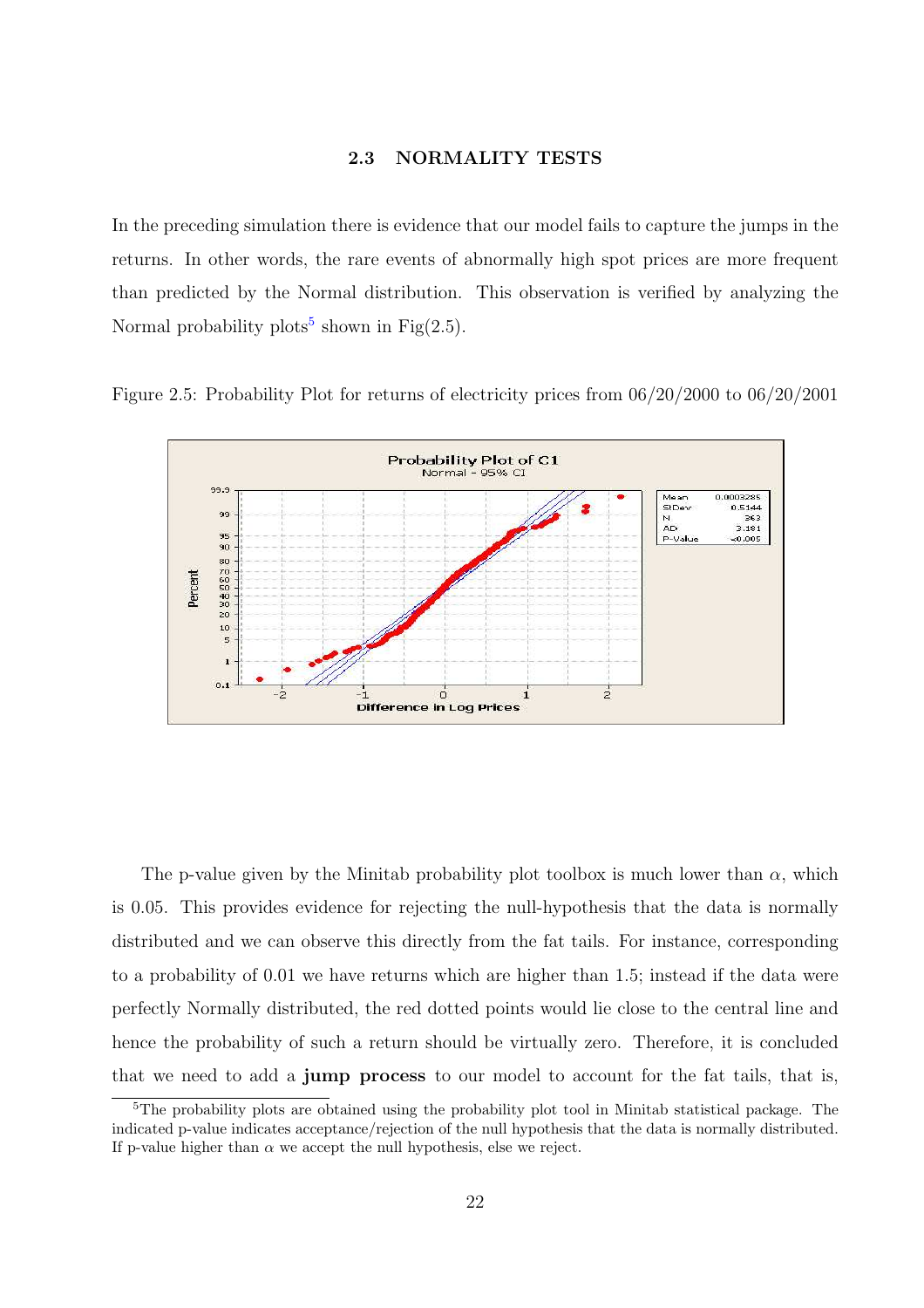<span id="page-30-0"></span>abnormally high returns.

#### 2.4 CALIBRATION OF JUMPS

The key issue in calibrating the jumps is to formulate a suitable definition of a jump. I define the jumps in the following two ways.

#### 1. Residual Deviation

Calculate the residual,  $\epsilon_i = Y_i - mX_i - c$ . Compute the standard deviation of the absolute values of the residual and define the upper and lower bounds for truncating the jumps as 3 standard deviations  $6$  above and below the regression line at each point, respectively. Formally,

$$
\sigma_{rd} = \sqrt{\frac{\sum_{i=1}^{N} (\epsilon_i - \bar{\epsilon})^2}{N}}
$$
\n(2.32)

$$
U_i^{rd} = mX_i + c + 3\sigma_{rd}
$$
\n
$$
(2.33)
$$

$$
L_i^{rd} = mX_i + c - 3\sigma_{rd}
$$
\n
$$
(2.34)
$$

#### 2. Absolute Deviation

Compute the absolute change in the log-prices,  $\delta_i = z_{i+1} - z_i$ . Calculate the mean and standard deviation for the differences and define the upper and lower bounds for truncating the jumps as 3 standard deviations above and below the mean level, respectively. In particular,

<sup>6</sup>A normally distributed data set includes 99.9within 3 standard deviations from its mean level. Therefore, this criteria for separating the jumps has been adopted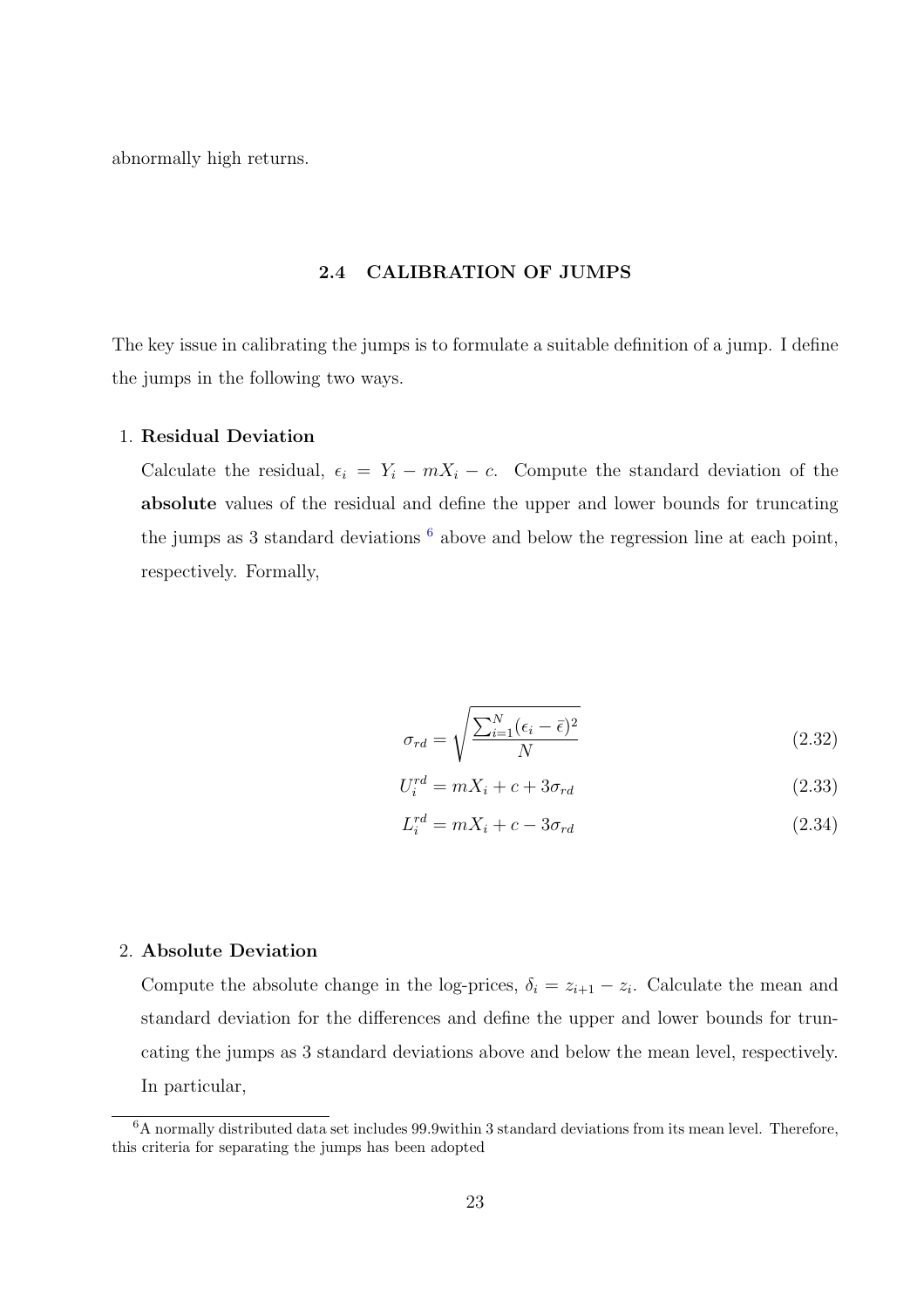<span id="page-31-0"></span>
$$
\mu_{AC} = \frac{\sum_{i=1}^{N} \delta_i}{N} \tag{2.35}
$$

$$
\sigma_{AC} = \sqrt{\frac{\sum_{i=1}^{N} (\delta_i - \mu_{AC})^2}{N}}
$$
(2.36)

$$
U_i^{AC} = \mu_{AC} + 3\sigma_{AC} \tag{2.37}
$$

$$
L_i^{AC} = \mu_{AC} - 3\sigma_{AC} \tag{2.38}
$$

Figure 2.6: Scatterplot of Difference in Log Prices vs Log Prices

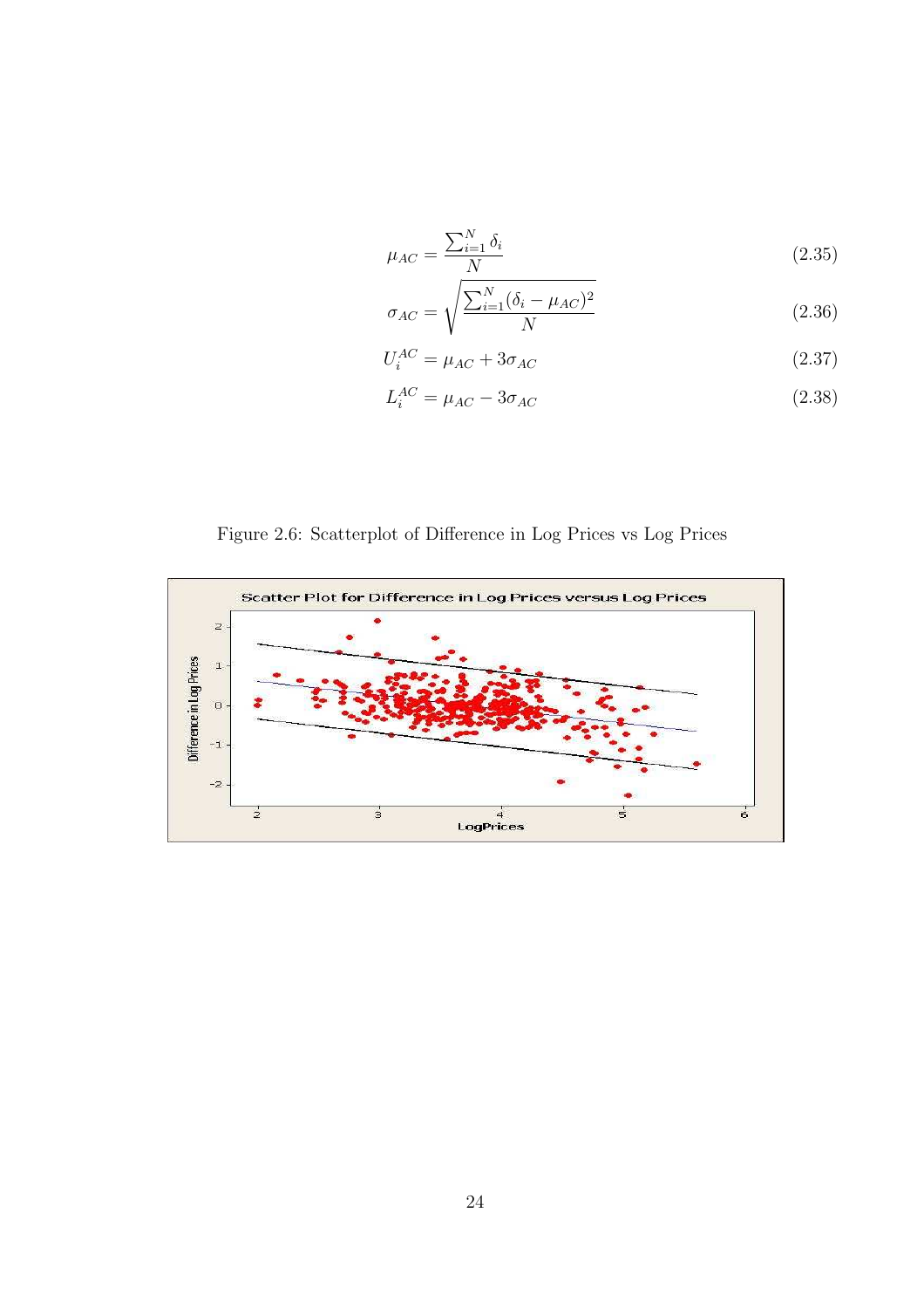<span id="page-32-0"></span>In order to visualize the truncation as explained above for a single iteration  $<sup>7</sup>$ , we observe</sup> Fig $(2.6)$  and Fig $(2.7)$  shown below corresponding to the residual and absolute deviation methods respectively.



Figure 2.7: Absolute Change in Log Price with Upper and Lower Bounds

After careful examination it was observed that the residual approach does not converge. Therefore, we resort to the latter for further analysis. At this point, it is checked to see if the remaining data for the returns (excluding the jumps) satisfies the normality test.

According to Fig(2.8) there is strong evidence that, indeed, the jump-exclusive returns are Normally distributed by observing the test statistics<sup>8</sup> given in the probability plot.

<sup>7</sup>The important criteria to choose, amongst the proposed methods for calibrating the jumps enumerated above, was to check that after each iteration of removing the jumps, the next iteration, with recomputed values for the variables given by equations (2.32) through (2.38), should yield fewer number of jumps and eventually convergence is achieved.

<sup>8</sup>AD stands for the Anderson-Darling test statistic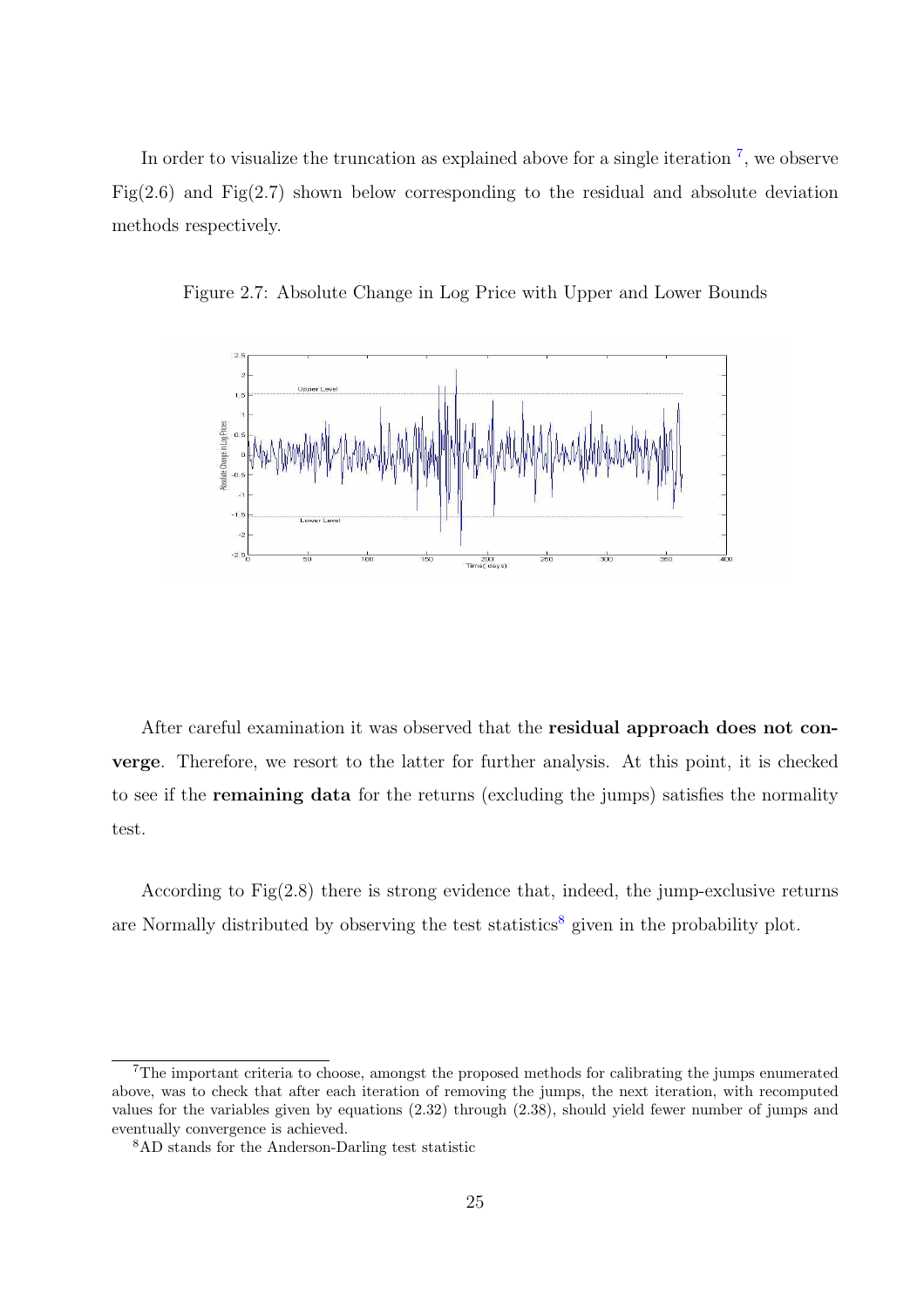<span id="page-33-0"></span>Figure 2.8: Normal Probability test for returns of electricity prices from 06/20/2000 to 06/20/2001



#### 2.5 MODELING JUMPS

As seen from the Normality test, Fig(2.5), the fast tails suggest the insufficiency of a Guassian process to model the returns completely. To capture these rare but unusually high intensity returns in electricity prices a technical, data driven approach is employed. The indices at which the jumps occur are stored and the magnitudes of jumps at these indices is defined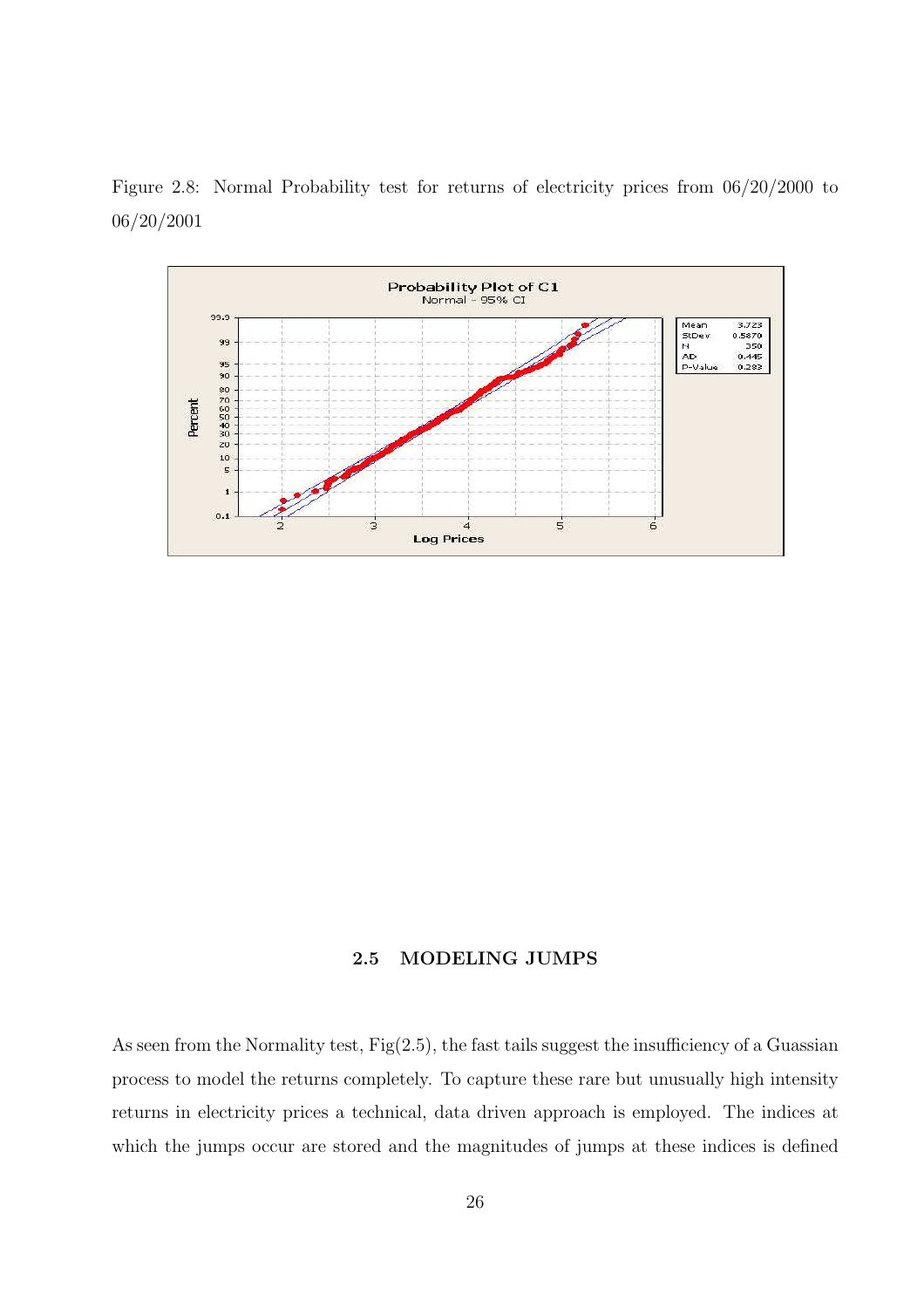<span id="page-34-0"></span>
$$
k_i = dz_i^{data} - \alpha(\mu - \frac{\sigma^2}{2\alpha} - z_i^{data})dt - \sigma dW_i
$$
\n(2.39)



Figure 2.9: Magnitudes of Jumps vs Number of Jumps

**2.5.0.1** Observed Characteristics of Jumps From Fig  $(2.9)$ , it is easy to notice the following properties of the magnitude and occurrence of jumps <sup>9</sup>.

- 1. Positive and negative jumps occur in pairs, that is, a positive jump is accompanied by a negative jump.
- 2. The absolute magnitude of the jumps,  $|k_i|$ , is very similar.

Here, some reasonable assumptions are made about the jumps.

#### 2.5.0.2 Assumptions

<sup>&</sup>lt;sup>9</sup>Due to the random term,  $dW_i$ , involved in our model, there is some variation, at each simulation, in the jump magnitudes. Therefore, I took 2000 simulations and averaged the magnitudes for each  $i$ .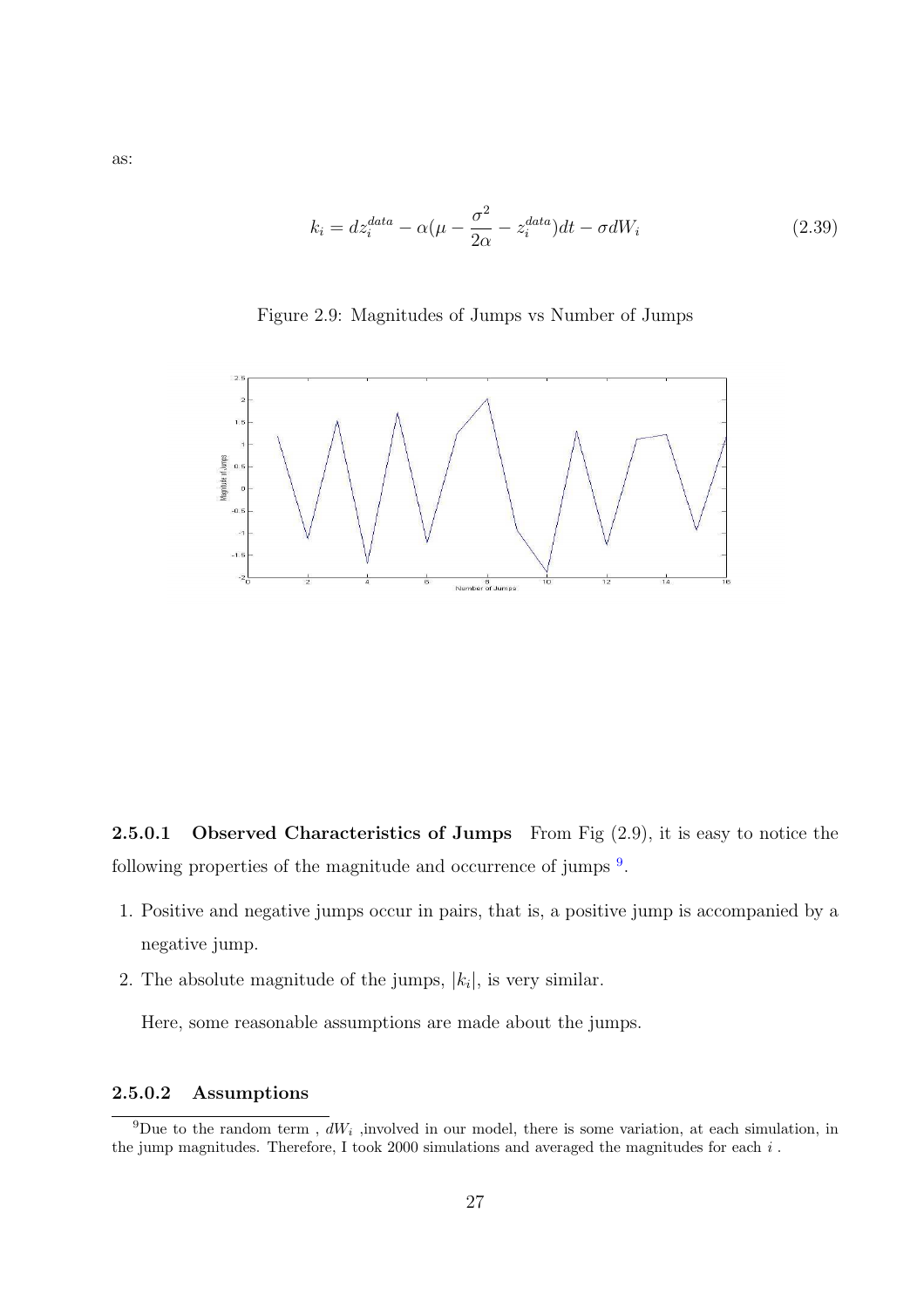- <span id="page-35-0"></span>• It is assumed for reasons of simplicity that every jump up is followed by a jump down the next immediate day even though there are very few occasions where this does not happen, that is, there are two consecutive jumps in the same direction.
- The mean reverting term in our model caters for the down slide after an upward jump. Hence, we need only model the positive spikes.

There are two different approaches I utilized to model the jump process.

- 1. Log-Normal Distribution
- 2. Non-parametric Distribution

The reasons for opting the enumerated methods for accommodating jumps into the model are both theoretical and empirical.

#### 2.5.1 Log-Normal Distribution

Theoretically, the log-normal distribution is most commonly used method for modeling spikes in electricity spot prices by researchers over the years. For an empirical verification of this assumption,a normal probability plot for the logarithm of jump magnitudes is shown in  $Fig(2.10)$ .

It is seen clearly by observing the statistics shown on the probability plot that indeed the jump magnitudes are log-normally distributed as the p-value is higher than  $\alpha$ , which is 0.05. Therefore, based on the analysis, a log-normal term is introduced into the model as follows.

$$
dz_t = \alpha(\mu - \frac{\sigma^2}{2\alpha} - z_t) + \sigma dW_t + \ln J dN_t
$$
\n(2.40)

where,  $dN_t$  is a Poisson process with frequency  $\lambda$  such that

$$
dN_t = \begin{cases} 1 & \text{with probability } \lambda dt \\ 0 & \text{with probability } 1 - \lambda dt \end{cases}
$$
 (2.41)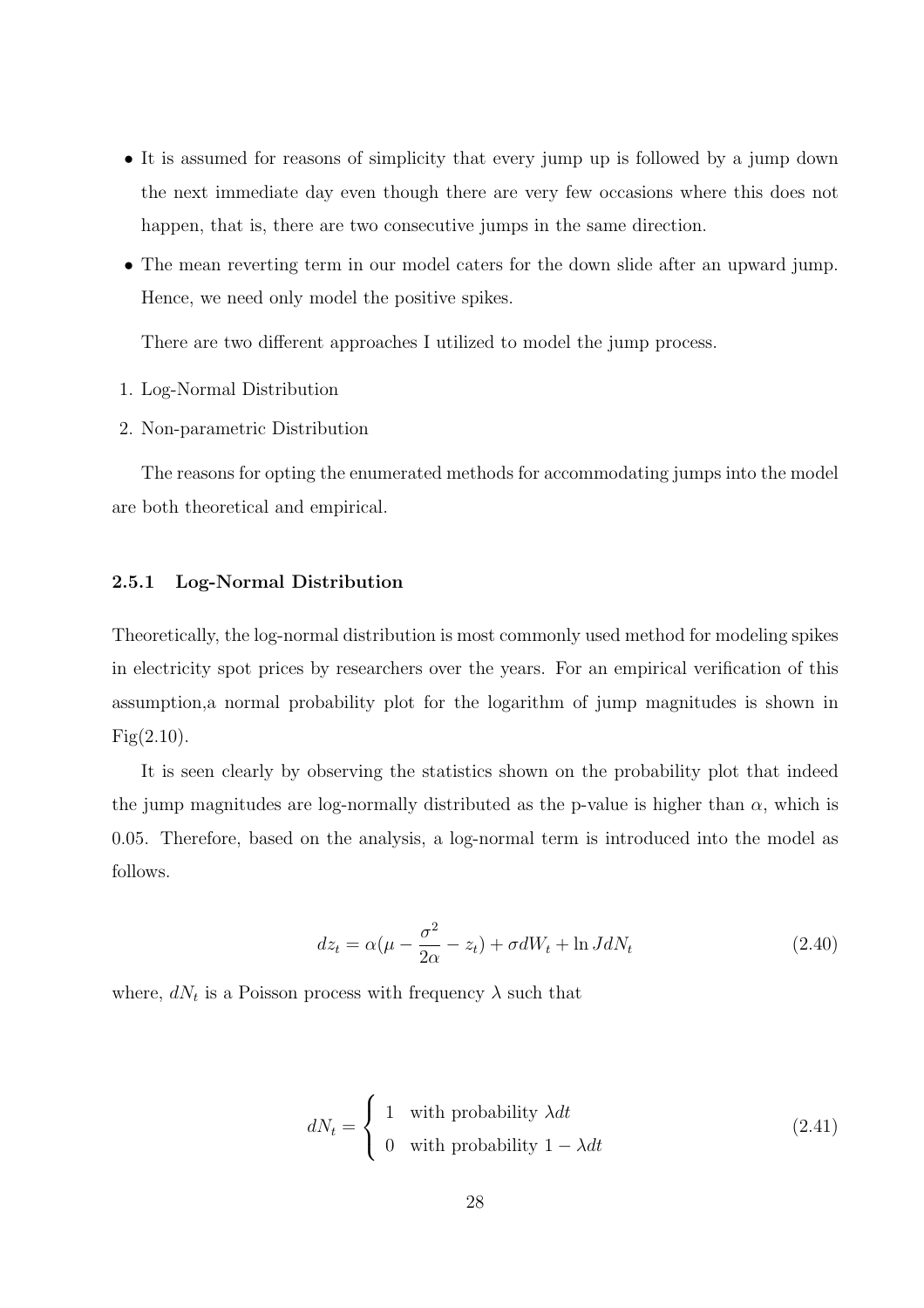<span id="page-36-0"></span>

Figure 2.10: Normality test for Logarithm of jump data

The parameters for the log-normal distribution are found through the distribution fitting tool in Matlab. Given the parameters by the  $fit^{10}$  a **Monte-Carlo simulation** is formulated to carry out the simulation results for energy spot prices as described by the modified model given by equation  $(2.40)$ .

<sup>&</sup>lt;sup>10</sup>The log-normal distribution fit tool in Matlab is applied 3 times on the averaged jump magnitudes for 2000 simulations and it is observed that each time the distribution gives almost a replica.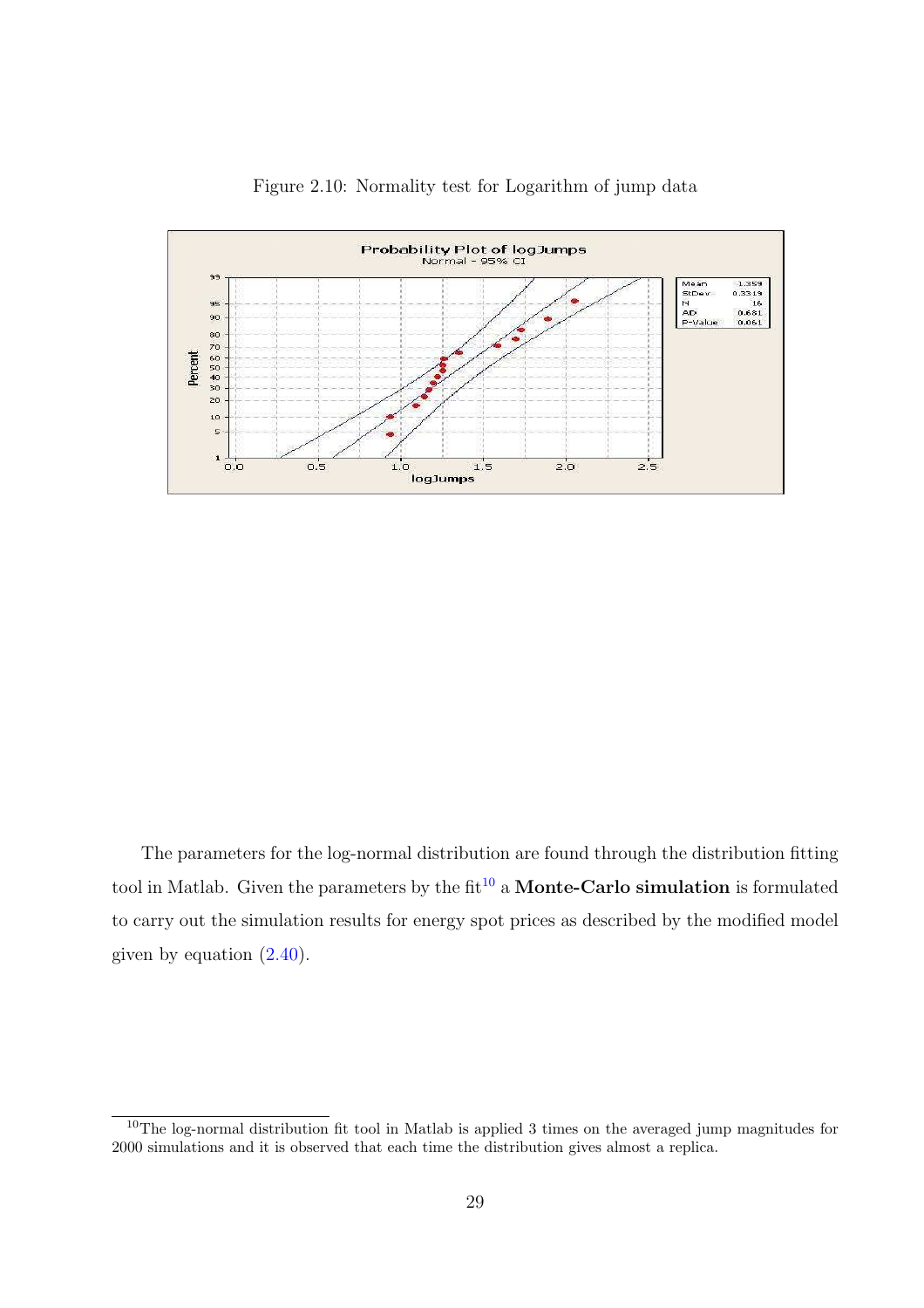#### <span id="page-37-0"></span>2.5.2 Non-parametric Distribution

In this section I introduce some non-parametric statistics to analyze the jump process due to the following, known, theoretical reasons.

- The jump data was observed to be highly non-normal.
- The data set is very small in size.
- The data belongs to an unknown distribution.

The idea involved in this approach is that it sets out to estimate the unknown probability density function of the random variable by using a kernel density approximation. In simple words, rather than grouping observations in bins, in case of the Histogram density estimator, the kernel density estimator can be thought to place small "bumps" at each observation, determined by the kernel function and the estimator consists of a "sum of bumps" and is clearly smoother.

In particular, if  $x_1, x_2, ..., x_N$  f is an independently identically distributed sample of a random variable, then the kernel density approximation of its probability distribution function is given by,

$$
\hat{f}_h(x) = \frac{1}{Nh} K \sum_{j=1}^N \left( \frac{x - x_j}{h} \right) \tag{2.42}
$$

where, K is usually taken to be a Gaussian Kernel with mean 0 and variance  $\sigma^2$  and h is the bandwidth (smoothing parameter).

$$
K = \frac{1}{\sigma\sqrt{2\pi}}e^{-\frac{x^2}{2\sigma^2}}
$$
\n(2.43)

In order to simulate these random numbers, I use the standard method of sampling through a uniform distribution where we find the cumulative distribution function for the random variables to be generated. In this case, it is calculated explicitly as given below.

$$
F(y) = \frac{1}{Nh\sigma\sqrt{2\pi}} \int_{-\infty}^{y} \sum_{j=1}^{N} e^{-\frac{\left(\frac{x-x_j}{h}\right)^2}{2\sigma^2}} dx
$$
 (2.44)

Using the distribution fitting tool, it is known that for this particular data set the kernel is the standard normal distribution with mean 0 and variance 1 with a certain value for the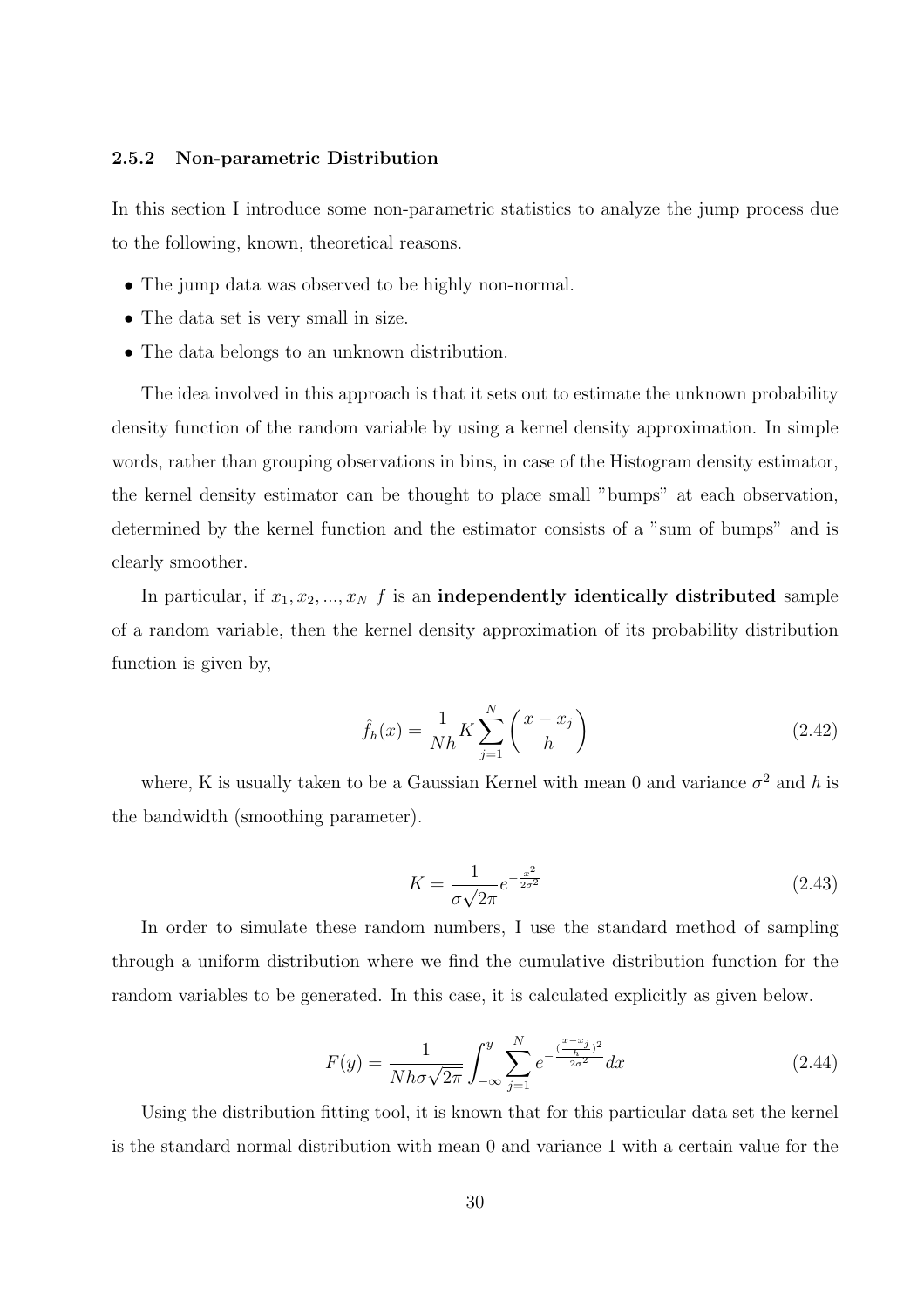<span id="page-38-0"></span>smoothing parameter  $h^{11}$ . Accordingly, the integral is simplified and solved by making a suitable substitution as shown below.

$$
F(y) = \frac{1}{Nh\sqrt{2\pi}} \sum_{j=1}^{N} \int_{-\infty}^{y} e^{-\frac{(x-x_j)^2}{2h^2}} dx
$$
  
Let  $\theta = \frac{x - x_j}{h}$ , then  $d\theta = \frac{1}{h} dx \Rightarrow$   

$$
F(y) = \frac{1}{N} \sum_{j=1}^{N} \int_{-\infty}^{\frac{y-x_i}{h}} e^{\frac{-\theta^2}{2}} d\theta
$$

⇒

$$
F(y) = \frac{1}{N} \sum_{j=1}^{N} \phi\left(\frac{y - x_j}{h}\right)
$$
\n(2.45)

where,  $\phi$  is the **standard normal** probability distribution function.

After computing the cumulative probability distribution function, a numerical scheme is formulated to find the inverse mapping,  $y = F^{-1}$  $\begin{bmatrix} 1 \end{bmatrix}$ N  $\bigtriangledown N$  $_{j=1}^N$   $\phi$  $(y-x_j)$ h  $\frac{1}{\sqrt{1}}$ . This mapping yields the random numbers, namely y's, which belong to the kernel density approximated probability distribution function for the log jumps.

#### 2.5.3 Simulation Results with Jumps

The simulated electricity spot prices for log-normal and non-parametric approaches are presented in Fig $(2.13)$  and Fig $(2.14)$  below.

<sup>&</sup>lt;sup>11</sup>There is minimal variation in the value of the smoothing parameter over each simulation since the data set is averaged over 2000 simulations. So, the simulation with non-parametric jumps is run using one particular value for h.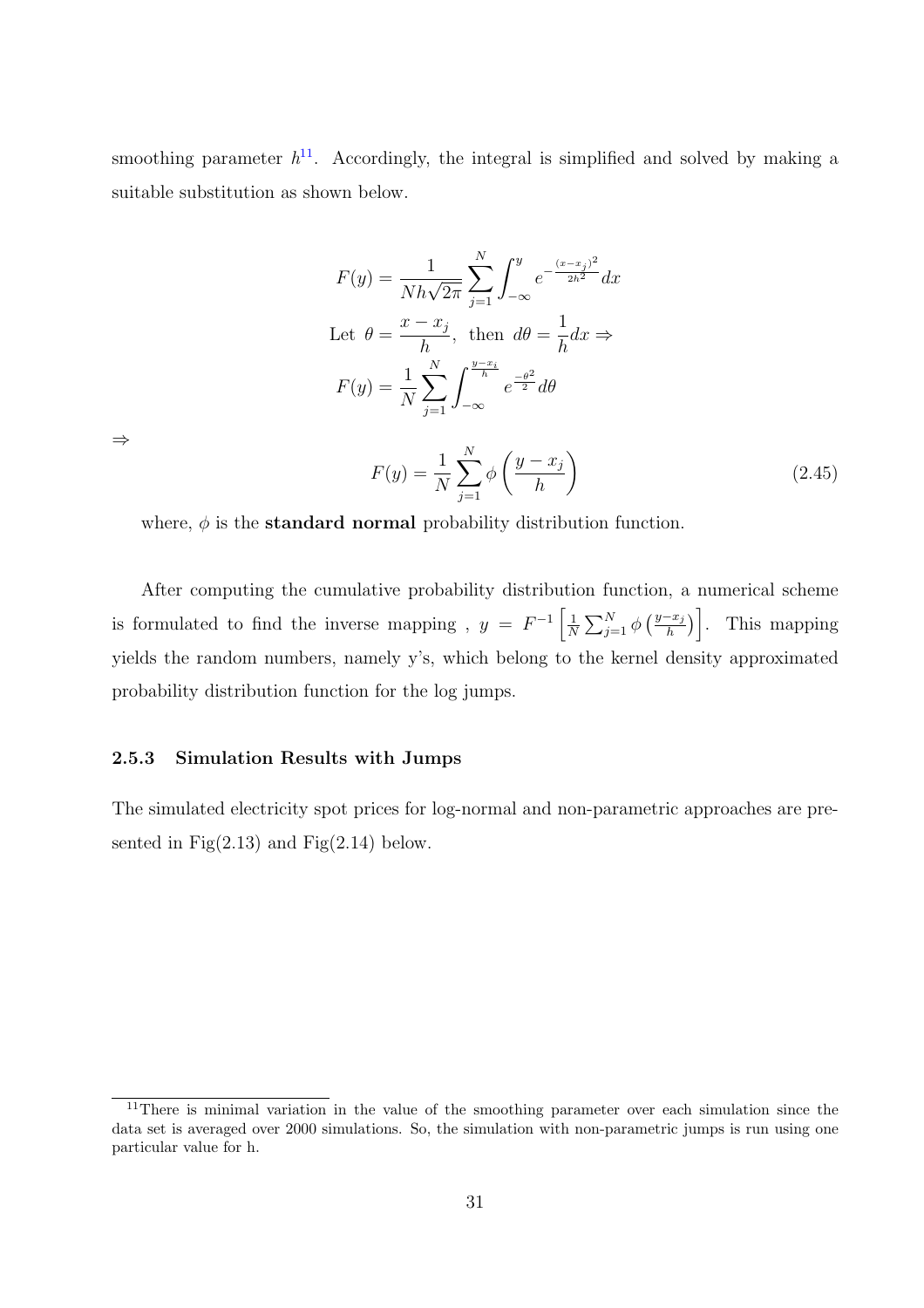Figure 2.11: Simulation of Energy Spot Prices with Log-normally distributed Jumps



Figure 2.12: Simulation of electricity spot prices with a non-parametric of Jumps

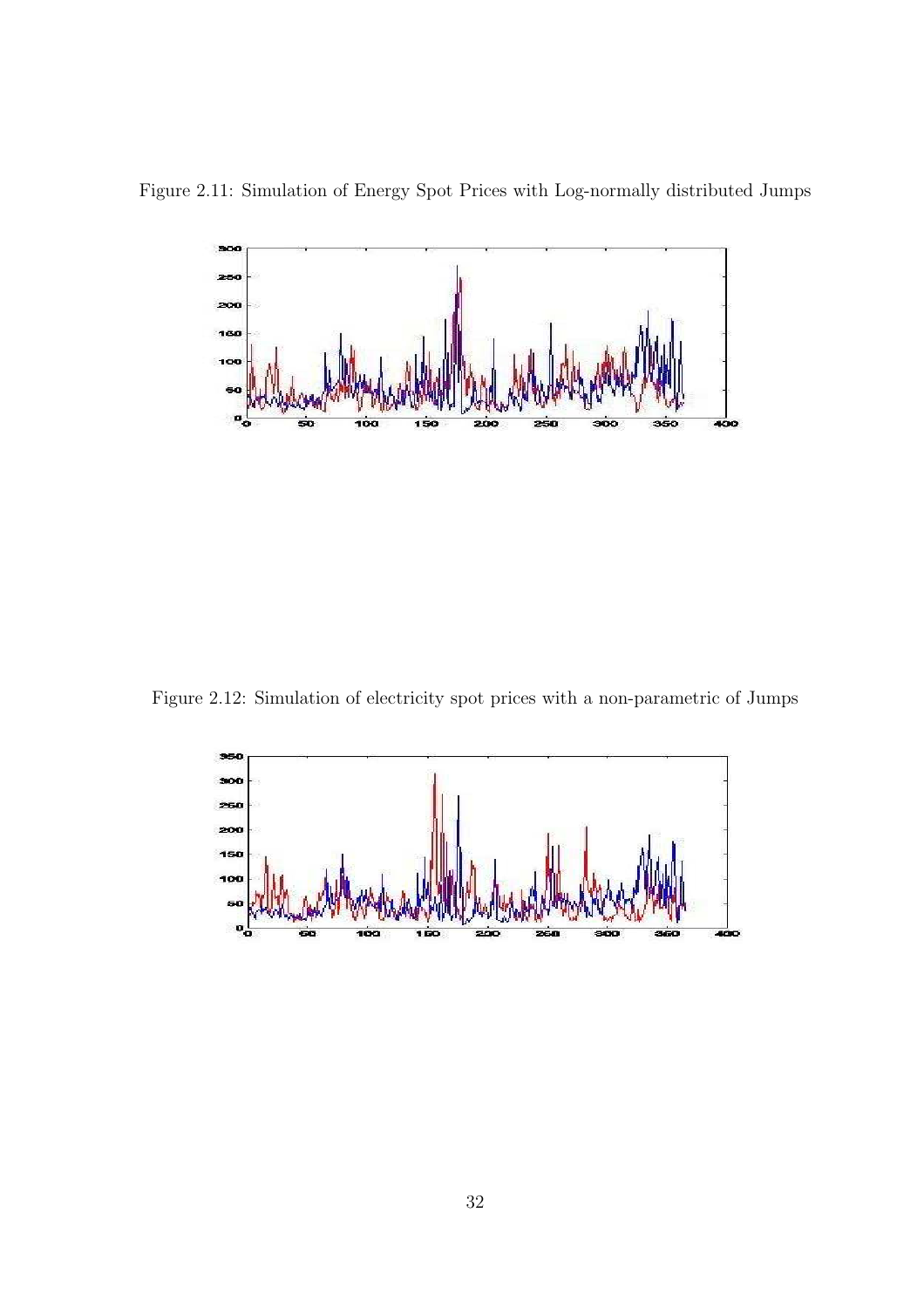#### 3.0 FORWARD SPOT PRICES

<span id="page-40-0"></span>As discussed earlier in this paper, electricity is a very expensive commodity to keep in storage. Once purchased, it must be consumed almost immediately. Therefore, the usual hedging strategies adopted in case of other financial assets, like holding certain amounts of the underlying, which in this case is electricity, is not a pragmatic solution. Consequently, in the electricity market forwards on the spot prices are typically used as a hedging strategy.

#### 3.1 CLOSED-FORM REPRESENTATION OF THE FORWARD PRICE

In this chapter, I adopt the same approach as in  $[7]$  who find the price at time t of a forward contract with expiry T, by taking the expectation of the spot price at expiry under an equivale[n](#page-47-0)t  $Q$  -martingale measure conditional on the information available uptill time 't'; precisely

$$
F(t,T) = \mathbb{E}_t^Q [P_T | B_t^1]
$$
\n(3.1)

At first, in order to get a closed-form expression for the spot prices at expiry,  $P_T$ , the solution,  $z_T$  to Equation (2.40) is found using a similar method (Vasicek Model approach) as adopted earlier in the paper. The price at expiry,  $P_T$  is then computed by calculating the

 ${}^{1}B_{t}$  is defined as the filtrati[on on](#page-35-0) F, where a filtration is a sequence of  $\sigma$ -algebras on a measureable space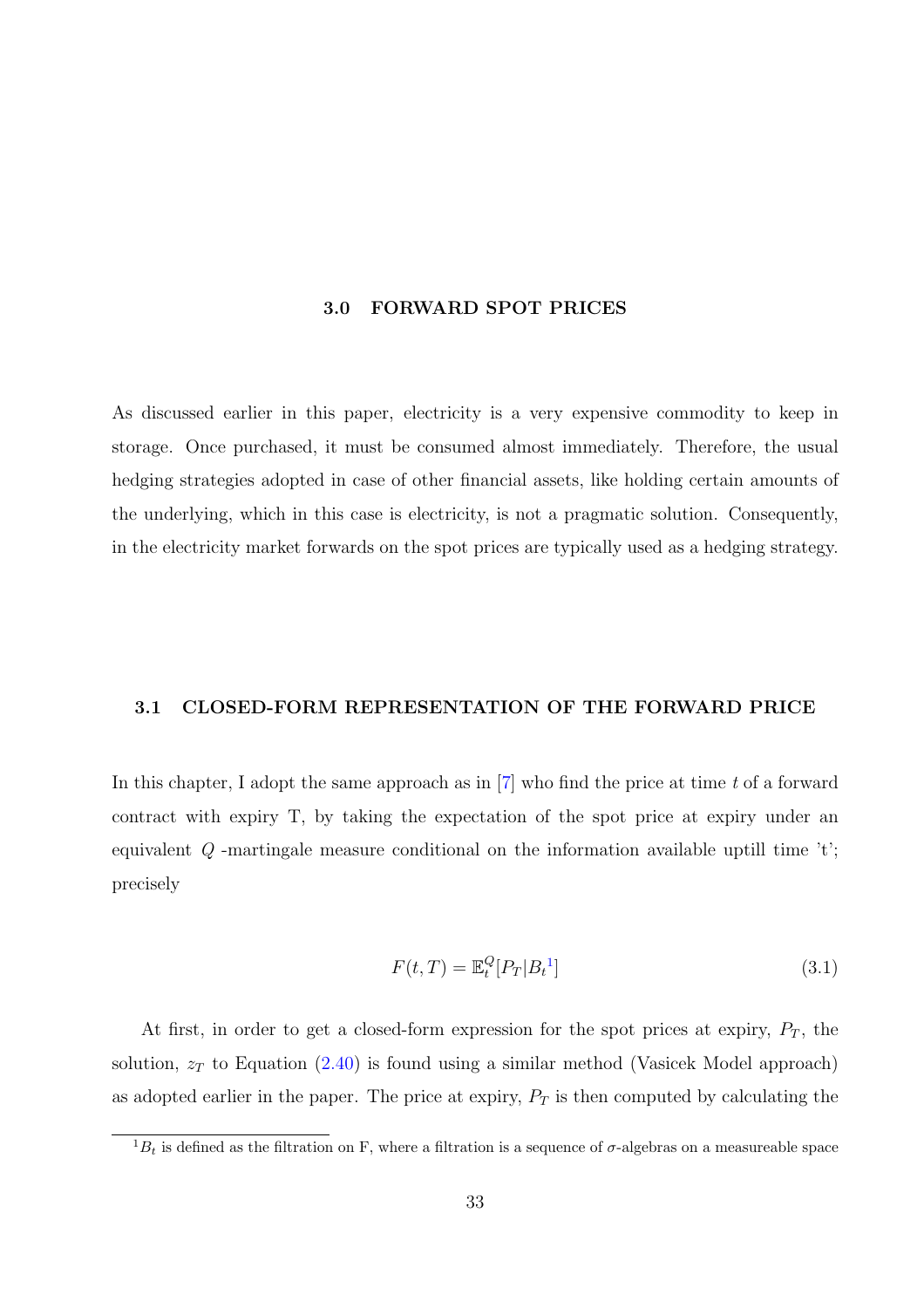expectation of  $e^{z_T}$  as discussed by  $(3.1)$ . Formally, Let

$$
Y = e^{\alpha t} z_t
$$
  
Then, 
$$
dY = d(e^{\alpha t} z_t) = \alpha e^{\alpha t} z_t + e^{\alpha t} dz_t
$$

Substituting for  $dz_t$  from Equation (2.40) and simplifying yields,

$$
d(e^{\alpha t}z_t) = \alpha e^{\alpha t} (\mu - \frac{\sigma^2}{2\alpha}) dt + \sigma e^{\alpha t} dW + e^{\alpha t} \ln J dN_t
$$

Integrating both sides from  $t \rightarrow T$  gives,

$$
e^{\alpha T}z_T - e^{\alpha t}z_t = \alpha e^{\alpha t}(\mu - \frac{\sigma^2}{2\alpha})dt + \sigma e^{\alpha t}dW + e^{\alpha t}\ln JdN_t
$$

⇒

$$
z_T = (\mu - \frac{\sigma^2}{2\alpha}) + \left(z_t - \mu + \frac{\sigma^2}{2\alpha}\right)e^{-\alpha(T-t)} + \sigma \int_t^T e^{-\alpha(T-s)}dW_s + \int_t^T e^{-\alpha(T-s)}\ln JdN_s \tag{3.2}
$$

Before evaluating the expectation, I assume that even though the market is incomplete<sup>2</sup> the drift term  $(\mu - \frac{\sigma^2}{2a})$  $\frac{\sigma^2}{2\alpha}$ ) in the solution includes the market price of risk, often referred in literature as  $\lambda$  and hence we can compute the expectation directly without adjusting for finding an appropriate equivalent Q-martingale measure.

Moreover, it is important to recall that the random processes  $W_t, J_t$  and  $N_t$  are all independent.

So,

$$
F(t,T) = \mathbb{E}_t[e^{z_T}|B_t]
$$
  
\n
$$
= \mathbb{E}_t\left[e^{(\mu-\frac{\sigma^2}{2\alpha})}.e^{\left(z_t-\mu+\frac{\sigma^2}{2\alpha}\right)e^{-\alpha(T-t)}}.e^{\sigma\int_t^T e^{-\alpha(T-s)}dW_s}.e^{\int_t^T e^{-\alpha(T-s)}\ln JdN_s}|B_t\right]
$$
  
\n
$$
F(t,T) = e^C\left(\frac{P(t)}{e^C}\right)^{e^{-\alpha(T-t)}}\mathbb{E}_t\left[e^{\sigma\int_t^T e^{-\alpha(T-s)dW_s}}|B_t\right].\mathbb{E}_t\left[e^{\int_t^T e^{-\alpha(T-s)}\ln JdN_s}|B_t\right]
$$
(3.3)

<sup>&</sup>lt;sup>2</sup>Incomplete market refers to the fact that we have 1 tradable asset and 3 random processes,  $W_t, J_t$  and  $N_t$  to model it.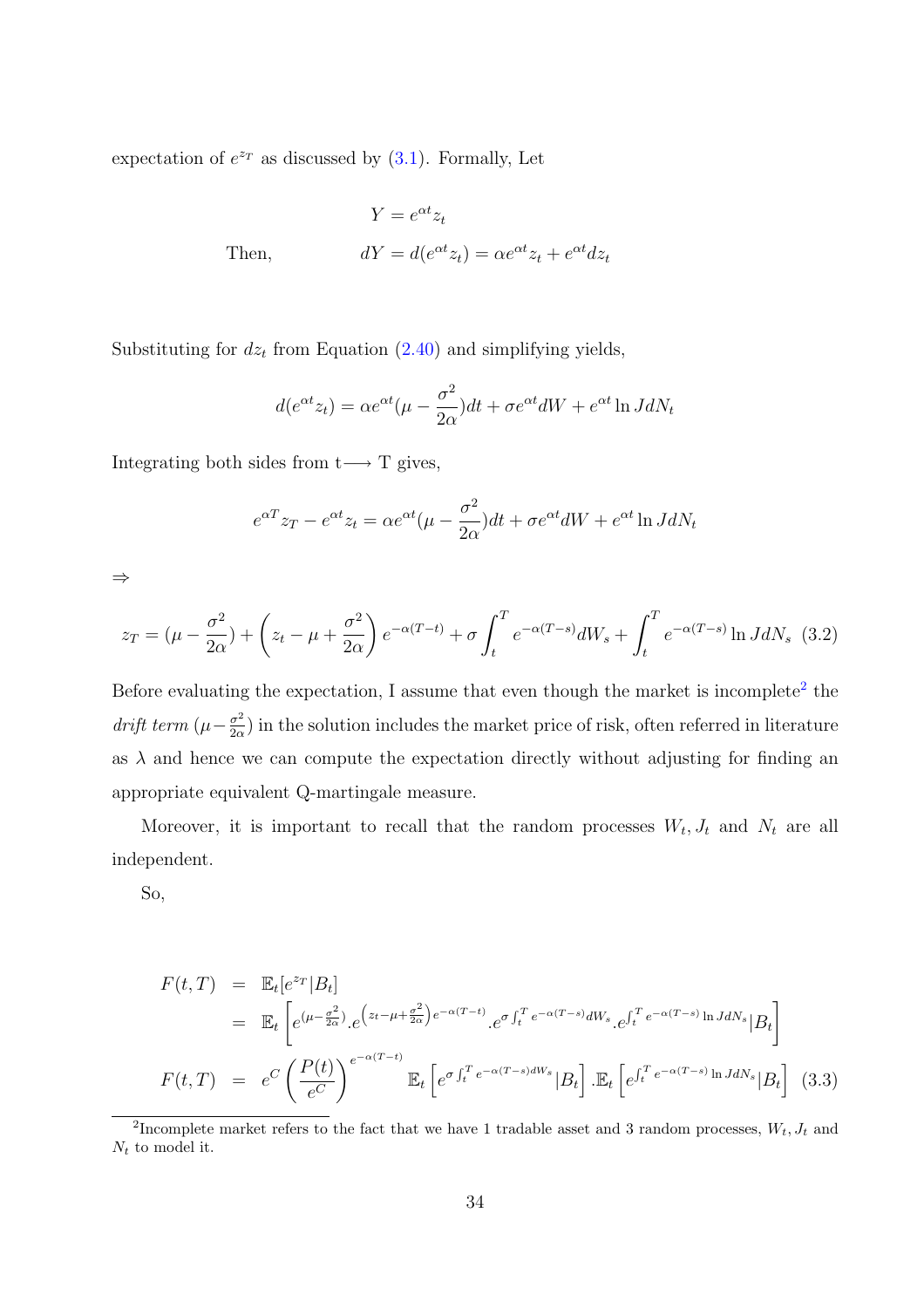where,  $C = (\mu - \frac{\sigma^2}{2g})$  $\frac{\sigma^2}{2\alpha}).$ 

The first expectation in the above equation is calculated explicitly with the help of probability theory and Theorem 1 . In particular,

$$
\mathbb{E}_t\left[e^{\sigma \int_t^T e^{-\alpha(T-s)dW_s}}|B_t\right] = e^{\frac{\sigma^2}{2}\int_t^T e^{-2\alpha(T-s)}ds}
$$

⇒

$$
\mathbb{E}_t \left[ e^{\sigma \int_t^T e^{-\alpha (T-s)dW_s}} |B_t \right] = e^{\frac{\sigma^2}{4\alpha} [1 - e^{-2\alpha (T-t)}]} \tag{3.4}
$$

The remaining unknown quantity in the forward price expression is the expectation of the log-normal process. In the subsequent part of the paper, I present a closed form expression for this expectation from  $[0,t]$  and then extend this result from  $[t,T]$  as done by Alvaro and Marcelo in [7].

The following definitions are needed to simplify the arithmetic calculations. Let

$$
\alpha_s \equiv e^{-\alpha(T-s)} \ln J_s \tag{3.5}
$$

$$
m_t = \int_0^t \alpha_s dN_s \tag{3.6}
$$

$$
L_t \equiv e^{m_t} \tag{3.7}
$$

Equation (3.6) is rewritten equivalently, as

$$
dm_t = \alpha_t dN_t \tag{3.8}
$$

The process described above incorporates jumps and consequently, in order to write the SDE followed by  $L_t$ , I use the generalized Ito's Lemma for Jump processes as given in  $[8]^3$ according to which,

$$
dL_t = \frac{\partial L_t(m_{t-})}{\partial m_t} dm_t - \frac{\partial L_t(m_{t-})}{\partial m_t}(m_t - m_{t-})dN + (L_t - L_{t-})dN \tag{3.9}
$$

<sup>&</sup>lt;sup>3</sup>Please refer to pages 176-177 on the reference for more details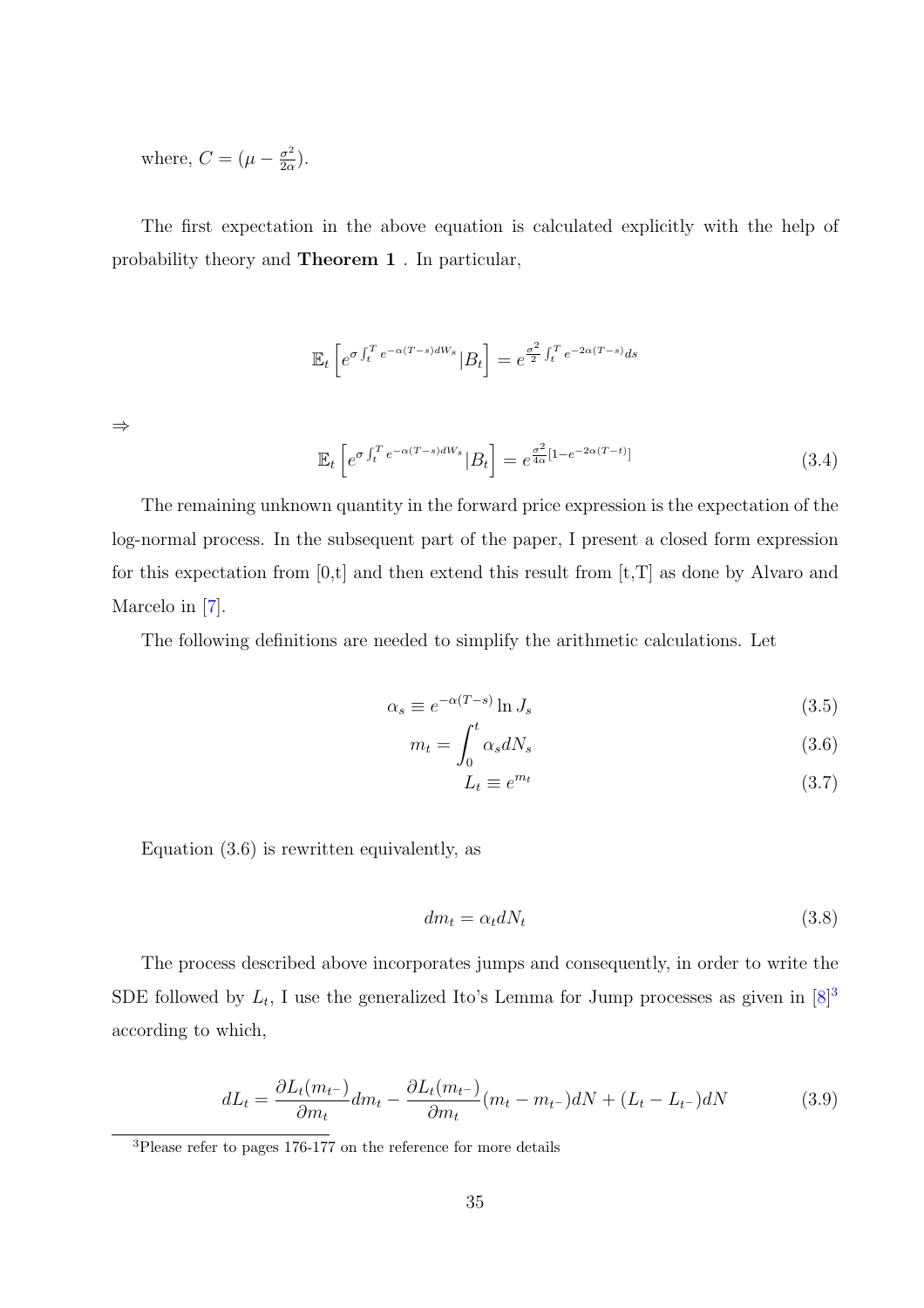Notice here that there is no double derivative term in the above expression because our underlying process given by equation(3.8) is a pure jump process without the drift and Wiener process terms as explained in [8] and we know that  $dN \sim dt$ .

For the purpose of clarity, the notation  $m_{t-}$  refers to the time index immediately before a ju[mp](#page-47-0) occurs so that if there is a jump in  $\{m_t\}_{t>0}$ , it is of magnitude  $\alpha_t$ . Mathematically,

$$
m_t = m_{t^-} + \alpha_t \tag{3.10}
$$

Using the result above and the fact that  $\frac{\partial L_t(m_{t-})}{\partial m_t} = L_t$ - Equation(3.7) is rewritten as,

$$
L_t = e^{m_{t-} + \alpha_t}
$$

$$
= L_{t-}e^{\alpha t}
$$

and back substituting the transformed equations into Equation  $(3.9)$ , we get

$$
dL_t = L_{t-} \alpha_t dN_t - L_{t-}(\alpha_t) dN_t + (L_{t-} e^{\alpha t} - L_{t-}) dN_t
$$
\n(3.11)

$$
dL_t = L_{t^-}(e^{\alpha t} - 1)dN_t
$$
\n(3.12)

As stated earlier, we integrate the SDE above from [0,t] and then extend the result to the interval [t,T].

$$
\int_0^t (dL_t) = \int_0^t L_{\tau^-} (e^{\alpha \tau} - 1) dN_{\tau}
$$

$$
L_t - L_0 = \int_0^t L_{\tau^-} (e^{\alpha \tau} - 1) dN_{\tau}
$$

Since  $L_0 = 1$  by definition, we get

$$
L_t = 1 + \int_0^t L_\tau (e^{\alpha \tau} - 1) dN_\tau
$$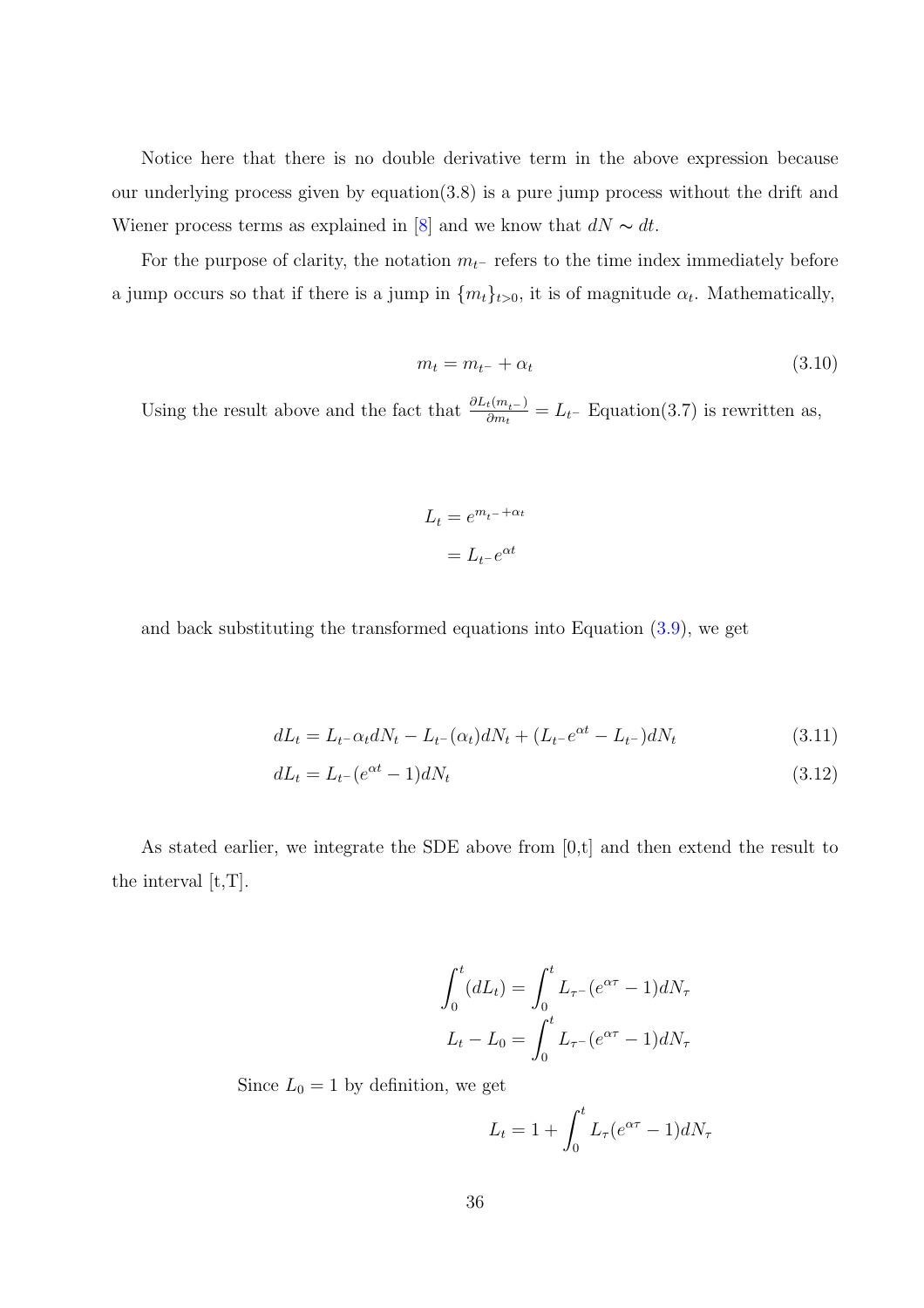Taking expectation of the above and using linearity of the expectation operator with the fact that  $\mathbb{E}_0[dN_t] = \lambda dt$ , gives,

$$
\mathbb{E}_0[L_t] = 1 + \int_0^t \mathbb{E}_0[L_\tau](\mathbb{E}_0[(e^{\alpha \tau}] - 1)dN_\tau \lambda d\tau \tag{3.13}
$$

Letting  $\mathbb{E}_0[L_t] = \eta_t$  and using separation of variables, the above equation is rewritten in the differential form as,

$$
\frac{d\eta_t}{dt} = \eta_t(\mathbb{E}_0[e^{\alpha_t}])\lambda
$$
\n
$$
\frac{1}{\eta_t}d\eta_t = (\mathbb{E}_0[e^{\alpha_t}])\lambda dt
$$
\n(3.14)

Integrating both sides from  $0 \rightarrow t$  and using the result that  $\eta_0 = 1$  by definition of  $\eta_t$ , it is found that

$$
\ln \eta_t - \ln \eta_0 = \int_0^t \mathbb{E}_0[e^{\alpha \tau}]\lambda d\tau
$$

$$
\eta_t = e^{\int_0^t (\mathbb{E}_0[e^{\alpha \tau}] - 1)\lambda d\tau}
$$

By combining equations (3.6) and (3.7), the above equation can be written in terms of the jump process  $dN_t$  as,

$$
\mathbb{E}_0\left[e^{\int_0^t \alpha_\tau dN_\tau}\right] = e^{\int_0^t (\mathbb{E}_0[e^{\alpha_\tau}]-1)\lambda d\tau}
$$
\n(3.15)

As stated earlier, the result above can be easily extended for the interval [t,T] by using the fact that for any integrable function on the interval  $[0,T]$ ,

$$
\int_t^T f(x)dx = \int_0^T f(x)dx - \int_0^t f(x)dx
$$

where,  $t \in (0, T)$ .

Hence, this simple extension yields the required result,

$$
\mathbb{E}_t\left[e^{\int_t^T \alpha_\tau dN_\tau}\right] = e^{\int_t^T (\mathbb{E}_0[e^{\alpha_\tau}] - 1)\lambda d\tau}
$$
\n(3.16)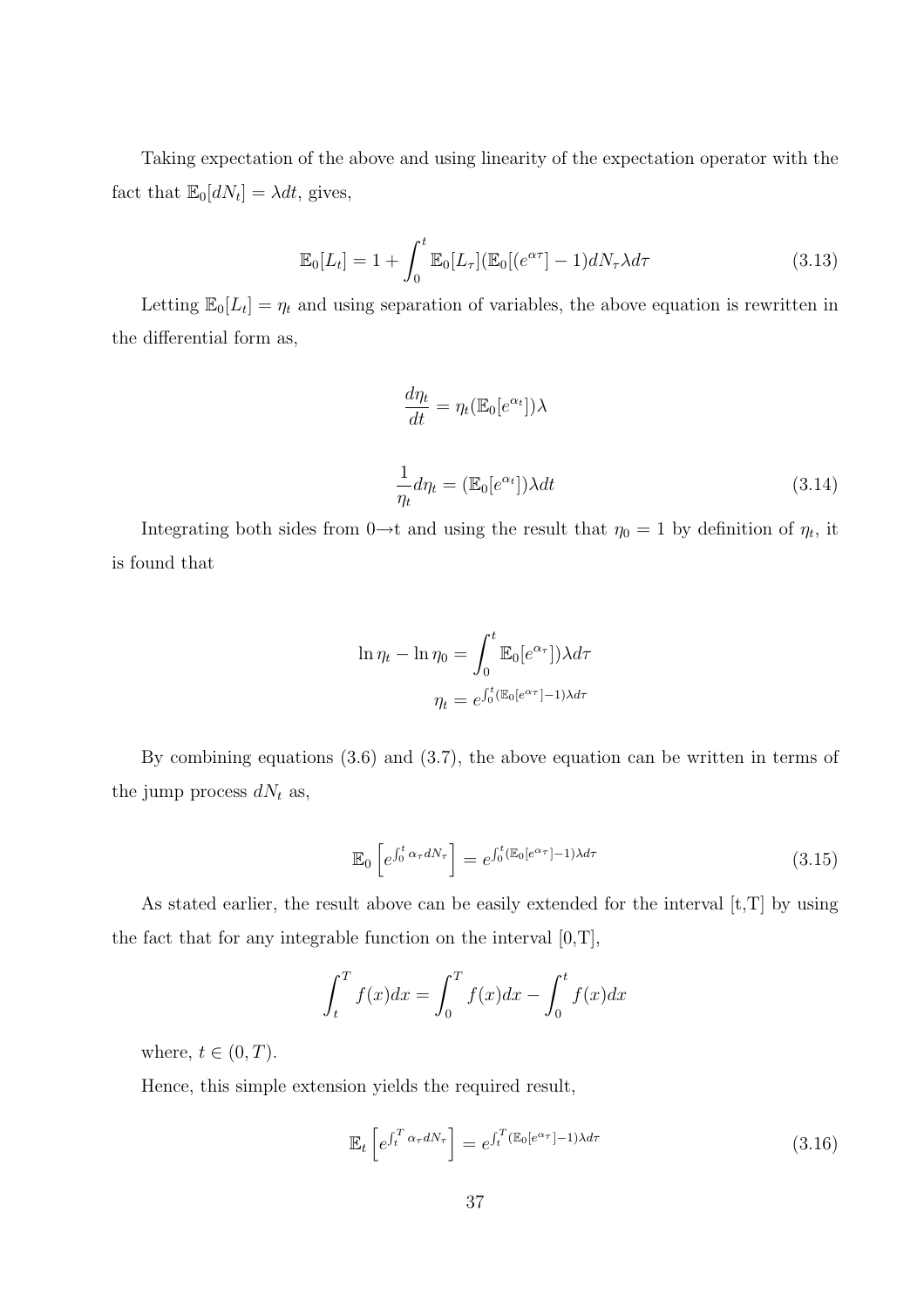<span id="page-45-0"></span>Therefore, the log-normal expectation in the forward price equation (3.3) simplifies to evaluating the integral given by equation (3.16).

In order to evaluate the integral, the following definition is given for simplification purposes.

$$
g(s) = e^{-\alpha(T-s)}\tag{3.17}
$$

So then

$$
\mathbb{E}_0[e^{\alpha_s}] = \mathbb{E}_0[e^{g(s)\ln J_s}]
$$

$$
= \mathbb{E}_0[e^{g(s)\phi_s}]
$$

$$
= e^{\mu_J h + \sigma_J^2 h^2}
$$

Recall that  $\mu_J = 1.35$  and  $\sigma_J^2 = 0.3162$  are known parameters given by the distribution fitting tool. For notation purposes, I denote them simply by  $\mu$  and  $\sigma$  in what follows.

Plugging back the above expectation into the integral term in equation (3.15), I obtain

$$
\mathbb{E}_t[e^{\int_t^T \alpha_s dN_s}] = e^{\int_t^T (e^{\mu g + \frac{\sigma^2}{2}g^2} - 1) \lambda ds}
$$

$$
\mathbb{E}_{t}[e^{\int_{t}^{T} \alpha_{s} dN_{s}}] = \frac{e^{\int_{t}^{T} e^{(\mu_{g} + \frac{\sigma^{2}}{2} g^{2})} \lambda ds}}{e^{\lambda (T-t)}}
$$
(3.18)

Finally, combining the above result with equation (3.3) the explicit forward spot price equation is derived to be,

$$
F(t,T) = e^C \left(\frac{P(t)}{e^C}\right)^{e^{-\alpha(T-t)}} e^{\frac{\sigma^2}{4\alpha}[1 - e^{-2\alpha(T-t)}] + \int_t^T e^{(\mu g + \frac{\sigma^2}{2}g^2) - \lambda(T-t)}}\tag{3.19}
$$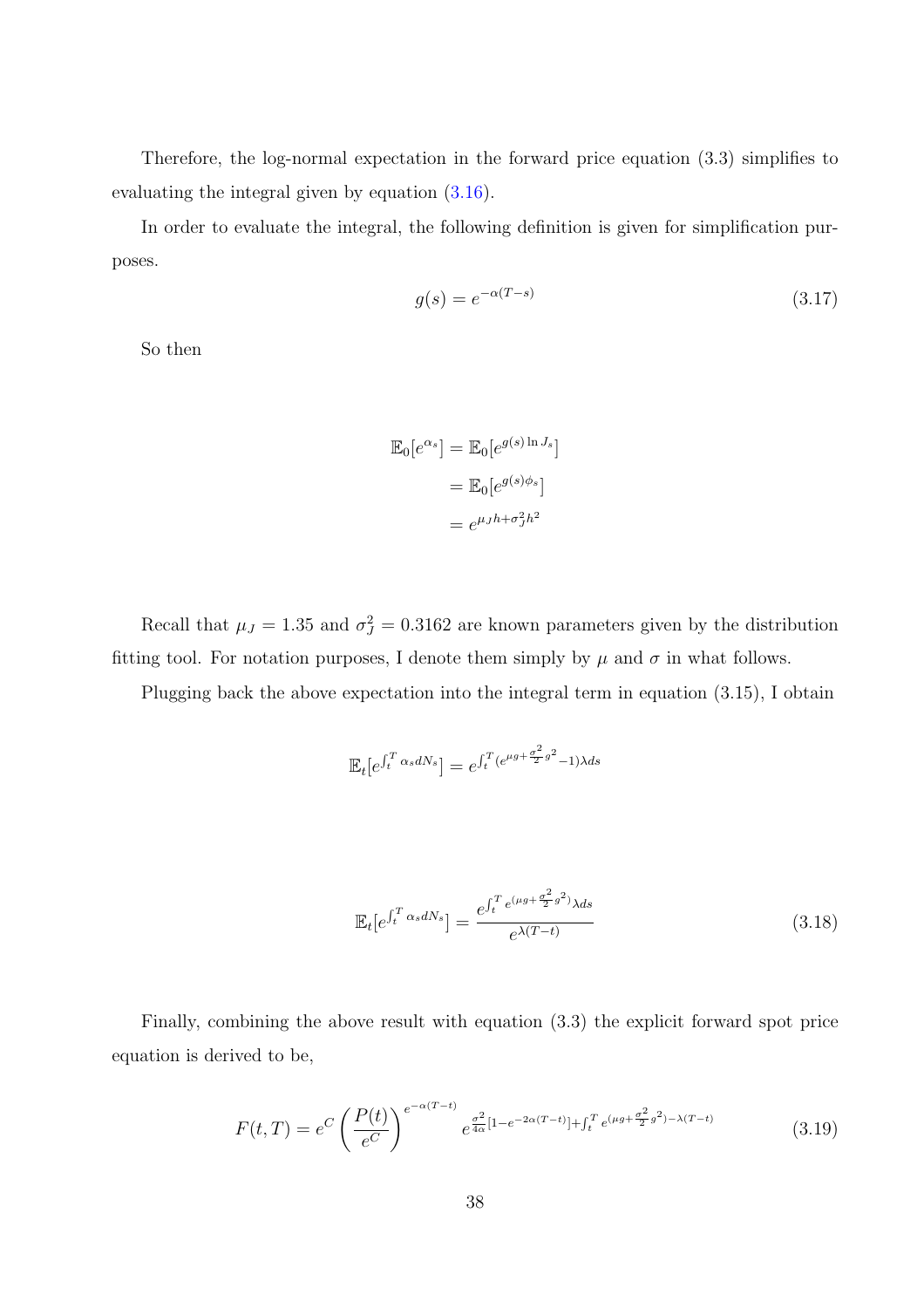| T (in years) | F(0,T) |
|--------------|--------|
| 5            | 44.78  |
| 2            | 48.23  |
| 1            | 49.43  |
| 1/2          | 50.05  |
| 1/4          | 50.36  |
| 1/12         | 50.57  |

Table 3.1: Current Forward Prices with different Expiries

#### 3.2 SIMULATIONS FOR FORWARD PRICES

In this last section, some forward prices with varying dates of expiry are calculated by integrating equation (3.19) numerically and the results are tabulated below.

The forward prices observed make perfect intuitive sense and turn out to be as expected. This is because for la[rger t](#page-45-0)imes to expiry the amount of risk undertaken by the investor who holds a long or short<sup>4</sup> position in the forward, is higher. Consequently, he/she would only be motivated to take a higher amount of risk if the initial investment, which in this case refers to the forward price, is lower.

<sup>&</sup>lt;sup>4</sup>The term 'long' in the financial jargon refers to buying and 'short' refers to selling.